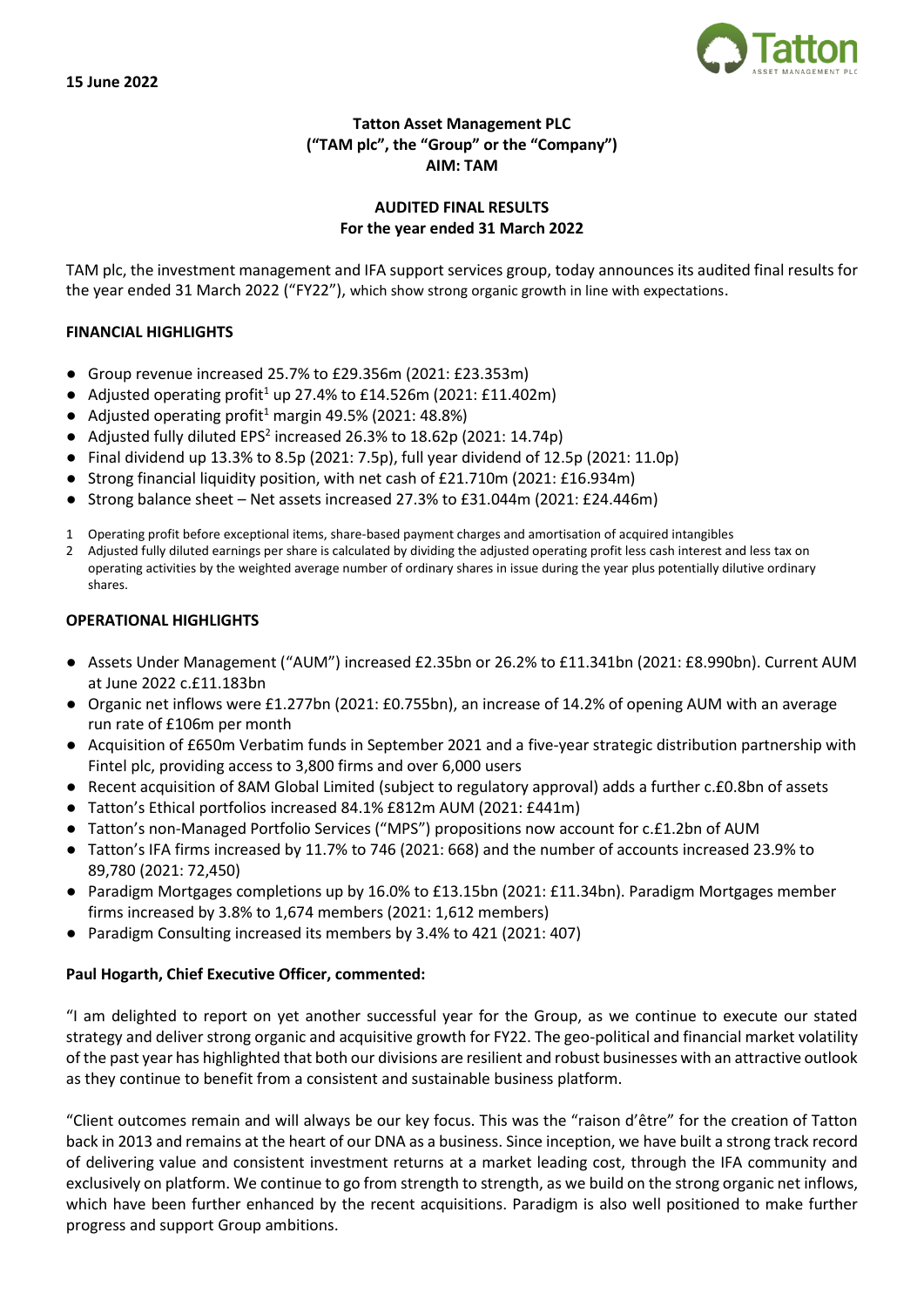"As we look forward to FY23, our strategic emphasis will be to consolidate and build on the gains we have made to date whilst further developing the business to drive growth and long-term value creation. We continue to focus on and take a disciplined approach to executing our strategy and I remain excited about the opportunities that exist for the Group. While we remain conscious that these are uncertain times, both from an economic and geo-political standpoint, we are well positioned to make further progress in the year ahead and better equipped than most to deal with any prevailing market headwinds."

#### **For further information please contact:**

| <b>Tatton Asset Management plc</b><br>Paul Hogarth (Chief Executive Officer)<br>Paul Edwards (Chief Financial Officer)<br>Lothar Mentel (Chief Investment Officer) | +44 (0) 161 486 3441                                                   |
|--------------------------------------------------------------------------------------------------------------------------------------------------------------------|------------------------------------------------------------------------|
| Zeus – Nomad and Broker<br>Martin Green/Dan Bate (Investment Banking)                                                                                              | +44 (0) 20 3829 5000                                                   |
| Singer Capital Markets – Joint Broker<br>Peter Steel (Investment Banking)<br>Rachel Hayes (Investment Banking)                                                     | +44 (0) 20 7496 3000                                                   |
| <b>Belvedere Communications - Financial PR</b><br>John West / Llew Angus (media)<br>Cat Valentine / Keeley Clarke (investors)                                      | +44 (0) 7407 023147<br>+44 (0) 7715 769078<br>tattonpr@belvederepr.com |
| <b>Trade Media Enquiries</b><br>Roddi Vaughan Thomas                                                                                                               | +44 (0) 20 7139 1452                                                   |

For more information, please visit: [www.tattonassetmanagement.com](http://www.tattonassetmanagement.com/)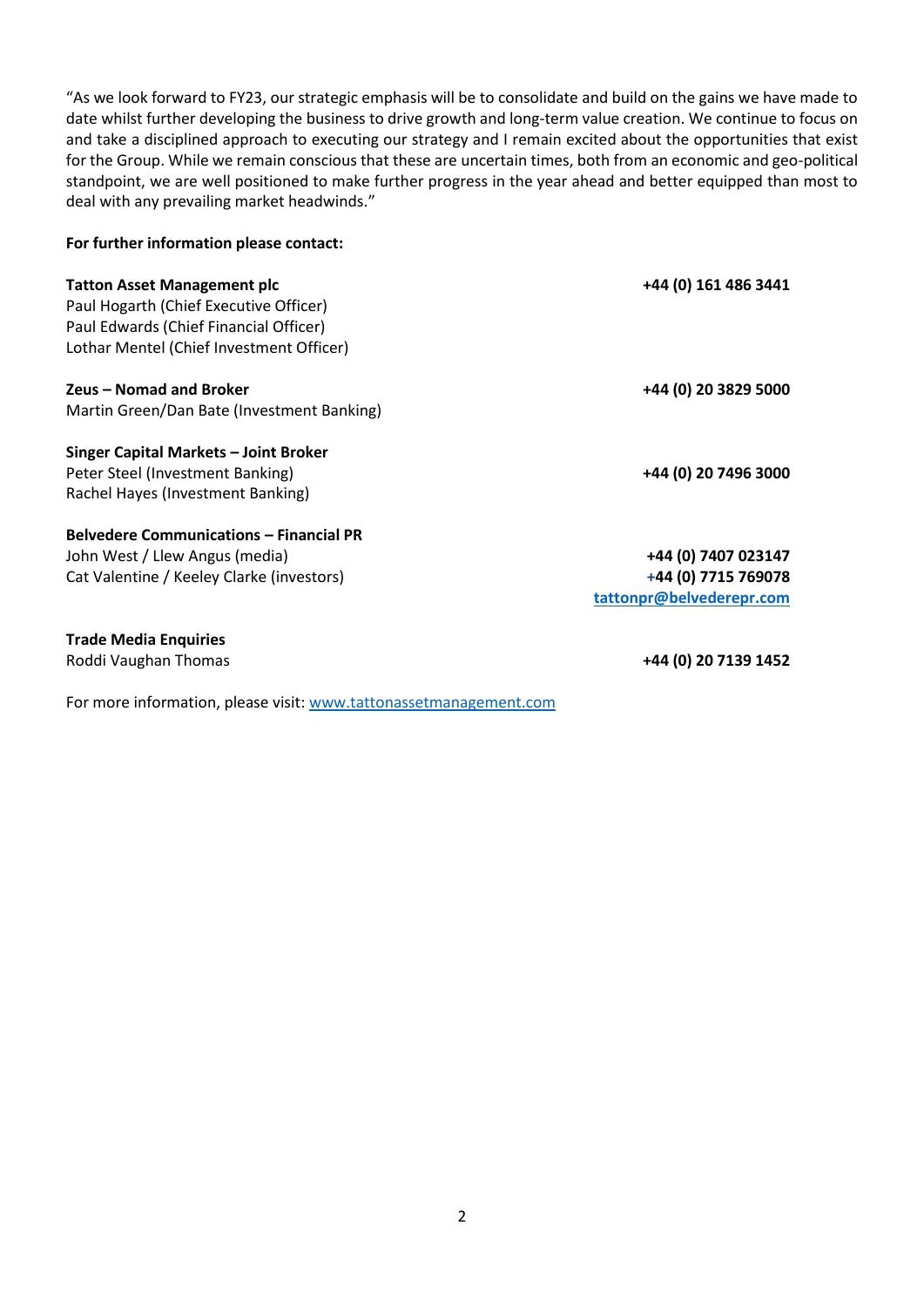## **CHAIRMAN'S STATEMENT**

## **A challenging climate… A team to meet the challenge**

## **DEAR SHAREHOLDER**

Against the background of a further challenging period, both nationally and globally, I am happy to report that 2021/2022 has been another successful year for the Group. The management team has remained focused on delivering the strategy – developing products and services, through organic growth and Merger and Acquisition ("M&A") activity, directed at Independent Financial Advisers ("IFAs") – which has resulted in continued growth in Assets under Management ("AUM"), further revenue growth, a strong underlying profit performance, good cash generation and another lift in adjusted earnings per share.

## **STRATEGY IN PROGRESS**

The Group's strategic objectives have not changed. We retain our focus on growth through the provision of products and services that are designed to enable IFAs to better advise their clients. We are committed to taking an increasing share of an expanding market, and to be the investment manager, and partner of choice, for IFAs.

Looking in turn at products (largely Tatton Investment Management ("Tatton" or "TIML")) and services ("Paradigm"), Tatton announced last year a "Roadmap to Growth" with a three-year target of increasing AUM from £9.0bn to £15.0bn through a combination of organic new net inflows and strategically aligned acquisitions. In this first year, a period during which the confidence of investors and savers was tested by national and global events, we have made good progress and ended the year with £11.3bn of AUM – just over a third of the way there. This growth was achieved following new organic net inflows of £1.3bn, to which the acquisition of the Verbatim range of funds earlier this year added £650m. We will continue to focus our efforts on delivering against these targets and I am positively encouraged by the good progress made to date.

Turning to Paradigm, against an uncertain backdrop in the year, we enjoyed a very positive performance with involvement in record mortgage completions of £13.15bn. While we continue to make good progress, with a significant number of new firms and improved market penetration, we are mindful that the government stimulus, particularly in the first half the year, contributed to a strong lending environment, which may well have had a positive influence on the overall performance. Nevertheless, the business remains well placed in its markets and strongly positioned to take advantage of opportunities that lie ahead.

## **FINANCIAL HIGHLIGHTS**

Against the background outlined above, the Group has performed well. Group revenue increased by 25.7% to £29.4m (2021: £23.4m), while adjusted operating profit<sup>1</sup> rose by 27.4% to £14.5m (2021: £11.4m) and profit before tax, after incurring exceptional costs and share-based payment charges, improved further to £11.3m (2021: £7.3m). The impact of the above on fully diluted adjusted earnings per share<sup>1</sup> was an increase of 26.3% to 18.62p (2021: 14.74p) while basic earnings per share was 15.92p (2021: 10.86p).

## **OUR PEOPLE**

Recognising that the Group is essentially a people driven business, the Board continues to position ethical values and appropriate behaviours at the centre of our approach to HR, with a view to sustaining a culture that attracts and retains the high calibre of employee necessary to meet the challenging objectives that we set ourselves.

The success of the Group in its ability to grow and create value is totally dependent on the talents and efforts of our employees working together towards a common purpose. Their combined abilities, adaptability and resilience are the key resource behind the results that we are now reporting. As ever, on behalf of the Board, I would like to thank all the Group's employees for their energy, commitment and dedication over the last financial year.

1. Alternative performance measures are detailed in note 23.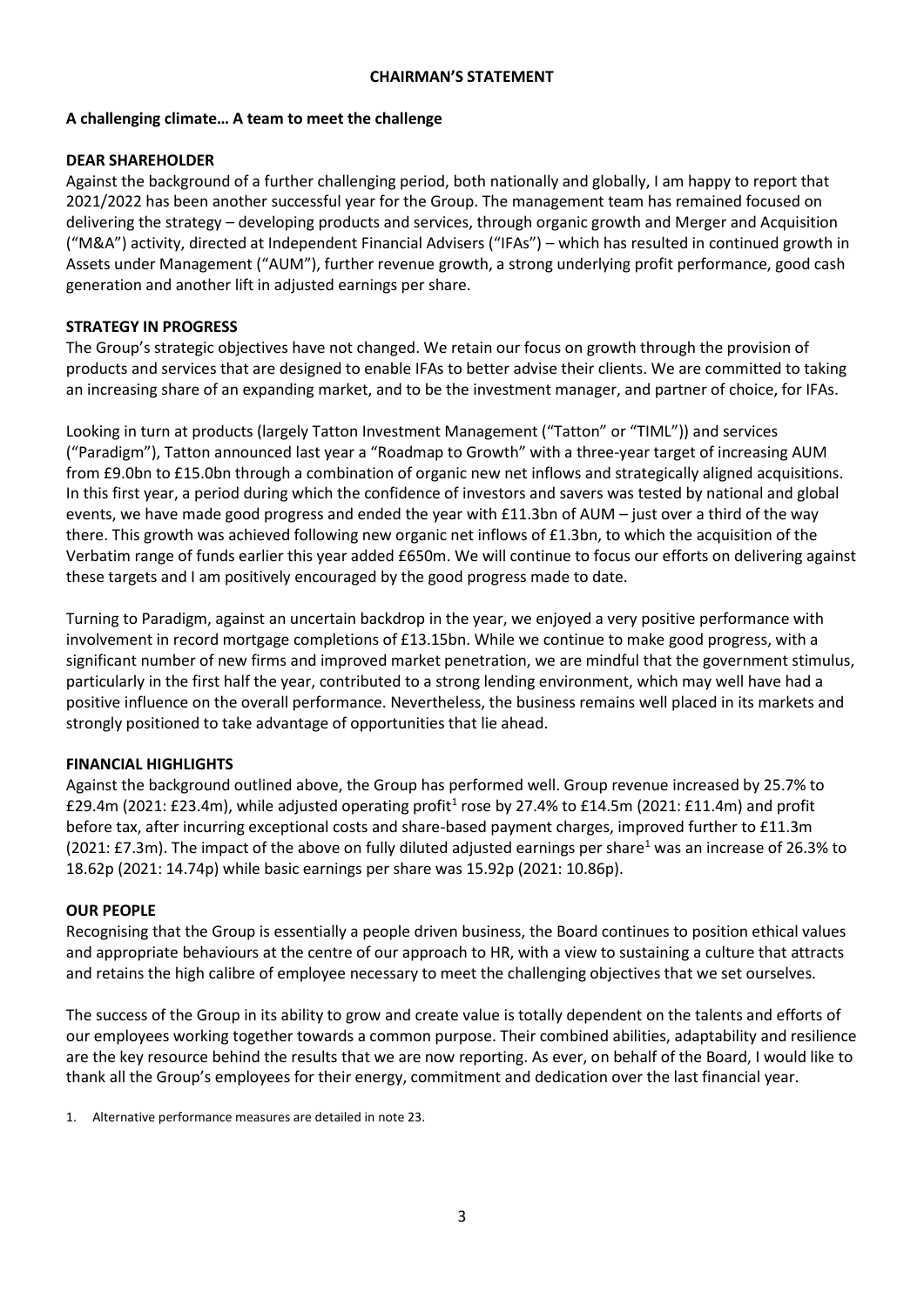## **BOARD AND CORPORATE GOVERNANCE**

TAM plc remains committed to the highest standards of corporate governance. The Board understands that this commitment is necessary for managing our business effectively and for maintaining investor confidence. Good governance adds value and reduces risk, and in a business which continues to grow and evolve, we look to sustain, develop and improve our governance arrangements continually.

## **SECTION 172 STATEMENT**

Section 172 of the Companies Act 2006 requires the Directors to act in the way that they consider, in good faith, would be most likely to promote the success of the Company for the benefit of its members as a whole. In doing this s.172 requires a Director to have regard, amongst other matters, to the likely consequences of any decisions in the long term; the interests of the Company's employees; the need to foster the Company's business relationships with suppliers, customers and others; the impact of the Company's operations on the community and environment; the desirability of the Company maintaining a reputation for high standards of business conduct; and the need to act fairly as between members of the Company. Further information can be found on pages 42 to 45 of the 2022 Annual Report. The 2022 Annual Report is available at www.tattonassetmanagement.com.

## **DIVIDENDS**

This year's results reflect the steps being taken to deliver our strategy and to create long term sustainable shareholder value. Given the continued progress, the Board is proposing to increase the final dividend by 13.3% to 8.5p per share (see note 9), bringing the total ordinary dividend for the year to 12.5p per share, an increase of 13.6%, which is 1.5 times covered by adjusted earnings per share. Subject to shareholder approval at the forthcoming Annual General Meeting, the dividend will be paid on 2 August 2022 to shareholders on the register on 24 June 2022. The ex-dividend date will be 23 June 2022.

## **OUTLOOK**

Over the year under review the Group has delivered further progress, and we have taken the necessary steps strategically, operationally and financially to ensure that the Group is well positioned to continue to grow, and exploit both those opportunities that already exist, and those that will arise. We are clear at this point that, while we are immersed in a period of economic and geopolitical uncertainty, we need to remain focused on our strategic path and, notwithstanding the unpredictability of the current economic outlook, we anticipate that in doing so we will continue to make progress and deliver further value for our shareholders.

**ROGER CORNICK Chairman**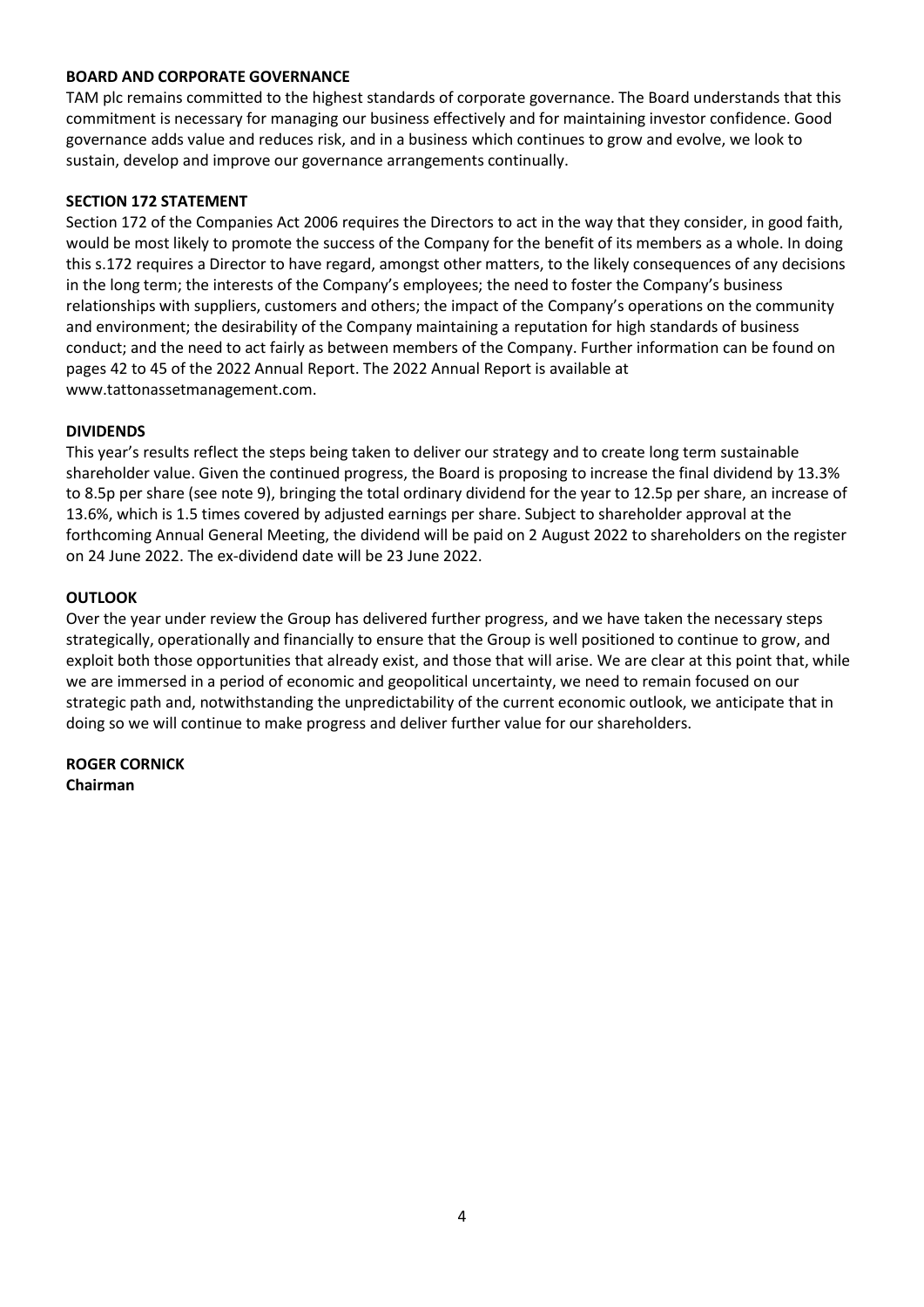## **CHIEF EXECUTIVE'S REVIEW**

## **Creating the environment for growth**

I am delighted to report on another successful year for the Group, as we continued to execute our stated strategy and deliver strong organic and acquisitive growth for FY22 in line with expectations.

The geo-political and financial market volatility of the past year has highlighted that both our divisions are resilient and robust businesses with an attractive outlook as they continue to benefit from a consistent and sustainable business platform.

Tatton is at the forefront of a changing financial services and investment landscape and our strategic aim remains to develop and grow AUM, as we increasingly become the investment manager of choice for IFAs and their clients.

Paradigm's Compliance, Mortgage and Protection propositions serve and champion the Directly Authorised Financial Adviser ("DA") and intermediary community. We continue to grow and improve both the number and the quality of firms, by delivering a wider breadth of compliance and aggregation support combined with excellent customer service to all our IFAs and intermediaries.

The clarity of strategy and focused execution have enabled the Group to build on the strong growth it has achieved every year since flotation in 2017 and deliver another record performance this financial year.

## **FINANCIAL AND OPERATIONAL PERFORMANCE**

The Group continued to make excellent progress this year, delivering record results as well as making excellent headway on our "Roadmap to Growth" strategy set at the beginning of the year under review.

Group revenue increased by 25.7% to £29.4m and Group adjusted operating profit<sup>1</sup> increased by 27.4% to £14.5m, with margins improving to 49.5%. Cash generation was slightly ahead of expectations and we ended the year with £21.7m of cash on the balance sheet.

Tatton revenue increased by 29.0% to £23.3m, underpinned by record new net inflows of £1.277bn during the year, which contributed to strong growth in AUM of 26.2% to £11.341bn at the end of the financial year. The growth included a revenue contribution of £1.1m from the Verbatim funds that were acquired in September 2021. Excluding these, the organic revenue growth was strong at 22.7%. Tatton adjusted operating profit<sup>1</sup> increased by 27.5% to £13.9m and margins were maintained at 60%, as investment to drive the future growth of the business continued. Tatton income now accounts for 79.5% of Group revenue and the majority, or 95.7%, of the trading profits.

| <b>AUM Movement</b>               | <b>£bn</b> |
|-----------------------------------|------------|
| Opening AUM 1 April 2021          | 8.990      |
| Organic net flows                 | 1.277      |
| Acquisition (Verbatim)            | 0.650      |
| Market and investment performance | 0.424      |
| Total AUM 31 March 2022           | 11.341     |

Paradigm revenue increased by 14.4% to £6.0m, on the back of a record year from the Mortgage business as its involvement in mortgage completions exceeded £13.0bn for the first time. This ultimately improved adjusted operating profit<sup>1</sup> by 20.0% to £2.4m and with corresponding margin improvement up 1.9 points to 40.6%.

1. Alternative performance measures are detailed in note 23.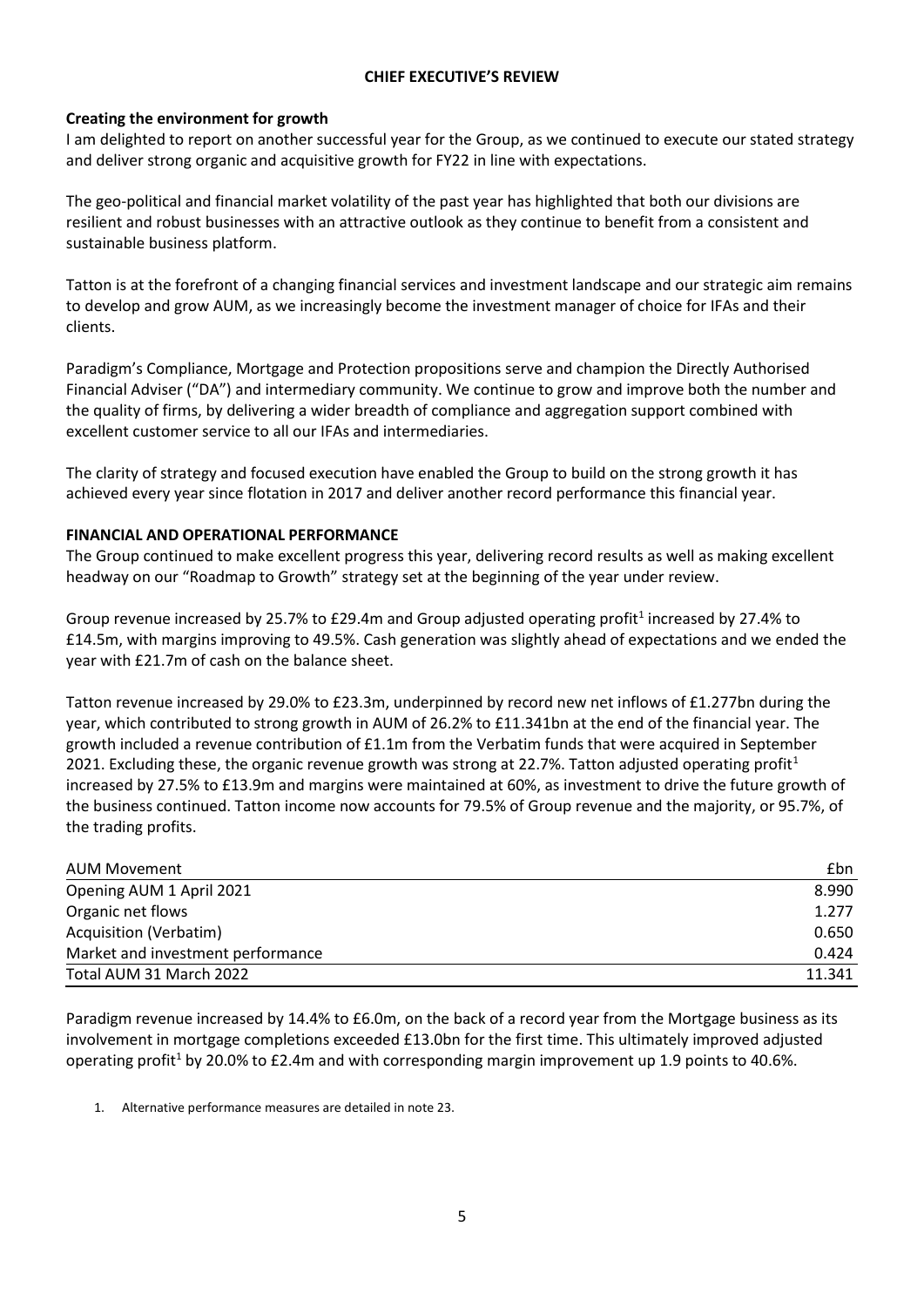# **MARKET TRENDS, STRATEGY AND BUSINESS MODEL**

## **Tatton**

Our "Roadmap to Growth" strategy includes a three-year target of increasing AUM by £6.0bn, from £9.0bn in FY21 to £15.0bn by FY24. One year on, we have already delivered £2.3bn, or just under 40%, of the £6.0bn target, with AUM at £11.34bn. This growth has been delivered through a combination of strong organic growth and the acquisition of £650m of the Verbatim range of funds in September 2021. The key elements and market trends underpinning this strategy remain unchanged and include the following elements – Platforms, Ethical Investment Solutions, Regulation and Distribution Footprint.

## **Platforms and Managed Portfolio Services ("MPS")**

Client outcomes remain and will always be our key focus. This was the "raison d'être" for the creation of Tatton back in 2013 and remains at the heart of our DNA as a business. Since inception, we have built a strong track record of delivering value and consistent investment returns at a market leading cost, utilising MPS while operating exclusively on Retail Investment Platforms ("Platforms").

As the use of Platforms by IFAs continues to increase, with over £680bn of assets now held on Platforms, we continue to see increased demand for MPS. The combination of utilising both Platforms and MPS enables IFAs and their clients to bring together their chosen technology platform and investment solution under a single access point, which, in turn, is leading to an increasing share of IFA/client assets being invested utilising these solutions. As a result of this, the MPS market continues to mature, with the past 12 months bringing many new entrants but also seeing long-standing traditional investment managers entering the MPS market, as well as promoting their existing MPS propositions. This both helps promote and further validates the broader MPS opportunity and proposition.

Tatton remains at the forefront of the MPS market, as the leader from a price, proposition and service delivery perspective. This has enabled us to maintain our position, with over £10bn of our total £11.3bn being MPS AUM, making us the largest provider of MPS on-platform, nearly double the MPS AUM of our nearest competitor.

## **Ethical investment solutions**

Tatton operates a full range of risk-rated MPS solutions, all with long, consistent investment track records. We consistently respond to IFAs' feedback, evolving our proposition in line with their changing needs. We launched our first Ethical models back in 2014, becoming a "first mover" in this space. While initially the take-up was modest, sentiment has changed markedly and recent investor interest and demand for Ethical solutions has substantially increased, driving strong growth of inflows. In a further move to satisfy this demand, we will launch our latest set of Ethical investment solutions with a range of three risk-rated "ETHOS" Ethical funds. This will leverage our proven track record and significant expertise in this space.

## **Regulation**

Regulation continues to evolve, with consumer duty at the forefront of this change. MPS remains perfectly positioned to respond to this by delivering low-cost and competitive investment solutions for the client, whilst supporting the IFA in meeting consumer duty obligations. As an MPS focused investment manager, consumer duty plays to our strengths in placing the adviser at the heart of the value chain and facilitating the delivery of improved client outcomes.

## **Distribution footprint**

Tatton has made great strides over the years in expanding its distribution footprint. Initially, distribution was dependent on Paradigm members, who remain important and loyal supporters of the service. However, over time, we have developed our strategy by diversifying our distribution footprint beyond Paradigm, winning new firms but also through the addition of a number of new strategic partnerships such as those with Tenet Group and Fintel plc. This has significantly broadened our base and now accounts for a significant portion of new flows.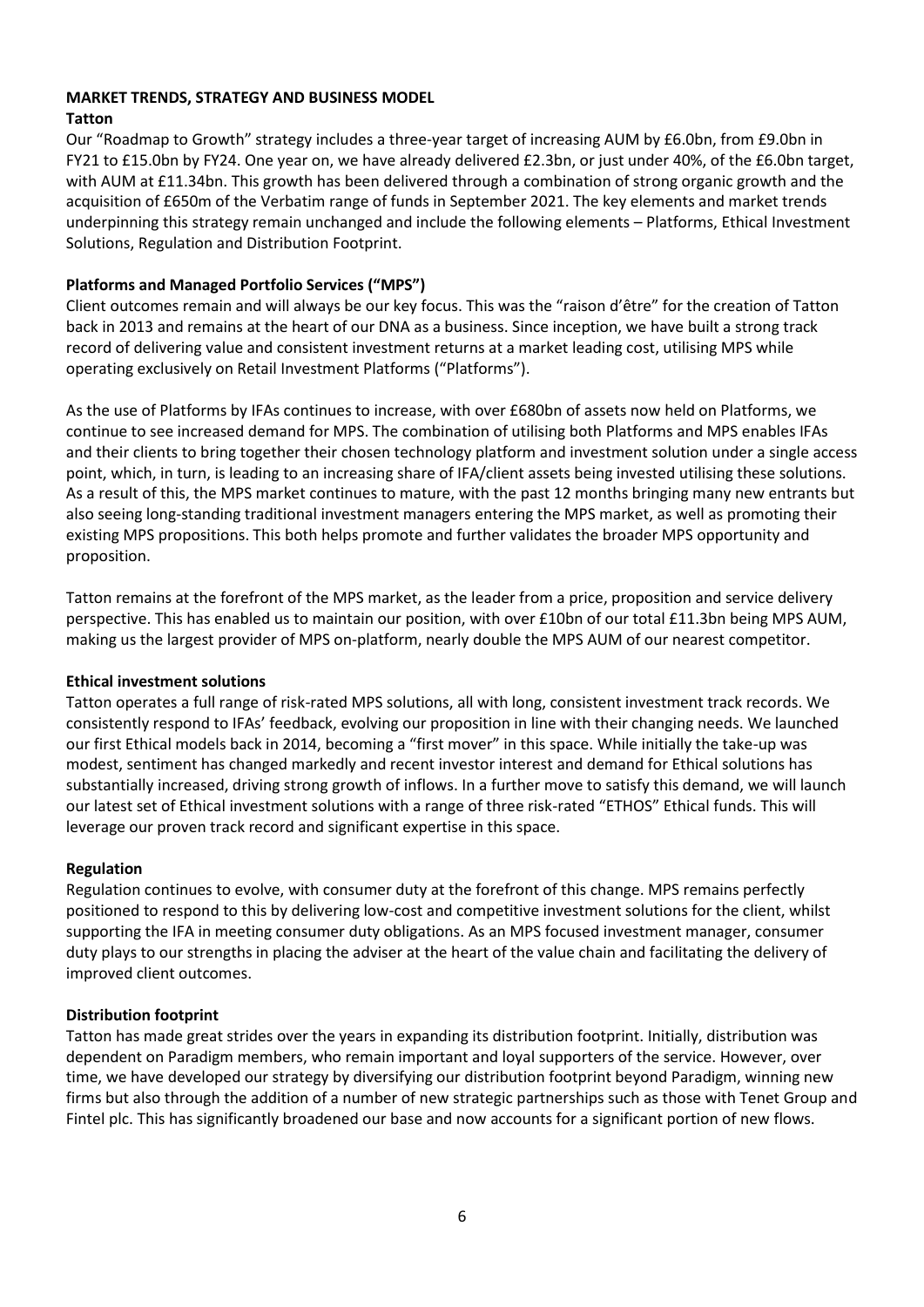The combination of all these factors – market trends and growth in platforms; regulatory direction of travel; increased distribution footprint; and a clear and focused acquisition strategy – leaves the Group well placed to achieve the goals set out in our "Roadmap to Growth" strategy.

## **Paradigm**

Paradigm has made good progress this year, following the consolidation of the Consulting and Mortgage operations under one "Paradigm" brand. The division has improved structurally through integration and cross skill working. Personnel are now better utilising their knowledge and experience to help the growth and development of the broader proposition. Our aim is to make Paradigm the number one choice for DAs seeking compliance and aggregation support, while at the same time, making our service attractive and compelling to Manufacturers (both lenders and providers) who seek the distributor with the greatest ability to deliver their propositions to key DA participants in the market.

This year has been very productive and we have continued to add new firms, with Paradigm Consulting firms increasing to 421 (2021: 407) and Paradigm Mortgage firms increasing to 1,674 (2021: 1,612). Additionally, Paradigm Mortgages participated in a record £13.15bn (2021: £11.34bn) of mortgage completions, a 16.0% increase on the previous year.

As the housing market continued to recover from the impact of COVID-19 in 2021, mortgage activity also improved. This demand was undoubtedly helped by the government stamp duty holiday/incentive, as well as the underlying general strength of the housing market continuing to improve. This has been driven by a number of factors, with strong house price inflation increasing the average size of mortgage coupled with the demand for new mortgages as consumers look to either move or improve as a response to the new work from home and flexible working trend, which appears to be a permanent shift in the way we work.

As a result, UK gross mortgage lending up to the end of 2021 increased to £316bn (excluding product transfers). We finished the year strongly and ultimately delivered £6.57bn in the second half the year in comparison to the £6.58bn in the first.

As we look forward, there are undoubted headwinds to the mortgage market, such as rising interest rates and the increased cost of living impacting affordability. As a result, the level of UK gross lending is forecast to be c.10% lower in 2022 at £281bn. We continue to concentrate on increasing our market share through growing the number and size of our intermediary firms who value the access and range of services we have to offer.

## **STRATEGIC GOALS AND PRIORITIES**

As we look forward to FY23, our strategic emphasis will be to consolidate and build on the gains we have made to date and further develop the business to drive growth and long-term value creation. Specifically, we look to achieve the following:

- Continue with the strong organic growth of new net inflows, utilising our increasing range of firm distribution platforms: Paradigm, Tatton, Tenet and Fintel;
- Deliver the next phase of our three-year "Roadmap to Growth" strategy, taking us from £9.0bn in FY21 to £15.0bn by FY24. Building on the strong performance in FY22, where we delivered £1.65bn through organic growth and £0.65bn through acquisition, we need to add a minimum of £1.7bn in FY23 to remain on track;
- Launch our new range of "ETHOS" Ethical funds in 2022 in response to demand from the IFA community;
- Identify and execute on further acquisitions that contribute to the "Roadmap to Growth" strategy but also, importantly, fulfil our basic criteria of being complementary and earnings enhancing;
- Build on our recent success by delivering further strategic partnerships, joint ventures and collaborations with larger IFA firms delivering enhanced client outcomes; and
- Continue to grow the number of firms utilising Paradigm, specifically taking a greater share of the available mortgage broker and intermediary market, and growing the level of mortgage completions.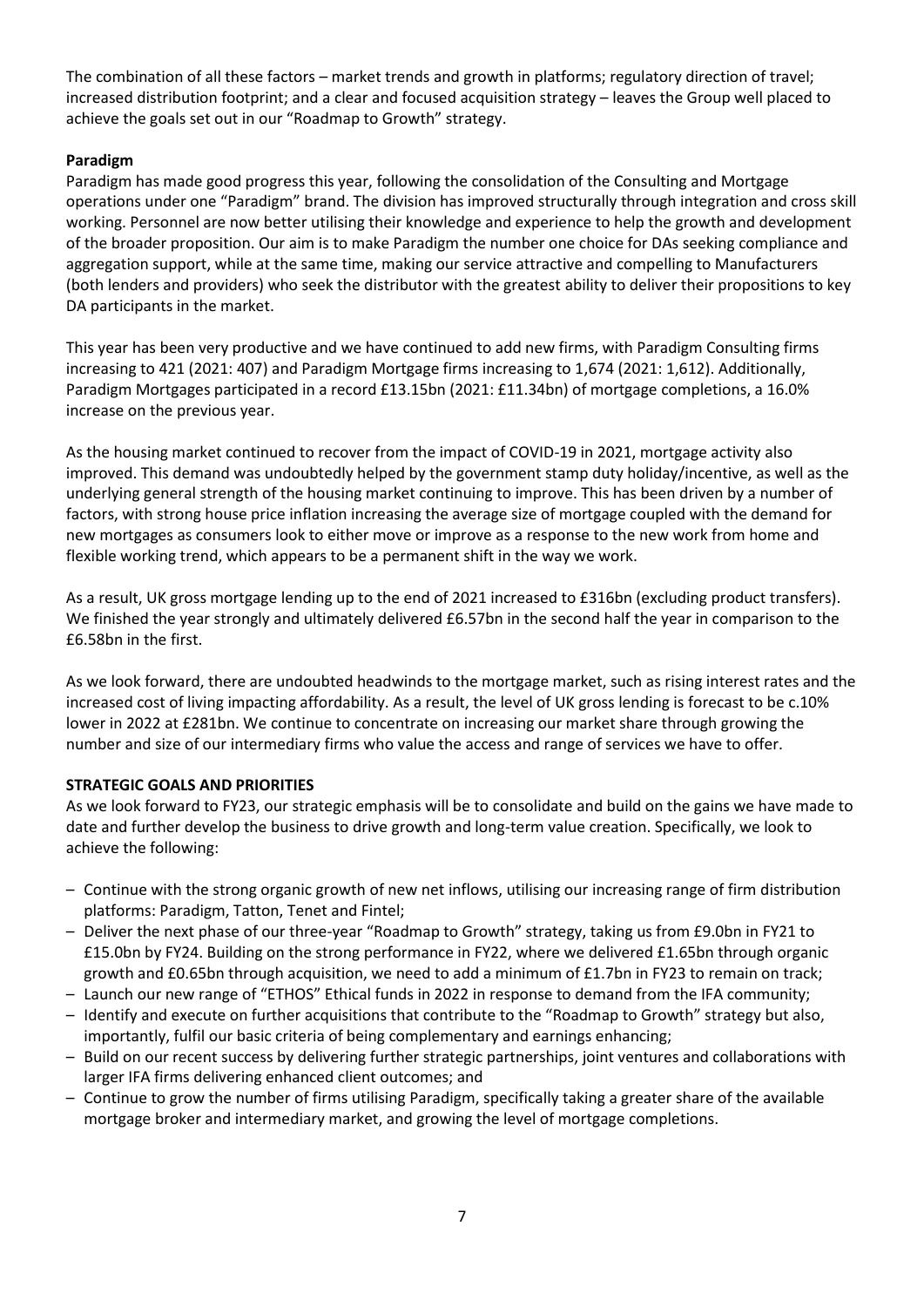#### **OUTLOOK AND SUMMARY**

I am very pleased with the progress the Group has made this year. We have continued on the path of strong growth across all our key metrics of new net inflows, AUM, revenue, profits and improved margins. Tatton continues to go from strength to strength, as it builds on the strong organic net inflows, which have been further enhanced by the recent acquisitions. Paradigm is also well positioned to make further progress and support the Group's ambitions.

We continue to focus on and take a disciplined approach to executing our strategy and I am excited about the opportunities that exist for the Group. While we remain conscious that these are uncertain times, both from an economic and geo-political standpoint, we are well positioned to make further progress in the year ahead and better equipped than most to deal with any prevailing market headwinds.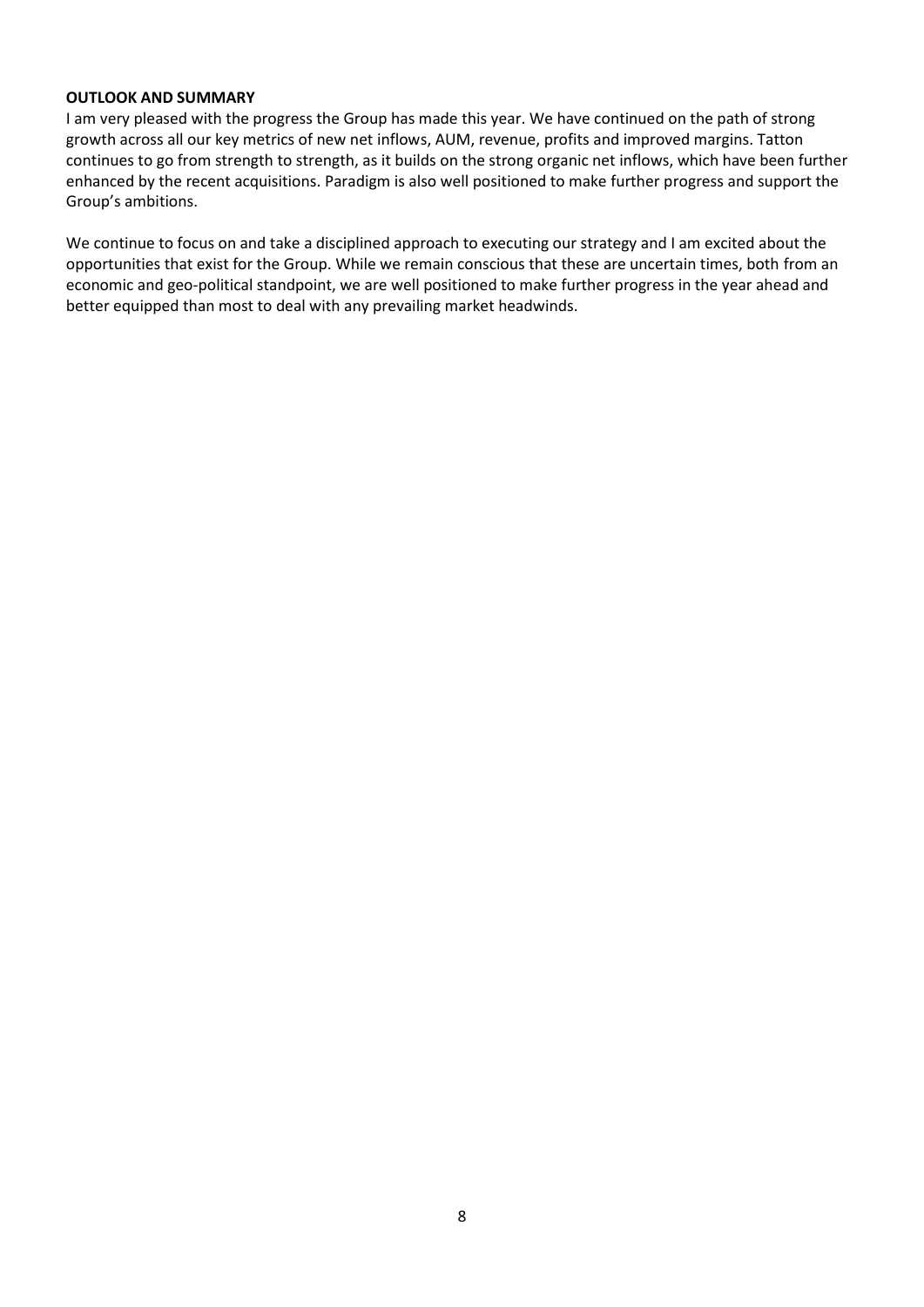## **CHIEF INVESTMENT OFFICER'S REPORT**

## **Meeting capital markets' challenge**

Tatton's investment and business model emerged very well from the "lockdown years" and has built on the adaptations and enhancements we made during that time. Flexible working practices – remote meetings and presentations – have become established, with a welcome return of face-to-face meetings when it matters. A real strength of Tatton's team is our ability to adapt quickly and intuitively adopt new ways of working with advisers to suit their business.

In a more dynamic and price-driven market, we have remained true to the key elements of our success, working hard to develop additions to our flagship MPS for Financial Advisers to offer their clients – making it easy and cost effective to do business with us and deliver strong investment outcomes. The operational resilience we demonstrated during the lockdown years has evolved into competitive advantage and resilience – we have enhanced our proposition and services to improve our business scalability and relevance to Financial Advisers by increasing access, adapting our products and embedding assets under management gained through acquisition.

## **PROPOSITION DEVELOPMENT**

Tatton's pricing structure remains very competitive, and we continually work to remove barriers for advice firms to access our products. We operate on three additional investment platforms and remain platform agnostic – working seamlessly with advisers to fit into their business. Over the period, we made considerable additions to the Tatton adviser portal – our proprietary online client management system for advisers, which, at its heart, is a bridging application between platforms, advisers and clients' appointed discretionary investment manager – Tatton. It incorporates client management and reporting functions for advisers, making it straightforward for firms to do business with Tatton, and also directly embeds Tatton into the business operations of adviser firms, building operational resilience.

Maintaining scalability is a key driver of our business model and we remain focused as an MPS provider. We recognised that many advisers want the flexibility to develop their own branded offerings and we have responded by developing more White Label services, Appointed Investment Adviser ("AIA") relationships and also joint ventures. Tatton's role is to facilitate client access to sophisticated institutional-style Centralised Investment Propositions, with Tatton becoming an integral part of an adviser business and in turn making it more competitive.

Providing more investment choices for advisers has been demonstrated with the successful transfer of the Verbatim Portfolio Growth Funds to the Tatton stable of funds, enabling access to Tatton's portfolio investment management through multi-asset funds, alongside our discretionary portfolios. Many advisers want investment flexibility for their clients and Tatton should be able to help where discretionary portfolio investments are not suitable or accessible.

Additional choice for adviser firms creates more touch points with them, highly relevant with the expansion of our distribution networks. New relationships with Fintel/SimplyBiz and Sesame Bankhall are building on the success of our relationship with Tenet, enhancing our visibility within the day to day business of adviser firms that are yet to adopt an MPS solution for their clients. This is further evidenced by the steady growth of our Bespoke Portfolio Service ("BPS") that runs alongside our MPS, creating access to additional client assets.

Our Ethical ("ESG") portfolios (launched in 2014) have continued on the growth of the previous year, reflecting increased consumer interest in investing to make a difference and our experience in the sector. This provides a clear demonstration of our long-standing commitment to giving the clients of financial advisers genuine choice in how their discretionary assets are allocated.

Tatton's investment process has been tested during benign and volatile market environments, and we are proud of our portfolio performance over the period. Ensuring investors understand how global events impact or benefit their investments is vital, and we have continued to deliver benchmark-setting communications through video, webinar and the Tatton Weekly newsletter.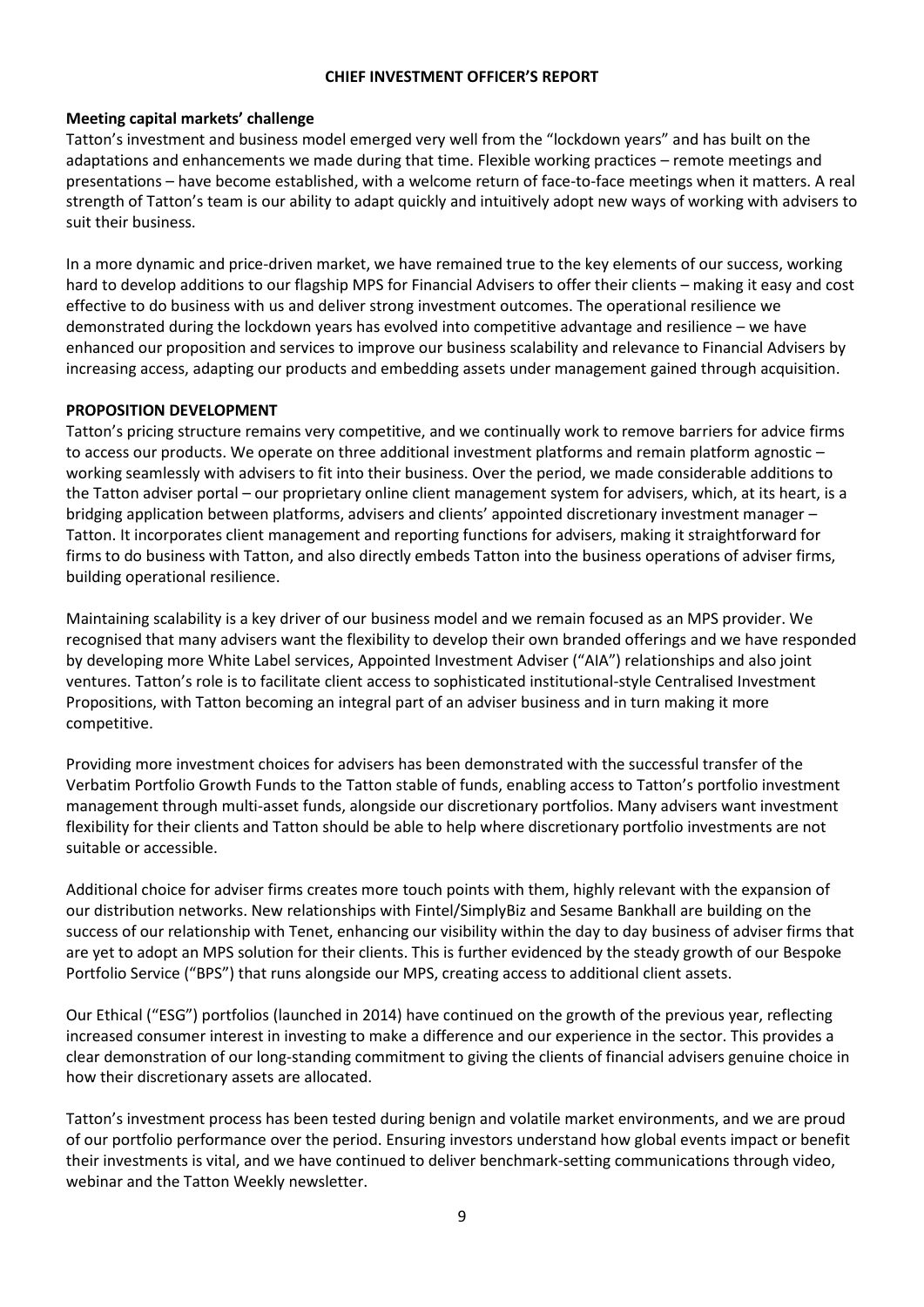## **2021/2022 CAPITAL MARKETS AND RETURNS**

The second year of managing global multi-asset investment portfolios under a pandemic proved almost as littered with opportunities for missteps as the first. While the first year rattled markets with the economic uncertainty of a deep recession created by the economic shutdowns, the second was characterised by uncertainty over the course and shape of the post-pandemic recovery – firstly, over how to wean off all-encompassing policy support and then recalibrate the supply and demand balance of goods while large amounts of surplus liquidity further clouded the usual post-recession recovery path.

In capital market terms, the 12 months spanning TAM's financial year turned into a period during which fastchanging concerns over the direction of bond market yields dominated and determined market action. Q2 of 2021 started our financial year on a more equal footing for returns between the main asset classes of equities and bonds than had been the case in Q1. This was welcome after the start of 2021 had seen the first scare over the prospect of overheating economic conditions pushing up bond yields too rapidly for comfort, even before the post-pandemic rebound had even happened. Despite much talk and excitement over another "roaring twenties" decade, bond yields fell back again in Q2 as central banks repeatedly pledged to maintain an accommodative policy stance and look through rising inflation – viewed as only transitory until supply chains had established a firm basis again. Tatton's overweight to equities in portfolios with a specific short-term position in a global small cap tracker at the expense of US large caps paid off for investors as the cyclical recovery took hold.

Following the very rapid, and again unprecedented, rates of change – albeit this time of economic growth – the recovery slowed markedly over the summer, especially in the US and China. Yet, with corporate earnings still expanding even faster than anticipated on the back of impressive margin improvements, risk asset markets continued their rise as bond markets remained stable and still assured by soothing words from central bankers. On/off style rotation from Growth to Value and from US tech safe havens to the mid-cycle cyclical sectors of Europe and the UK characterised this period, during which our Value tilt in portfolios added value as did our UK large cap reorientation.

The relative bond market calm came to an end when China's excessive residential property market growth claimed its first large victim in property developer Evercore. Even though the spectre of a global financial crisis was quickly dispelled by the concerted action of the Chinese authorities, bond markets have since then again dominated market action – firstly, when central bankers changed their mind about their stance on inflation and turned decidedly hawkish, and then when Russia's invasion of Ukraine led to an extension of elevated energy prices, which put downward pressure on corporate earnings projections. The equity market correction in the first quarter of 2022 has been painful for investors, as most of the previous 12 months' gains were reversed. Towards the end of the first quarter, both equity and bond valuations recovered from the shock of the Ukraine war. This came despite an increase in the three major headwinds of a slowing Chinese economy (Asia), central banks' monetary tightening (US) and the cost of living pressures from elevated energy and food prices (Europe). As a result, asset valuation felt once again elevated and therefore vulnerable.

In a scenario of an as yet unresolved European armed conflict paired with monetary tightening, the transition to an expansive mid-cycle market environment is now much less certain and there is the possibility of yet another short-term economic downturn before the longer-term growth trend resumes.

## **OUTLOOK**

Investor confidence for the remainder of the year depends not only on the outcome of the war in Ukraine and the strength of its ripples through the global economy, but also on the shape of the inflationary pressures it is experiencing and if transitory does indeed become systematic inflation. The impact of energy commodity price increases will decline in the summer but has the potential for greater consequence as the northern hemisphere approaches winter.

Tatton's strength is based around the ability of its team to understand and anticipate market developments. The scalability of our model is maintained through our operational efficiency, our flexibility and the strength of our team in implementing our strategy. We have emerged from the pandemic years as a bigger and better business,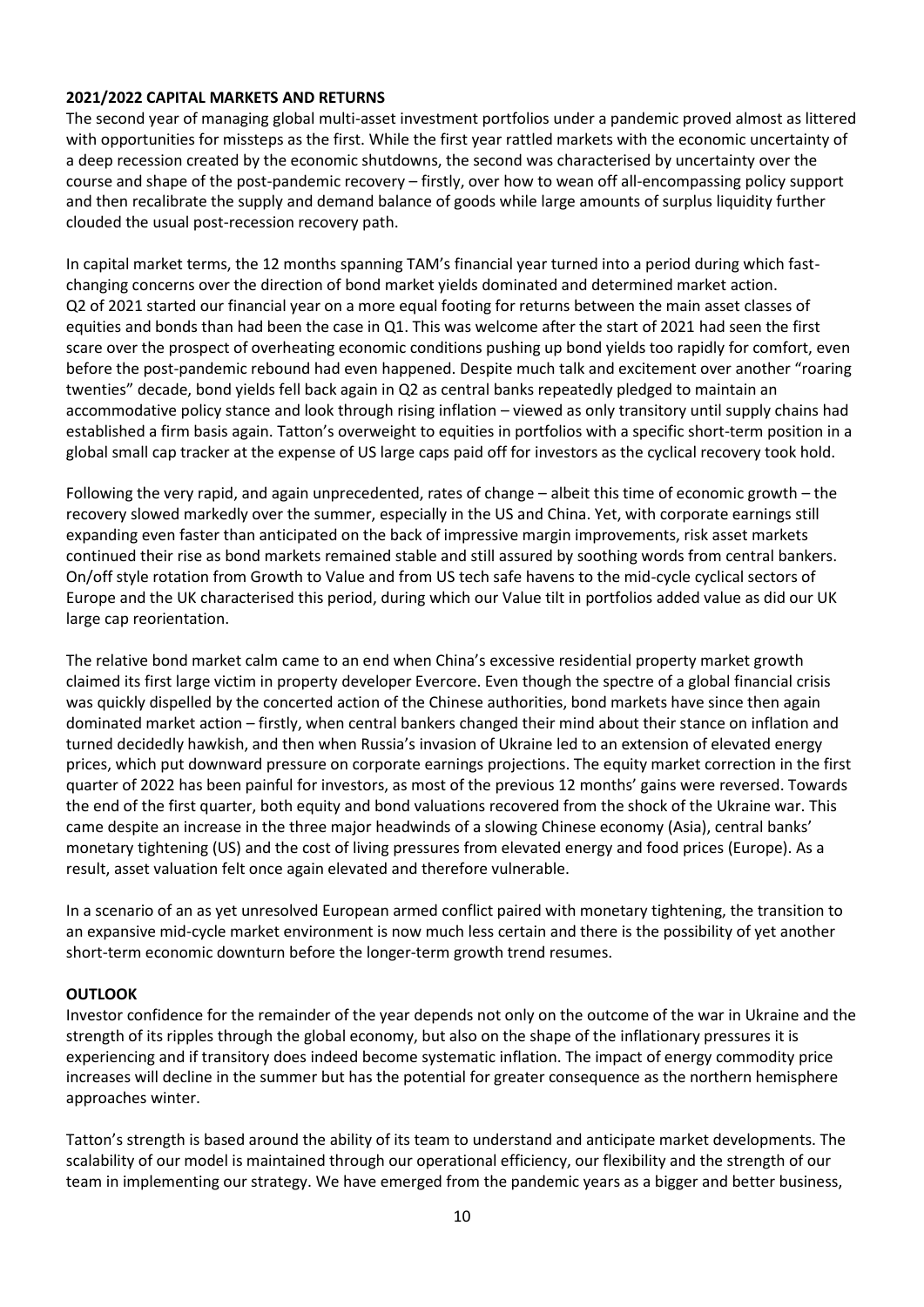and despite the uncertainty of the new world order, very well positioned to deliver for the clients of financial advisers whatever economic environment develops through the remainder of 2022.

## **INVESTMENT PORTFOLIO RETURNS**

## **1 April 2021 – 31 March 2022**

Tatton investment returns (%) – core MPS product set (after discretionary fund management ("DFM") charge and fund costs)

|                      | Tatton  | Tatton  | Tatton  | Tatton  |             |
|----------------------|---------|---------|---------|---------|-------------|
|                      | Managed | Tracker | Blended | Ethical | ARC $PCI1$  |
| Defensive            | 0.0     | 0.1     | 0.0     | (0.2)   | 1.8         |
| Cautious             | 3.2     | 3.2     | 3.2     | 2.0     | 3.6         |
| Balanced             | 5.5     | 5.4     | 5.4     | 3.9     | $3.6/5.1^2$ |
| Active               | 8.1     | 7.4     | 7.8     | 6.0     | 5.1         |
| Aggressive           | 10.2    | 10.0    | 10.1    | 7.9     | 5.6         |
| <b>Global Equity</b> | 10.6    | 10.4    | 10.5    | 8.5     | 5.6         |

## **Five years, 1 April 2017 – 31 March 2022**

Tatton investment returns (%) – core MPS product set (annualised, after DFM charge and fund costs)

|                      | Tatton  | Tatton         | Tatton  | Tatton               |                      |
|----------------------|---------|----------------|---------|----------------------|----------------------|
|                      | Managed | <b>Tracker</b> | Blended | Ethical <sup>3</sup> | ARC PCI $1$          |
| Defensive            | 2.6     | 2.6            | 2.6     |                      | 2.6                  |
| Cautious             | 4.1     | 4.1            | 4.1     |                      | 3.7                  |
| Balanced             | 5.1     | 5.0            | 5.1     | 6.6                  | 3.7/5.0 <sup>2</sup> |
| Active               | 6.4     | 6.1            | 6.2     |                      | 5.0                  |
| Aggressive           | 7.4     | 7.2            | 7.3     |                      | 6.1                  |
| <b>Global Equity</b> | 10.2    | 10.0           | 10.1    |                      | 6.1                  |

1. ARC PCI – Asset Risk Consultants Private Client Indices ("PCI").

2. Balanced portfolios are measured against both ARC Balanced Asset PCI and ARC Steady Growth PCI as in risk terms, the Balanced portfolios lie in the middle of these Indices.

3. Only Tatton Ethical Balanced has existed for five years.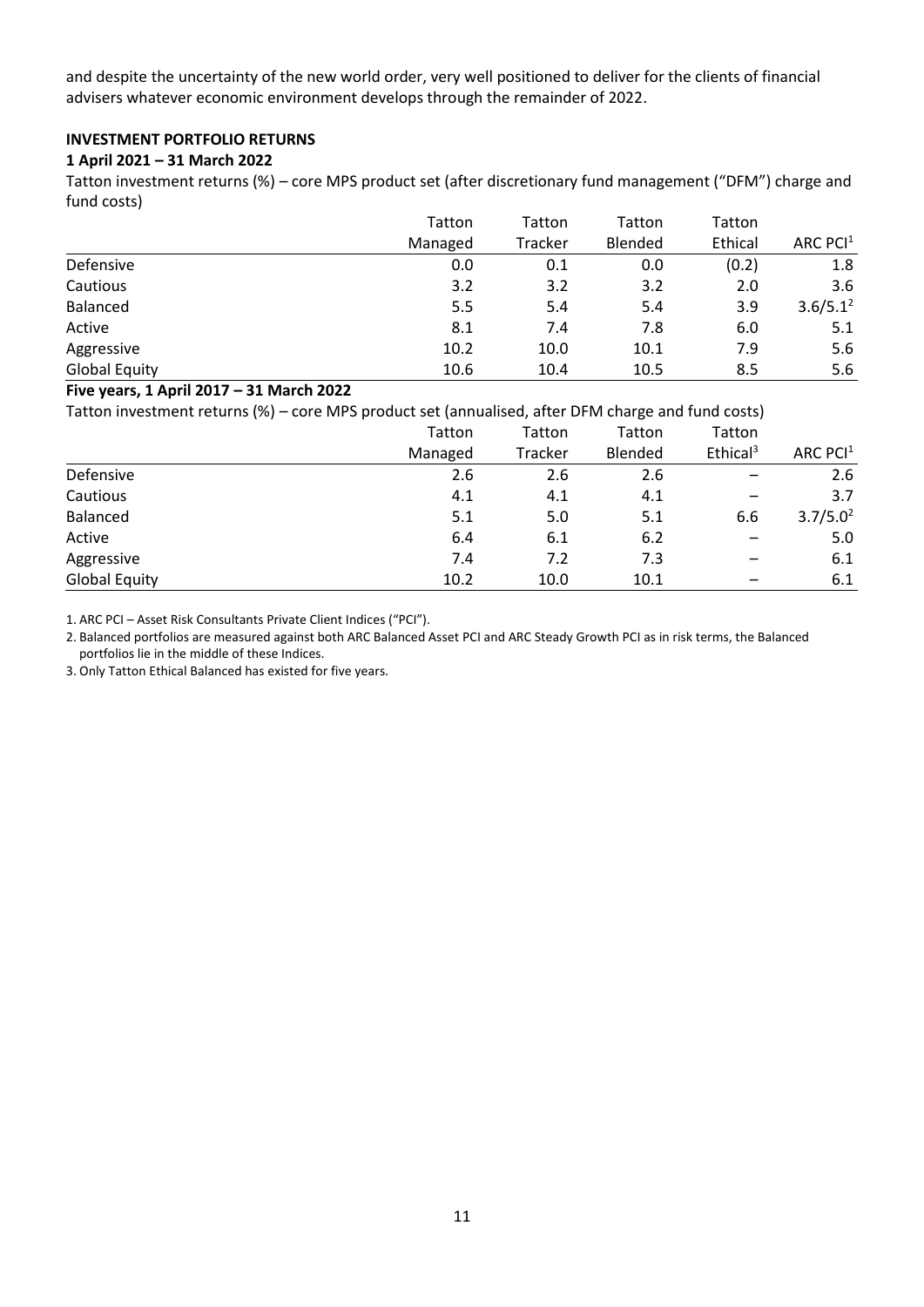## **CHIEF FINANCIAL OFFICER'S REPORT**

## **Resilience and long-term value creation**

## **OVERVIEW**

At the end of the 2021/2022 financial year, the Group reached the milestone of achieving a five-year track record as a publicly listed business. Over that period, the Group has delivered consistent and repeated growth across all the key performance metrics. Revenue has grown at a compound annual growth rate of 19.8%, with adjusted operating profit<sup>1</sup> growing even more strongly at a compound growth rate of 26.3%, as result of margins having increased over the same period by an absolute 11.5% to 49.5% for the Group as a whole. Over that period, Tatton, our asset management division, has become the dominant division. AUM has grown to £11.3bn, an annual compound rate of 23.9%. Investment-related income now accounts for 79.5% of the total Group revenue and 95.7% of the adjusted operating profit<sup>1</sup> and, as a consequence of existing market trends and a focused strategy, this dynamic is set to continue.

## **REVENUE AND PROFITS**

Revenue – Group reported revenue increased by 25.7% to £29.4m (2021: £23.4m). Tatton revenue increased by 29.0% to £23.3m (2021: £18.1m). AUM increased by 26.2% to reach £11.3bn (2021: £9.0bn). This increase in AUM includes record net inflows of £1,277m, which reflects both the underlying market trends that are driving the adoption of MPS and our expanding distribution footprint. AUM was further improved by market returns which contributed a further 4.7% or £424m, with a further £650m added on the acquisition of the Verbatim range of funds in September 2021. Funds, or non-MPS, AUM now accounts for £1.2bn of AUM (2021: £0.5bn) as we continue to further expand our propositions beyond purely MPS.

Paradigm's revenue increased by 14.4% to £6.0m (2021: £5.2m). The number of mortgage member firms increased to 1,674 (2021: 1,612) and Paradigm Consulting member firms increased to 421 (2021: 407). In addition to the growth in firms, the growth in revenue this year has been delivered partly as a result of a soft comparator, as 2020/2021 had a difficult start to the financial year due to the impact of COVID-19; however, more pertinently, mortgage completions reached a record level of £13.15bn (2021: £11.34bn). The mix of mortgage products also improved, increasing the rate of commission, and there has been continued growth in other income streams such as protection premia.

Profit – The Group delivered adjusted operating profit<sup>1</sup> of £14.5m (2021: £11.4m), an increase of 27.4%. Adjusted operating profit margin<sup>1</sup> increased to 49.5% (2021: 48.8%). The prior year margin benefitted by c.2.5%, or approximately £0.6m, of travel and other costs which were either reduced or not incurred as a consequence of the pandemic. As restrictions were relaxed, activity increased and at least 50% of these costs were incurred again this year, and it is anticipated that there will be a return to normal historic activity and level of cost in the coming years.

As a response to the inflationary environment, the Group has implemented an average 5% annual salary increase, materially ahead of historical levels (excludes Executive Directors<sup>2</sup>). We have also experienced a more competitive marketplace for new recruits driving starting salaries upwards and both have been reflected in our plans this year. While personnel costs are c.60% of the Group total cost base, we do not anticipate that these increases will be margin dilutive.

Group operating profit was £11.6m (2021: £7.5m), which includes the cost impact of separately disclosed items of £2.9m (2021: £3.9m). Note 4 details the segmental information, showing Tatton's adjusted operating profit<sup>1</sup> increasing by 27.5% to £13.9m (2021: £10.9m) and its adjusted margin<sup>1</sup> was 59.6% (2021: 60.2%). Paradigm's adjusted operating profit<sup>1</sup> contributed £2.4m (2021: £2.0m), with adjusted margin<sup>1</sup> of 40.6% (2021: 38.7%).

## **ACQUISITIONS**

During the year, the Group acquired the range of Verbatim funds, which added £650m of AUM. At the same time, we entered a five-year strategic distribution partnership with Fintel plc, significantly enhancing our reach and distribution. The consideration payable will be up to £5.8m, with £2.8m paid on completion and the remaining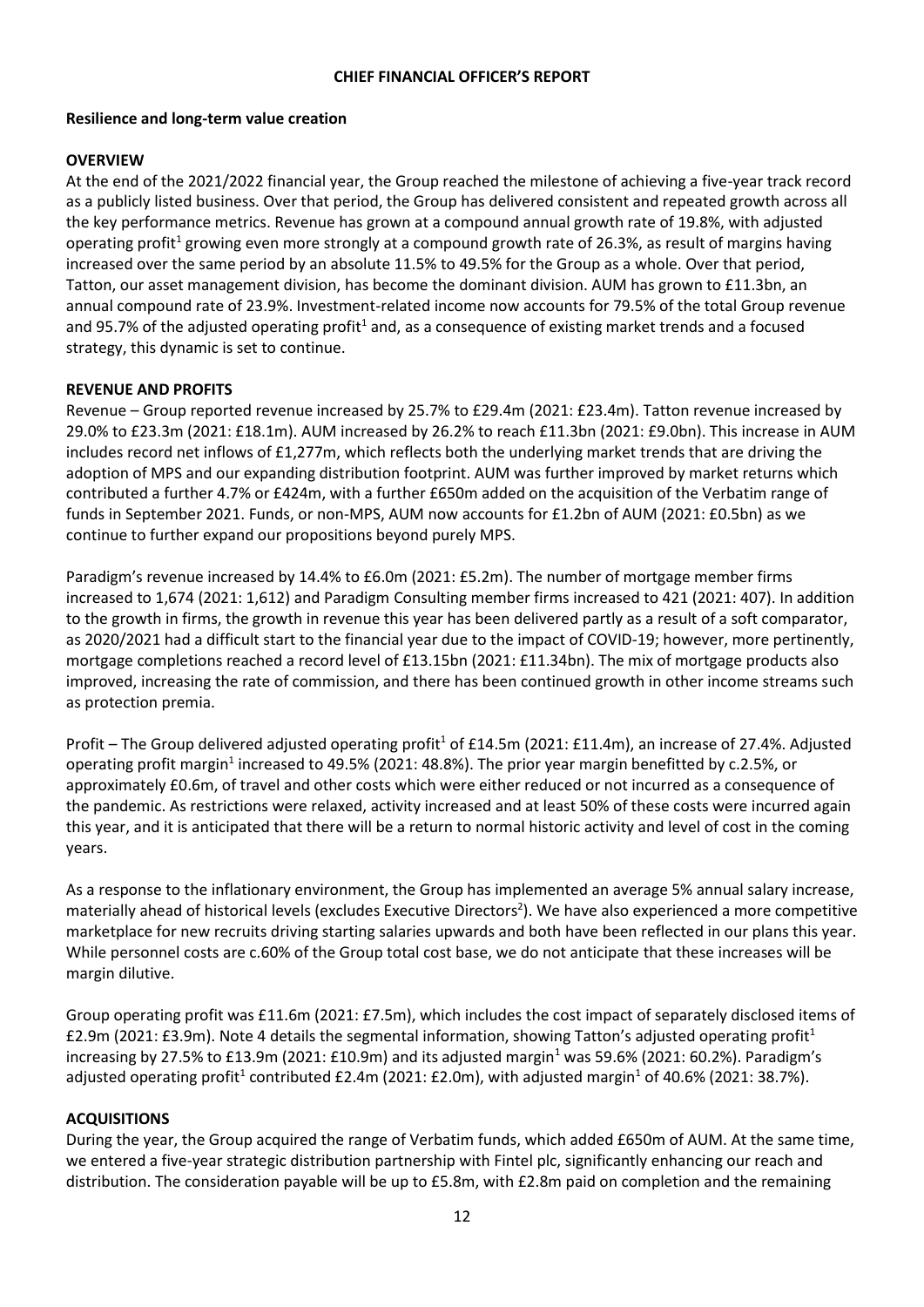£3.0m paid in three equal instalments over years two, three and four. The payment of the deferred consideration is dependent on the AUM remaining at or above £650m. On acquisition, the Group has recognised goodwill of £3.1m, intangible assets of £2.9m, an associated deferred tax liability of £0.7m and discounted contingent consideration of £2.5m, see note 21.

## **SEPARATELY DISCLOSED ITEMS**

Separately disclosed items include the cost of share-based payments of £2.4m, amortisation of acquisition-related intangible assets of £0.3m and £0.2m of acquisition-related fees, see note 6. Although some of these items may recur from one period to the next, operating profit has been adjusted for these items to give better clarity of the underlying performance of the Group. The alternative performance measures ("APMs") are consistent with how the business performance is planned and reported within the internal management reporting to the Board. Some of these measures are also used for the purpose of setting remuneration targets.

## **EARNINGS PER SHARE**

Basic earnings per share increased to 15.92p (2021: 10.86p). Adjusted earnings per share<sup>1</sup> increased by 23.2% to 19.87p (2021: 16.14p) and adjusted fully diluted earnings per share<sup>1</sup> increased by 26.3% to 18.62p (2021: 14.74p), full details are shown in note 9.

## **STATEMENT OF FINANCIAL POSITION AND CASH**

The consistent growth year on year continues to strengthen the Group's balance sheet. Net assets have increased 27.0% to £31.0m (2021: £24.4m) with cash on the balance sheet contributing £21.7m (2021: £16.9m). Given the capital-light nature of the Group's business model, Group net cash generated from operating activities before exceptional items was £15.5m (2021: £10.9m) or 106.6% of adjusted operating profit<sup>1</sup>. The Group has paid out £2.8m in relation to acquisitions and £6.6m in dividends during the year and, in addition, has received £1.3m from the issue of new shares following the exercise of employee share options.

## **DIVIDENDS**

The Board is recommending a final dividend of 8.5p. When added to the interim dividend of 4.0p, this gives a full year dividend of 12.5p. This proposed dividend reflects both our cash performance in the period and our underlying confidence in our business, and maintains our policy of paying a dividend approximately 70% of the adjusted earnings and split on a one third/two third basis between the interim period and year end. If approved at the Annual General Meeting, the final dividend will be paid on 2 August 2022 to shareholders on the register on 24 June 2022. The ex-dividend date will be 23 June 2022.

## **RISK MANAGEMENT**

Risk is managed closely and is spread across our businesses and managed to individual materiality. Our key risks have been referenced primarily on pages 30 and 31 of the 2022 Annual Report. We choose key performance indicators that reflect our strategic priorities of investment, growth and profit, and these are detailed on pages 26 and 27 of the 2022 Annual Report. The 2022 Annual Report is available at www.tattonassetmanagement.com.

## **CHANGES IN REGULATORY REQUIREMENTS**

In January 2022, the Investment Firms Prudential Regime ("IFPR") came into effect and represents a significant change to risk management, prudential capital rules, and revised remuneration and governance standards for investment firms. IFPR applies to TIML, the only regulated entity within the Group, and also as a result of the requirement to look at the Group's consolidated position from a regulatory perspective, applies to the TAM Group.

As a result of these new rules, both TIML and the Group have reviewed their risk management processes, capital resource requirements and liquidity requirements, which has resulted in an increase of capital resources being required to be held on a consolidated basis. This has in turn reduced the amount of free cash available to the Group, as a larger amount of cash is required to be held to meet the Group's capital requirements. The Group's cash available for acquisitions is £8.2m out of total cash on the balance sheet of £21.7m. This would be reduced by any interim dividend declared in FY23. The impact of this is that, as the Group pursues its acquisition strategy, it is likely to be restricted in how these transactions are funded. Utilising cash to acquire intangible investment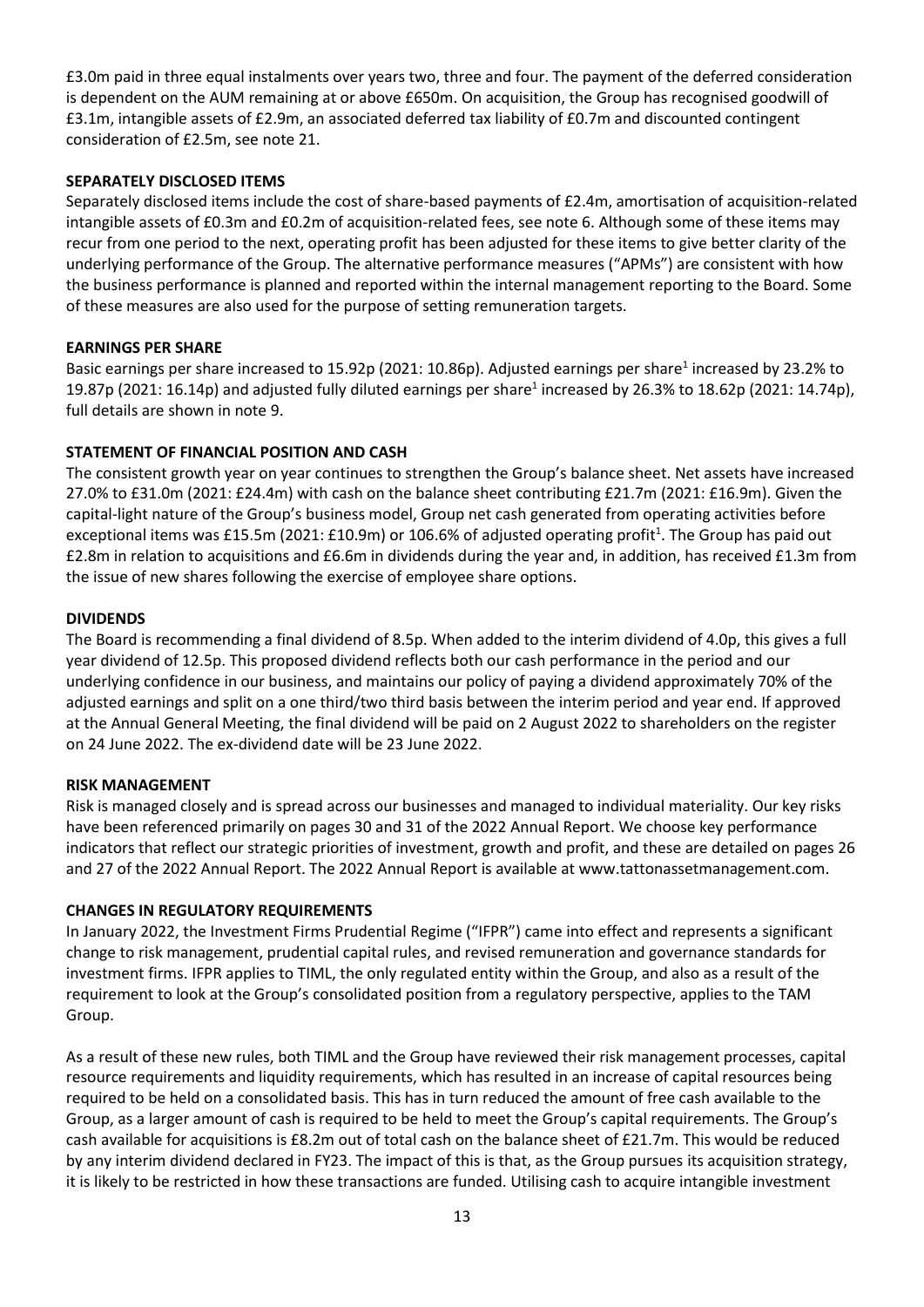assets reduces the Group's capital resources available to apply to its capital requirements as defined by the FCA. The Group must ensure that it utilises cash as consideration for acquisitions only where it has appropriate capital headroom available. Above this headroom, alternative funding will be required, such as the issue of new shares. A reconciliation of free cash available for acquisitions is analysed in the table below.

|                                      | £m    |
|--------------------------------------|-------|
| Cash on the balance sheet            | 21.7  |
| Cash required for:                   |       |
| Deferred consideration               | (2.5) |
| Working capital                      | (2.4) |
| Full year dividend of 8.5p           | (5.0) |
| Capital requirement                  | (3.6) |
| Free cash available for acquisitions | 8.2   |

The Strategic Report has been approved and authorised for issue by the Board of Directors and signed on their behalf on 14 June 2022 by:

## **PAUL EDWARDS Chief Financial Officer**

1. Alternative performance measures are detailed in note 23.

2. Executive Directors' salaries remain unchanged.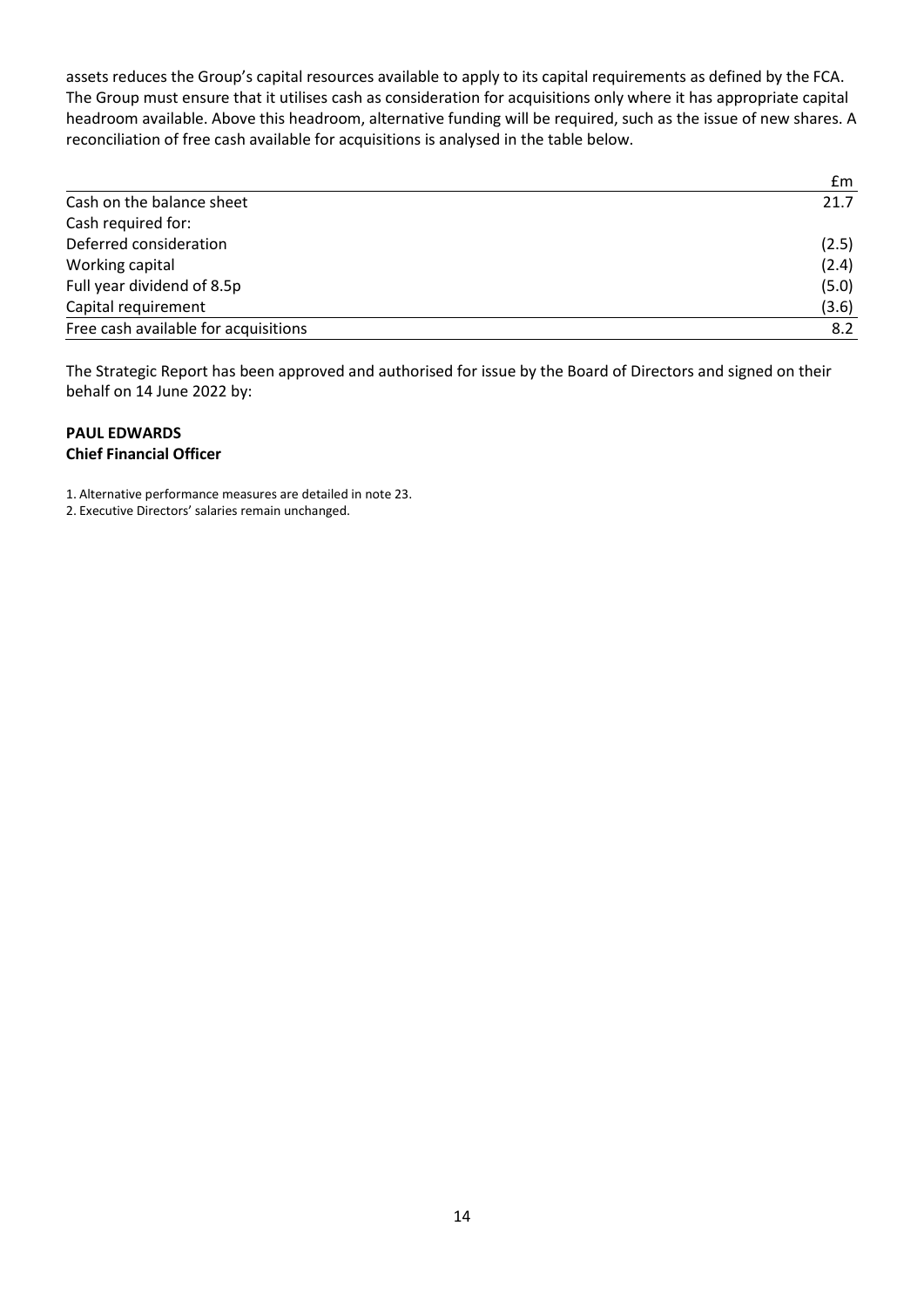## **CONSOLIDATED STATEMENT OF TOTAL COMPREHENSIVE INCOME** FOR THE YEAR ENDED 31 MARCH 2022

|                                                        |             | 31-Mar             | 31-Mar    |
|--------------------------------------------------------|-------------|--------------------|-----------|
|                                                        |             | 2022               | 2021      |
|                                                        | <b>Note</b> | (£'000)            | (f'000)   |
| <b>Revenue</b>                                         |             | 29,356             | 23,353    |
| Administrative expenses                                |             | (17, 726)          | (15, 845) |
| <b>Operating profit</b>                                |             | 11,630             | 7,508     |
| - Share-based payment costs                            | 6           | 2,399              | 3,740     |
| - Amortisation of acquisition-related intangibles      | 6           | 266                | 120       |
| - Exceptional items                                    | 6           | 231                | 34        |
| Adjusted operating profit (before separately disclosed |             |                    |           |
| items $)^1$                                            |             | 14,526             | 11,402    |
| Finance costs                                          | 7           | (355)              | (205)     |
| Profit before tax                                      |             | 11,275             | 7,303     |
| <b>Taxation charge</b>                                 | 8           | (2,033)            | (1, 192)  |
| <b>Profit attributable to shareholders</b>             |             | 9,242              | 6,111     |
| Earnings per share – Basic                             | 9           | 15.92p             | 10.86p    |
| Earnings per share - Diluted                           | 9           | 15.17p             | 10.31p    |
| Adjusted earnings per share $-$ Basic <sup>2</sup>     | 9           | 19.87 <sub>p</sub> | 16.14p    |
| Adjusted earnings per share $-$ Diluted <sup>2</sup>   | 9           | 18.62p             | 14.74p    |

1. Adjusted for exceptional items, amortisation on acquisition-related intangibles and share-based payments. See note 23.

2. Adjusted for exceptional items, amortisation on acquisition-related intangibles and share-based payments and the tax thereon. See note 23.

All revenue, profit and earnings are in respect of continuing operations.

There were no other recognised gains or losses other than those recorded above in the current or prior year and therefore a Statement of Other Comprehensive Income has not been presented.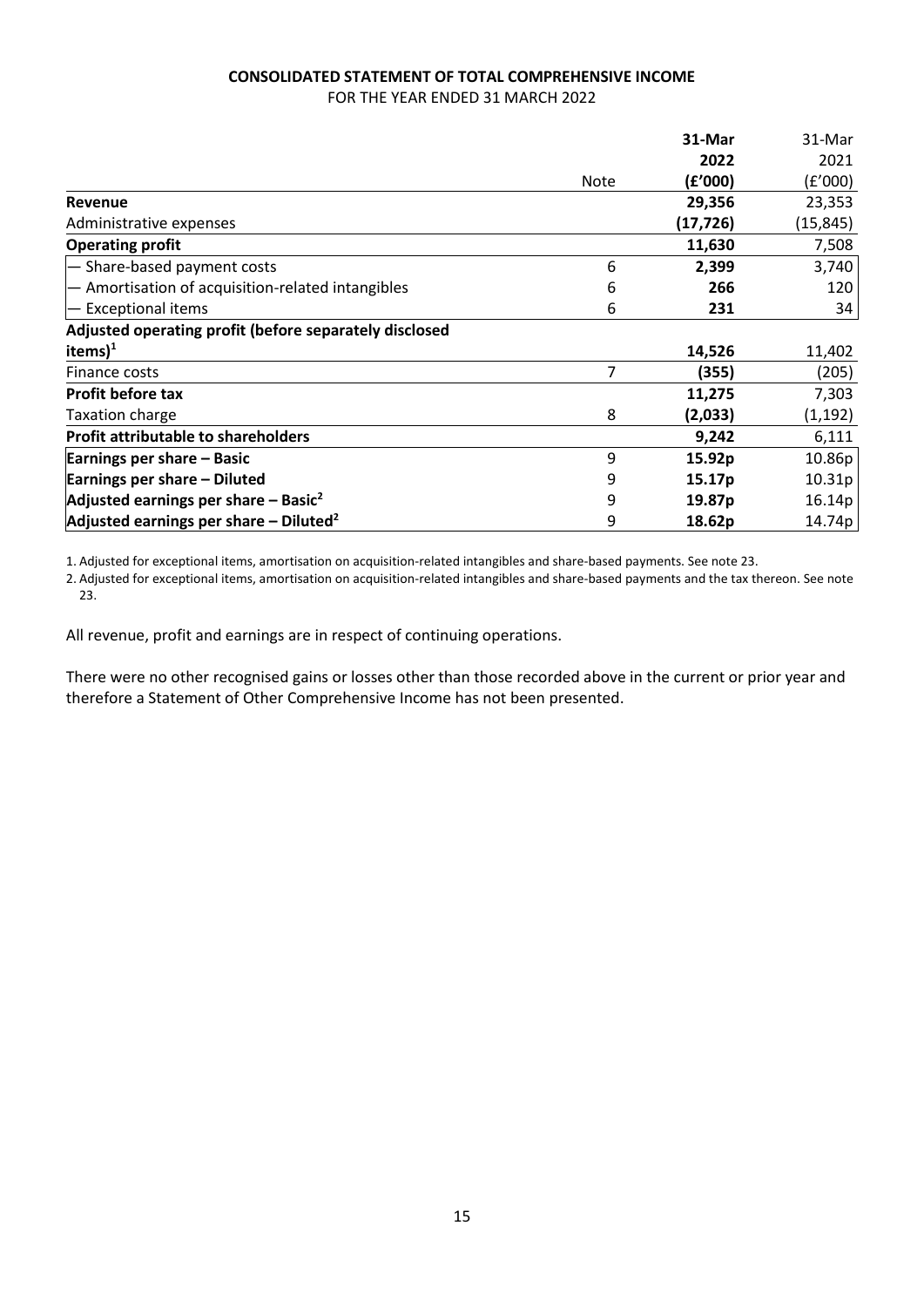## **CONSOLIDATED STATEMENT OF FINANCIAL POSITION**

AS AT 31 MARCH 2022

|                                                       |             | 31-Mar    | 31-Mar    |
|-------------------------------------------------------|-------------|-----------|-----------|
|                                                       |             | 2022      | 2021      |
|                                                       | <b>Note</b> | (f'000)   | (f'000)   |
| <b>Non-current assets</b>                             |             |           |           |
| Goodwill                                              | 11          | 9,337     | 6,254     |
| Intangible assets                                     | 12          | 4,047     | 1,436     |
| Property, plant and equipment                         | 13          | 749       | 992       |
| Deferred tax assets                                   | 16          | 841       | 1,420     |
| <b>Total non-current assets</b>                       |             | 14,974    | 10,102    |
| <b>Current assets</b>                                 |             |           |           |
| Trade and other receivables                           | 14          | 3,805     | 4,302     |
| Financial assets at fair value through profit or loss | 17          | 152       | 163       |
| Corporation tax                                       |             | 706       | 48        |
| Cash and cash equivalents                             |             | 21,710    | 16,934    |
| <b>Total current assets</b>                           |             | 26,373    | 21,447    |
| <b>Total assets</b>                                   |             | 41,347    | 31,549    |
| <b>Current liabilities</b>                            |             |           |           |
| Trade and other payables                              | 15          | (7, 556)  | (6, 587)  |
| <b>Total current liabilities</b>                      |             | (7, 556)  | (6, 587)  |
| <b>Non-current liabilities</b>                        |             |           |           |
| Other payables                                        | 15          | (2,747)   | (516)     |
| <b>Total non-current liabilities</b>                  |             | (2,747)   | (516)     |
| <b>Total liabilities</b>                              |             | (10, 303) | (7, 103)  |
| <b>Net assets</b>                                     |             | 31,044    | 24,446    |
| Equity attributable to equity holders of the Company  |             |           |           |
| Share capital                                         | 18          | 11,783    | 11,578    |
| Share premium account                                 |             | 11,632    | 11,534    |
| Own shares                                            | 19          |           | (1,969)   |
| Other reserve                                         |             | 2,041     | 2,041     |
| Merger reserve                                        |             | (28, 968) | (28, 968) |
| Retained earnings                                     |             | 34,556    | 30,230    |
| <b>Total equity</b>                                   |             | 31,044    | 24,446    |

The financial statements were approved by the Board of Directors on 14 June 2022 and were signed on its behalf by

# **PAUL EDWARDS**

# **Director**

Company registration number: 10634323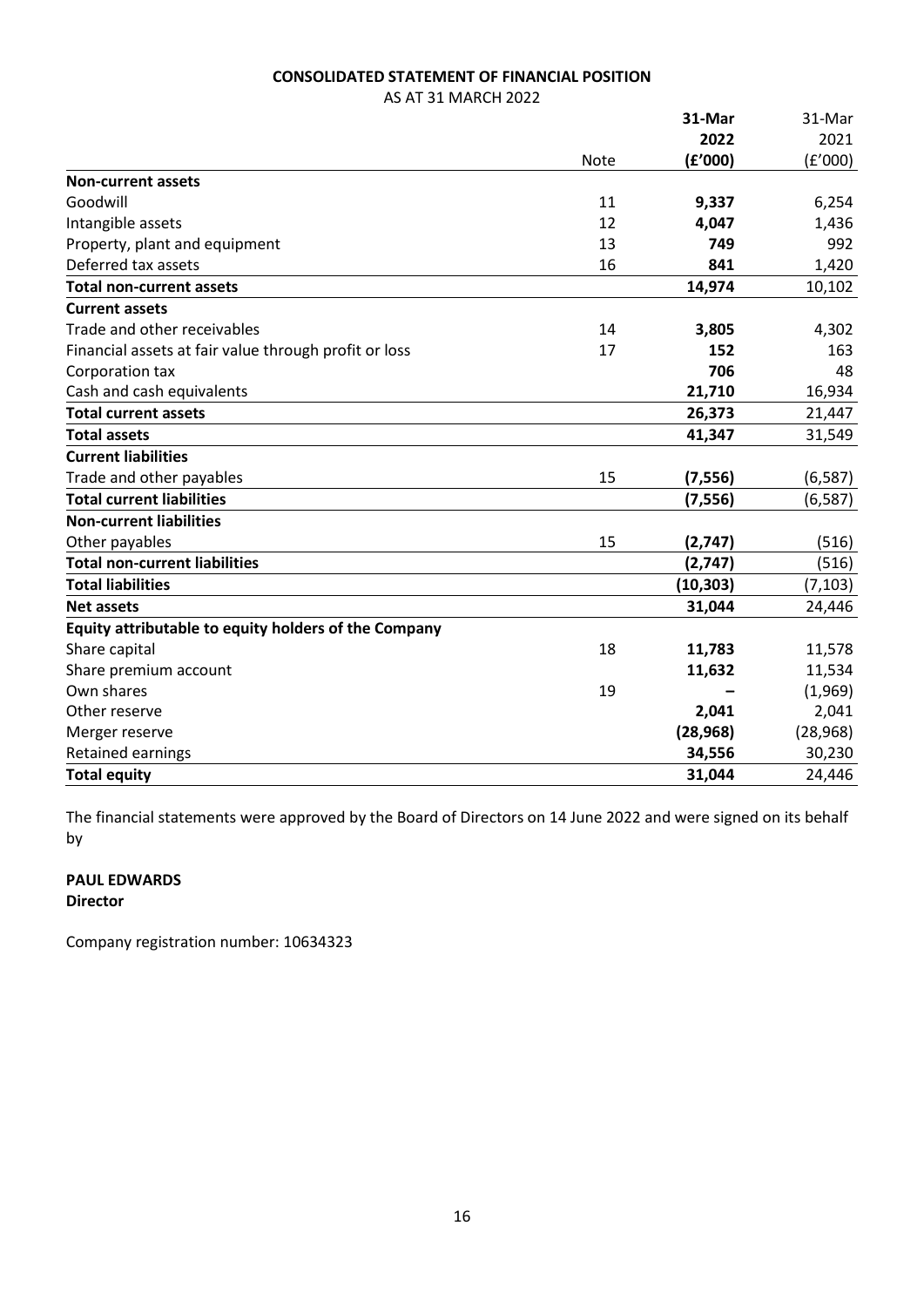# **CONSOLIDATED STATEMENT OF CHANGES IN EQUITY**

FOR THE YEAR ENDED 31 MARCH 2022

|                                 |             | Share   | Share           | Own           | Other   |           | Merger Retained | Total    |
|---------------------------------|-------------|---------|-----------------|---------------|---------|-----------|-----------------|----------|
|                                 |             |         | Capital Premium | <b>Shares</b> | Reserve | Reserve   | Earnings        | Equity   |
|                                 | <b>Note</b> | (f'000) | (E'000)         | (f'000)       | (f'000) | (f'000)   | (E'000)         | (f'000)  |
| At 1 April 2020                 |             | 11,182  | 8,718           | (996)         | 2,041   | (28, 968) | 25,801          | 17,778   |
| Profit and total comprehensive  |             |         |                 |               |         |           |                 |          |
| income                          |             |         |                 |               |         |           | 6,111           | 6,111    |
| <b>Dividends</b>                | 9           |         |                 |               |         |           | (5, 551)        | (5, 551) |
| Share-based payments            |             |         |                 |               |         |           | 2,954           | 2,954    |
| Deferred tax on share-based     |             |         |                 |               |         |           |                 |          |
| payments                        |             |         |                 |               |         |           | 915             | 915      |
| Issue of share capital on       |             |         |                 |               |         |           |                 |          |
| exercise of employee share      |             |         |                 |               |         |           |                 |          |
| options                         |             | 396     | 2,816           |               |         |           |                 | 3,212    |
| Own shares acquired in the      |             |         |                 |               |         |           |                 |          |
| year                            | 19          |         |                 | (973)         |         |           |                 | (973)    |
| At 31 March 2021                |             | 11,578  | 11,534          | (1,969)       | 2,041   | (28, 968) | 30,230          | 24,446   |
| Profit and total comprehensive  |             |         |                 |               |         |           |                 |          |
| income                          |             |         |                 |               |         |           | 9,242           | 9,242    |
| <b>Dividends</b>                | 9           |         |                 |               |         |           | (6, 641)        | (6, 641) |
| Share-based payments            |             |         |                 |               |         |           | 2,679           | 2,679    |
| Deferred tax on share-based     |             |         |                 |               |         |           |                 |          |
| payments                        |             |         |                 |               |         |           | 157             | 157      |
| Current tax on share-based      |             |         |                 |               |         |           |                 |          |
| payments                        |             |         |                 |               |         |           | 1,051           | 1,051    |
| Issue of share capital on       |             |         |                 |               |         |           |                 |          |
| exercise of employee share      |             |         |                 |               |         |           |                 |          |
| options                         |             | 205     | 98              |               |         |           |                 | 303      |
| Own shares acquired in the      |             |         |                 |               |         |           |                 |          |
| year                            | 19          |         |                 | (193)         |         |           |                 | (193)    |
| Own shares utilised on exercise |             |         |                 |               |         |           |                 |          |
| of options                      | 19          |         |                 | 2,162         |         |           | (2, 162)        |          |
| At 31 March 2022                |             | 11,783  | 11,632          |               | 2,041   | (28, 968) | 34,556          | 31,044   |

The other reserve and merger reserve were created on 19 June 2017 when the Group was formed, where the difference between the Company's capital and the acquired Group's capital was recognised as a component of equity being the merger reserve. Both the other reserve and the merger reserve are non-distributable.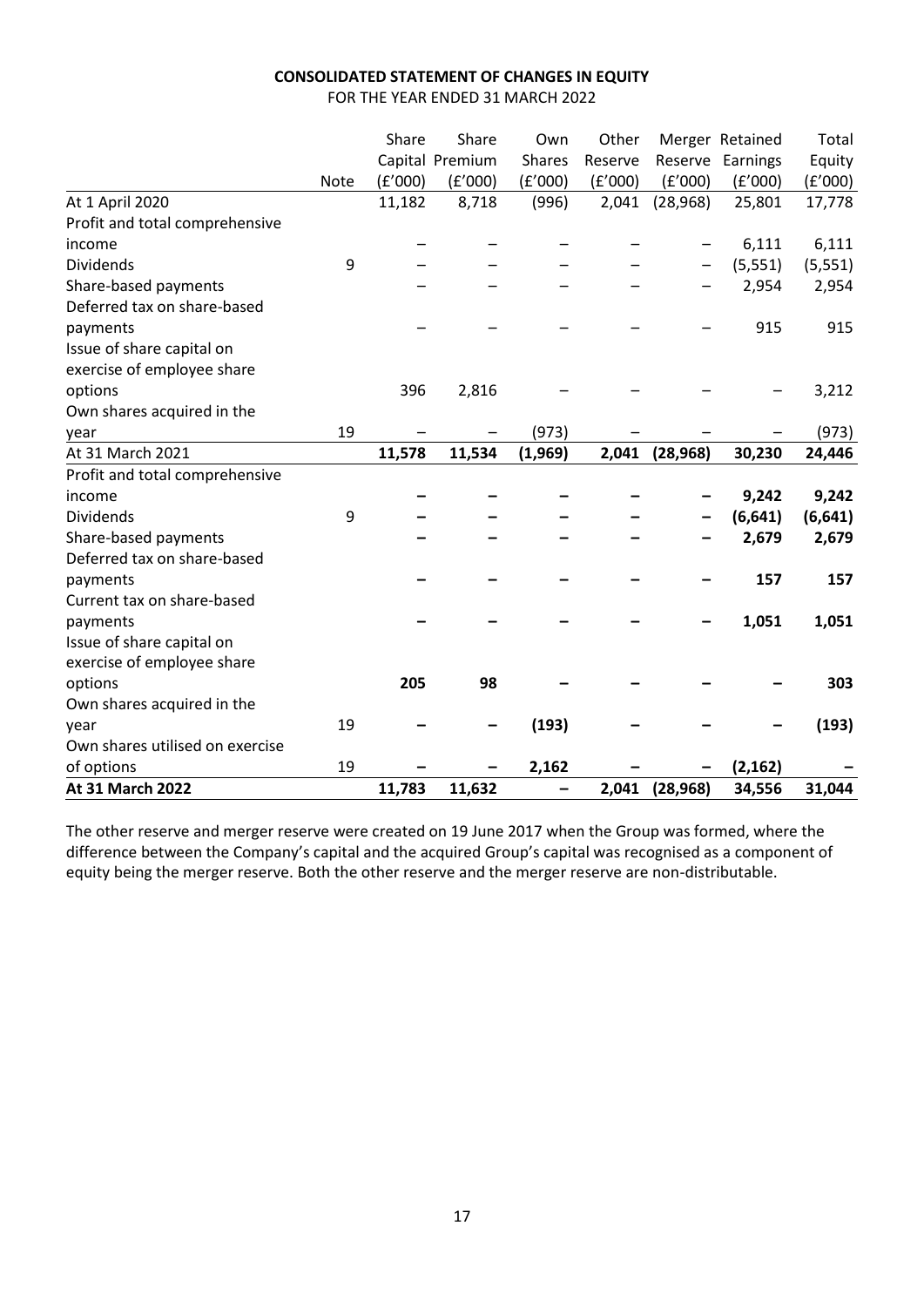## **CONSOLIDATED STATEMENT OF CASH FLOWS**

FOR THE YEAR ENDED 31 MARCH 2022

|                                                               |             | 31-Mar   | 31-Mar   |
|---------------------------------------------------------------|-------------|----------|----------|
|                                                               |             | 2022     | 2021     |
|                                                               | <b>Note</b> | (f'000)  | (f'000)  |
| <b>Operating activities</b>                                   |             |          |          |
| Profit for the year                                           |             | 9,242    | 6,111    |
| Adjustments:                                                  |             |          |          |
| Income tax expense                                            |             | 2,033    | 1,192    |
| Finance costs                                                 | 7           | 355      | 205      |
| Depreciation of property, plant and equipment                 | 13          | 377      | 351      |
| Amortisation of intangible assets                             | 12          | 536      | 341      |
| Share-based payment expense                                   | 20          | 1,492    | 3,740    |
| Changes in:                                                   |             |          |          |
| Trade and other receivables                                   |             | 309      | (537)    |
| Trade and other payables                                      |             | 907      | (531)    |
| <b>Exceptional items</b>                                      | 6           | 231      | 34       |
| Cash generated from operations before exceptional items       |             | 15,482   | 10,906   |
| <b>Cash generated from operations</b>                         |             | 15,251   | 10,872   |
| Income tax paid                                               |             | (1,612)  | (2,051)  |
| Net cash from operating activities                            |             | 13,639   | 8,821    |
| <b>Investing activities</b>                                   |             |          |          |
| Payment for the acquisition of a business combination, net of |             |          |          |
| cash acquired                                                 |             | (2,825)  | (160)    |
| Purchase of intangible assets                                 |             | (211)    | (282)    |
| Purchase of property, plant and equipment                     |             | (74)     | (67)     |
| Net cash used in investing activities                         |             | (3, 110) | (509)    |
| <b>Financing activities</b>                                   |             |          |          |
| Interest paid                                                 |             | (144)    | (36)     |
| Transaction costs related to borrowings                       |             |          | (613)    |
| Dividends paid                                                | 9           | (6, 641) | (5, 551) |
| Proceeds from the issue of shares                             |             | 111      | 3,212    |
| Purchase of own shares                                        | 19          |          | (973)    |
| Proceeds from the exercise of options                         |             | 1,230    |          |
| Repayment of lease liabilities                                |             | (309)    | (174)    |
| Net cash used in financing activities                         |             | (5, 753) | (4, 135) |
| Net increase in cash and cash equivalents                     |             | 4,776    | 4,177    |
| Cash and cash equivalents at beginning of period              |             | 16,934   | 12,757   |
| Net cash and cash equivalents at end of period                |             | 21,710   | 16,934   |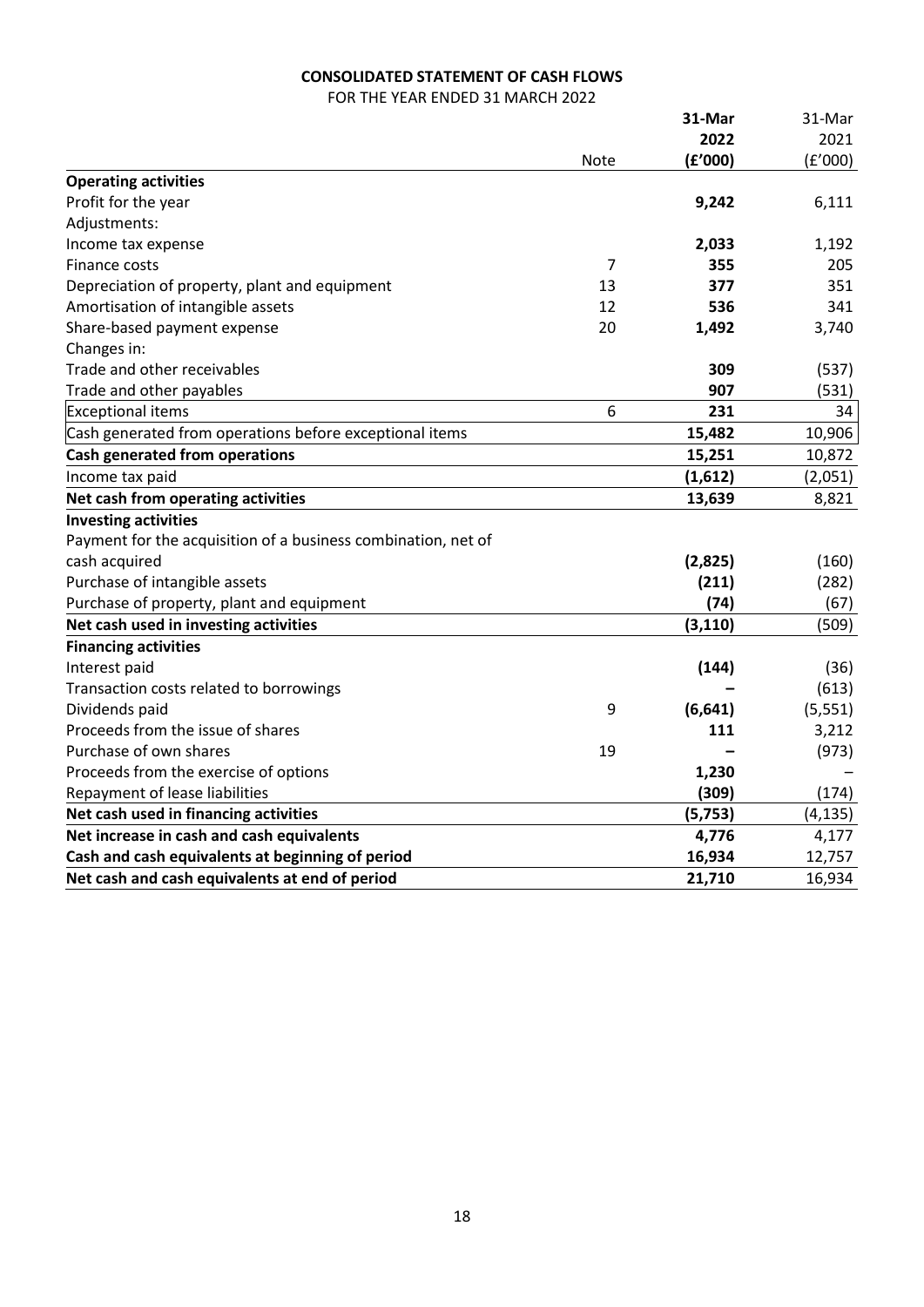#### **NOTES TO THE CONSOLIDATED FINANCIAL STATEMENTS**

#### **1 GENERAL INFORMATION**

Tatton Asset Management plc (the "Company") is a public company limited by shares. The address of the registered office is Paradigm House, Brooke Court, Lower Meadow Road, Wilmslow, SK9 3ND. The registered number is 10634323.

The Group comprises the Company and its subsidiaries. The Group's principal activities are discretionary fund management, the provision of compliance and support services to independent financial advisers ("IFAs"), the provision of mortgage adviser support services, and the marketing and promotion of multi-manager funds. News updates, regulatory news and financial statements can be viewed and downloaded from the Group's website, www.tattonassetmanagement.com. Copies can also be requested from: The Company Secretary, Tatton Asset Management plc, Paradigm House, Brooke Court, Lower Meadow Road, Wilmslow, SK9 3ND.

The Company has taken advantage of the exemption in section 408 of the Companies Act 2006 not to present its own income statement.

## **2 ACCOUNTING POLICIES**

The principal accounting policies applied in the presentation of the annual financial statements are set out below.

#### **2.1 BASIS OF PREPARATION**

The consolidated financial statements of the Group have been prepared in accordance with International Financial Reporting Standards ("IFRSs") as adopted by the United Kingdom and International Financial Reporting Interpretations Committee ("IFRIC") interpretations issued by the International Accounting Standards Board ("IASB") and the Companies Act 2006. The financial statements of the Company have been prepared in accordance with UK Generally Accepted Accounting Practice, including Financial Reporting Standard 101 "Reduced Disclosure Framework" ("FRS 101").

The consolidated financial statements have been prepared on a going concern basis and prepared on the historical cost basis.

The consolidated financial statements are presented in sterling and have been rounded to the nearest thousand (£'000). The functional currency of the Company is sterling as this is the currency of the jurisdiction where all of the Group's sales are made.

The preparation of financial information in conformity with IFRSs requires management to make estimates and assumptions that affect the reported amounts of assets and liabilities at the date of the financial statements and the reported amounts of revenues and expenses during the reporting period. Although these estimates are based on management's best knowledge of the amount, event or actions, actual events may ultimately differ from those estimates.

The accounting policies set out below have, unless otherwise stated, been applied consistently to all periods presented in the consolidated financial statements.

## **2.2 GOING CONCERN**

These financial statements have been prepared on a going concern basis. The Directors have prepared cash flow projections and are satisfied that the Group has adequate resources to continue in operational existence for the foreseeable future. The Group's forecasts and projections, which take into account reasonably possible changes in trading performance, show that the Group will be able to operate within the level of its current facilities. Accordingly, the Directors continue to adopt the going concern basis in preparing these financial statements.

#### **2.3 BASIS OF CONSOLIDATION**

The Group's financial statements consolidate those of the Parent Company and all of its subsidiaries as at 31 March 2022. The Parent controls a subsidiary if it is exposed, or has rights, to variable returns from its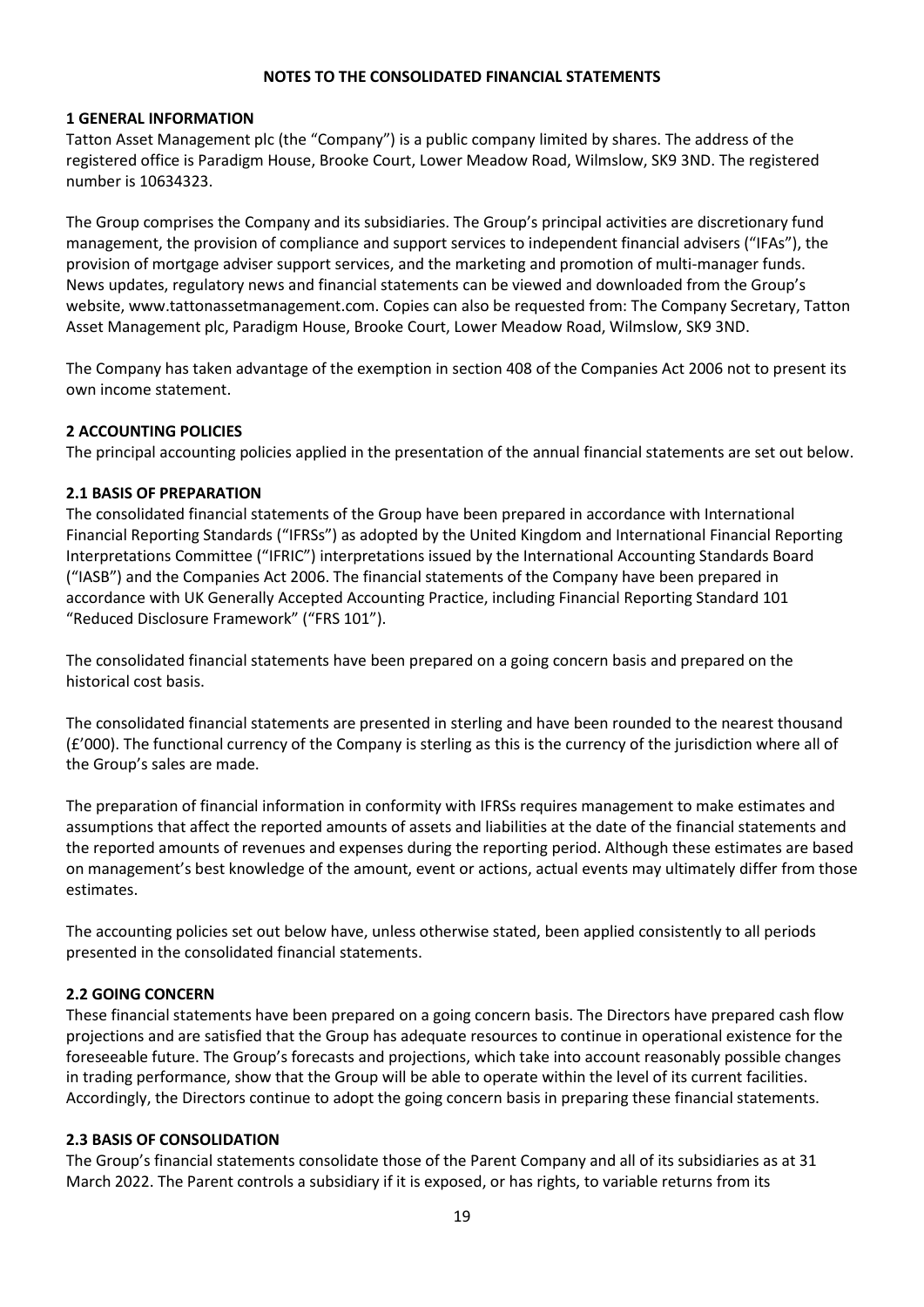involvement with the subsidiary and has the ability to affect those returns through its power over the subsidiary. All subsidiaries have a reporting date of 31 March.

All transactions between Group companies are eliminated on consolidation, including unrealised gains and losses on transactions between Group companies. Where unrealised losses on intra-group asset sales are reversed on consolidation, the underlying asset is also tested for impairment from a Group perspective. Amounts reported in the financial statements of subsidiaries have been adjusted where necessary to ensure consistency with the accounting policies adopted by the Group.

Profit or loss and other comprehensive income of subsidiaries acquired or disposed of during the year are recognised from the effective date of acquisition, up to the effective date of disposal, as applicable.

## **2.4 ADOPTION OF NEW AND REVISED STANDARDS**

## *NEW AND AMENDED IFRS STANDARDS THAT ARE EFFECTIVE FOR THE CURRENT YEAR*

There have been no revised standards and interpretations which have had a material impact on the financial statements of the Group.

## *STANDARDS IN ISSUE NOT YET EFFECTIVE*

The following IFRS and IFRIC interpretations have been issued but have not been applied by the Group in preparing the historical financial information, as they are not yet effective. The Group intends to adopt these Standards and Interpretations when they become effective, rather than adopt them early.

## **EFFECTIVE DATE 1 JANUARY 2023**

## IFRS 17 "Insurance Contracts"

In addition, the following standards each have amendments which will be effective for accounting periods beginning on or after 1 January 2022:

IFRS 10 "Consolidated Financial Statements" IAS 28 "Investments in Associates and Joint Ventures", IAS 1 "Presentation of Financial Statements", IFRS 3 "Business Combinations", IAS 8 "Accounting Policies, Changes in Accounting Estimates and Errors", IAS 16 "Property, Plant and Equipment", IAS 37 "Provisions, Contingent Liabilities and Contingent Assets".

The Directors do not expect that the adoption of the new or revised Standards listed above will have a material impact on the financial statements of the Group in future periods.

## **2.5 REVENUE**

Revenue is measured at the fair value of the consideration received or receivable and represents amounts receivable for services provided in the normal course of business, net of discounts, VAT and other sales-related taxes. Revenue is reduced for estimated rebates and other similar allowances. Revenue is recognised when control is transferred and the performance obligations are considered to be met.

The Group's revenue is made up of the following principal revenue streams:

- Fees for discretionary fund management services in relation to on-platform investment assets under management ("AUM"). Revenue is recognised daily based on the AUM.
- Fees charged to IFAs for compliance consultancy services, which are recognised when performance obligations are met.
- Fees for providing investment platform services. Revenue is recognised on a daily basis, in line with the satisfaction of performance obligations, on the assets under administration held on the relevant investment platform.
- Fees for mortgage-related services including commissions from mortgage and other product providers and referral fees from strategic partners. Commission is recognised when performance obligations are met.
- Fees for marketing services provided to providers of mortgage and investment products, which is recognised when performance obligations are met.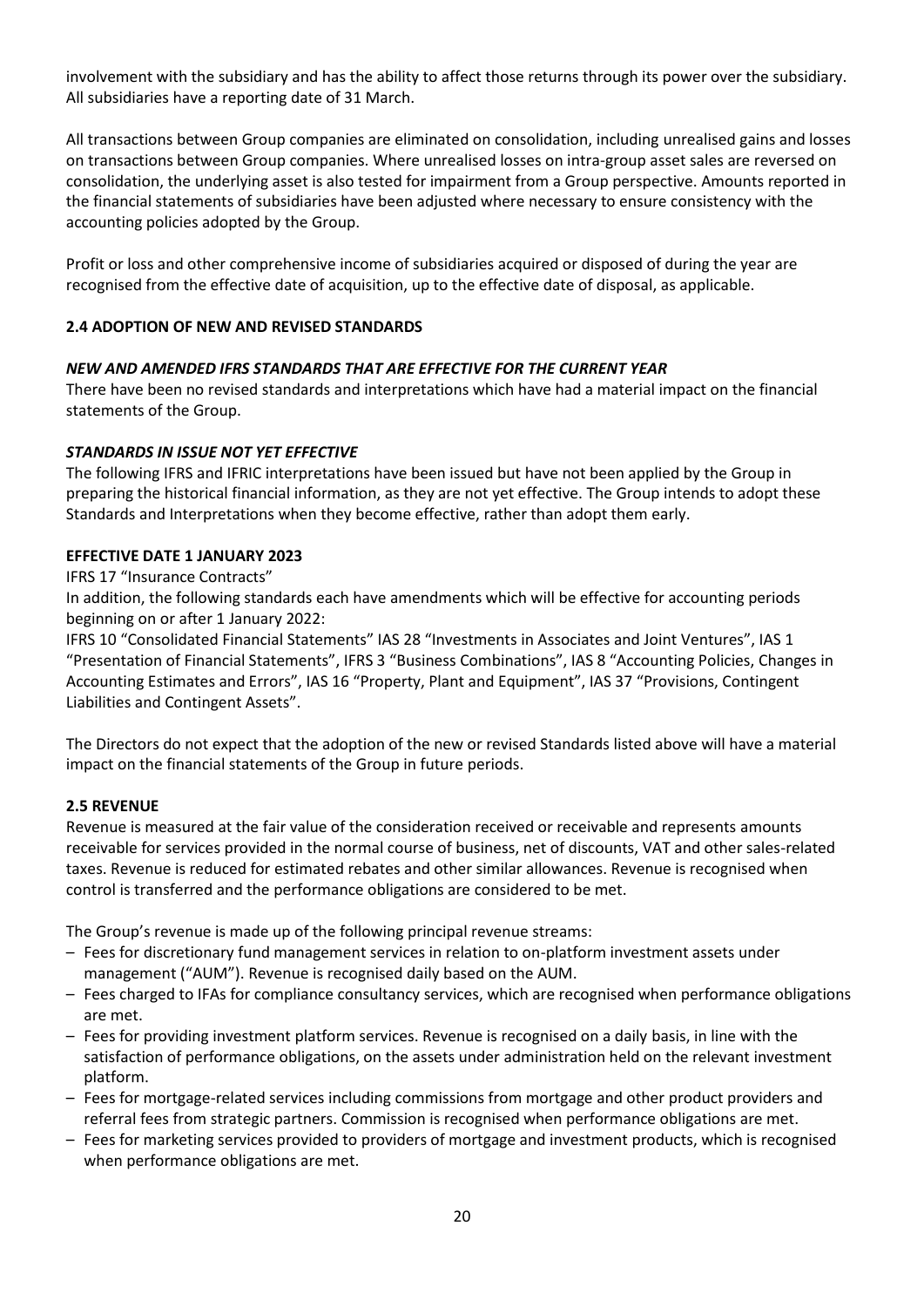## **2.6 EXCEPTIONAL ITEMS**

Exceptional items are disclosed and described separately in the financial statements where it is necessary to do so to provide further understanding of the underlying financial performance of the Group. These include material items of income or expense that are shown separately due to the significance of their nature and amount.

## **2.7 INTEREST INCOME AND INTEREST EXPENSE**

Finance income is recognised as interest accrued (using the effective interest method) on funds invested outside the Group. Finance expense includes the cost of borrowing from third parties and is recognised on an effective interest rate basis, resulting from the financial liability being recognised on an amortised cost basis.

## **2.8 IMPAIRMENT**

Assets which have an indefinite useful life are not subject to amortisation and are tested for impairment at each Statement of Financial Position date. Assets subject to depreciation and amortisation are reviewed for impairment whenever events or circumstances indicate that the carrying amount may not be recoverable. Impairment losses on previously revalued assets are recognised against the revaluation reserve as far as this reserve relates to previous revaluations of the same assets. Other impairment losses are recognised in the Statement of Total Comprehensive Income based on the amount by which the carrying value exceeds the recoverable amount. The recoverable amount is the higher of the fair value less the costs to sell and the value in use.

Impairment losses recognised in respect of cash-generating units ("CGUs") are allocated first to reduce the carrying amount of any goodwill allocated to CGUs and then to reduce the carrying amount of other assets in the unit on a pro rata basis.

## **2.9 GOODWILL AND INTANGIBLE ASSETS**

Goodwill is initially recognised and measured as set out in note 2.11.

Goodwill is not amortised but is reviewed for impairment at least annually. For the purpose of impairment testing, goodwill is allocated to each of the Group's CGUs (or groups of CGUs) expected to benefit from the synergies of the combination. CGUs to which goodwill has been allocated are tested for impairment annually, or more frequently when there is an indication that the unit may be impaired. If the recoverable amount of the CGU is less than the carrying amount of the unit, the impairment loss is allocated first to reduce the carrying amount of any goodwill allocated to the unit and then to the other assets of the unit pro rata on the basis of the carrying amount of each asset in the unit. An impairment loss recognised for goodwill is not reversed in a subsequent period.

On disposal of a CGU, the attributable amount of goodwill is included in the determination of the profit or loss on disposal.

Following initial recognition, intangible assets are held at cost less any accumulated amortisation and any provision for impairment. Assets that are subject to amortisation are reviewed for impairment whenever events or changes in circumstances indicate that the carrying amount may not be recoverable. An impairment loss is recognised for the amount by which the asset's carrying amount exceeds its recoverable amount. The recoverable amount is the higher of an asset's fair value less costs to sell and value in use. For the purpose of assessing impairment, assets are grouped at the lowest levels for which there are separately identifiable cash flows (CGUs). Intangible assets acquired separately are measured on initial recognition at cost.

Computer software licences acquired are capitalised at the cost incurred to bring the software into use and are amortised on a straight-line basis over their estimated useful lives, which are estimated as being three years. Costs associated with developing or maintaining computer software programs that do not meet the capitalisation criteria under IAS 38 are recognised as an expense as incurred.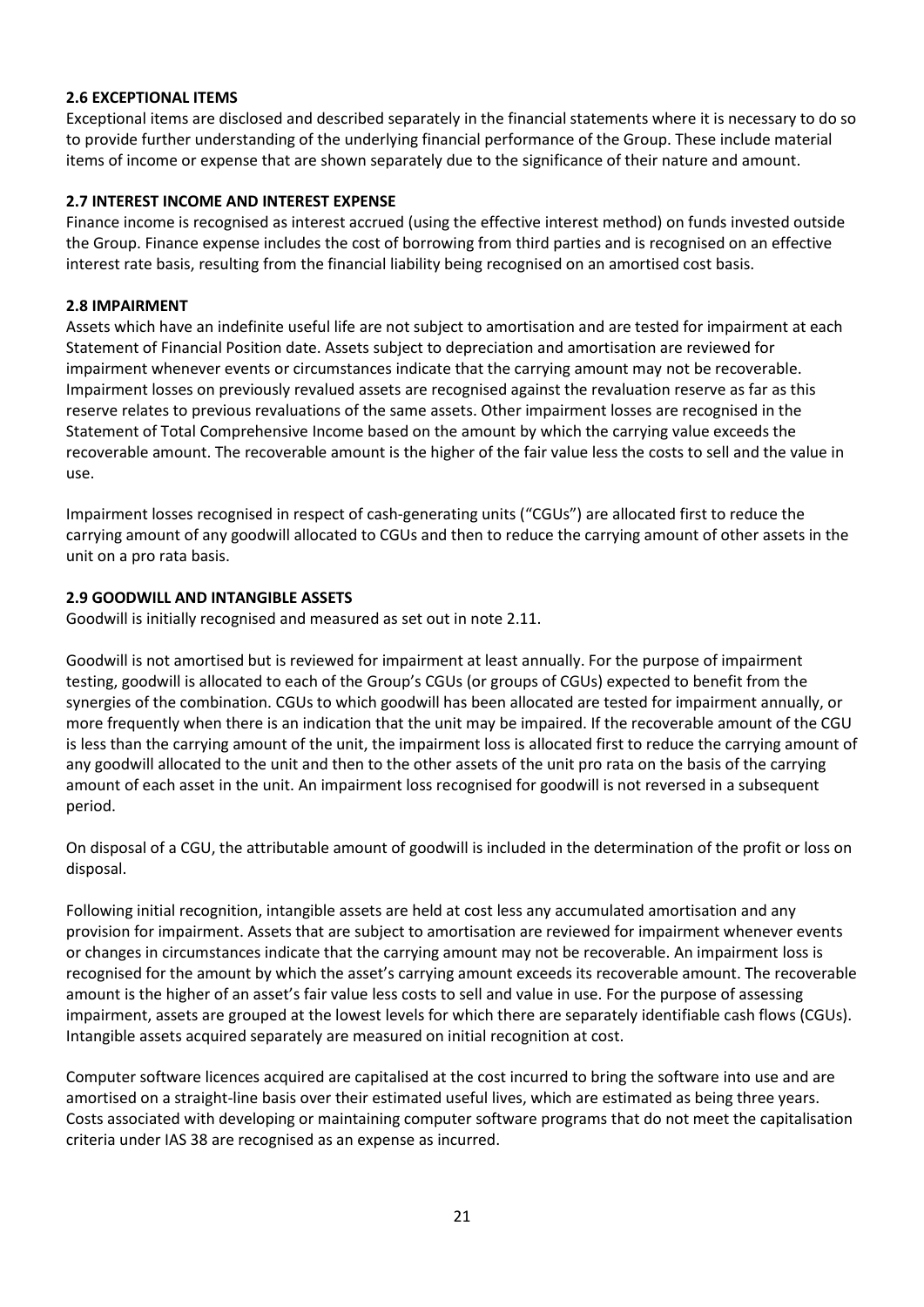Intangible assets acquired in a business combination and recognised separately from goodwill are recognised initially at their fair value at the acquisition date (which is regarded as their cost). Subsequent to initial recognition, the client relationship intangible assets and brand intangible assets have a finite useful life and are carried at cost less accumulated amortisation and accumulated impairment losses. Amortisation is calculated using the straight-line method over their useful lives, estimated for both asset classes at ten years.

Gains and losses arising from derecognition of an intangible asset are measured as the difference between the net disposal proceeds and the carrying value of the asset. The difference is then recognised in the income statement.

An assessment is made at each reporting date as to whether there is any indication that an asset in use may be impaired. If any such indication exists and the carrying values exceed the estimated recoverable amount at that time, the assets are written down to their recoverable amount. The recoverable amount is measured as the greater of fair value less costs to sell and value in use. Non-financial assets that have suffered impairment are reviewed for possible reversal of the impairment at each reporting date.

The Directors have reviewed the intangible assets as at 31 March 2022 and as a result of the review, it was determined that none of the assets are impaired (2021: none).

## **2.10 PROPERTY, PLANT AND EQUIPMENT**

Property, plant and equipment assets are stated at cost net of accumulated depreciation and accumulated provision for impairment. Depreciation is charged to the income statement on a straight-line basis over the estimated useful lives of each part of an item of property, plant and equipment. Principal annual rates are as follows:

- Computer, office equipment and motor vehicles 20-33% straight-line.
- Fixtures and fittings 20% straight-line.

The estimated useful lives, residual values and depreciation method are reviewed at the end of each reporting period, with the effect of any changes in estimate accounted for on a prospective basis.

An item of property, plant and equipment is derecognised upon disposal or when no future economic benefits are expected to arise from the continued use of the asset. The gain or loss arising on disposal or scrappage of an asset is determined as the difference between the sales proceeds and the carrying amount of the asset and is recognised in income.

## **2.11 BUSINESS COMBINATIONS**

Acquisitions of subsidiaries and businesses are accounted for using the acquisition method. The consideration transferred in a business combination is measured at fair value, which is calculated as the sum of the acquisitiondate fair values of assets transferred to the Group, liabilities incurred by the Group to the former owners of the acquiree and the equity interest issued by the Group in exchange for control of the acquiree. Acquisition-related costs are recognised in profit or loss as incurred.

At the acquisition date, the identifiable assets acquired and the liabilities assumed are recognised at their fair value at the acquisition date, except that: deferred tax assets or liabilities and assets or liabilities related to employee benefit arrangements are recognised and measured in accordance with IAS 12 "Income Taxes" and IAS 19 "Employee Benefits" respectively; and assets (or disposal groups) that are classified as held for sale in accordance with IFRS 5 "Non-current Assets Held for Sale and Discontinued Operations" are measured in accordance with that Standard.

Goodwill is measured as the excess of the sum of the consideration transferred, the amount of any noncontrolling interests in the acquiree, and the fair value of the acquirer's previously held equity interest in the acquiree (if any) over the net of the acquisition-date amounts of the identifiable assets acquired and the liabilities assumed. If, after reassessment, the net of the acquisition-date amounts of the identifiable assets acquired and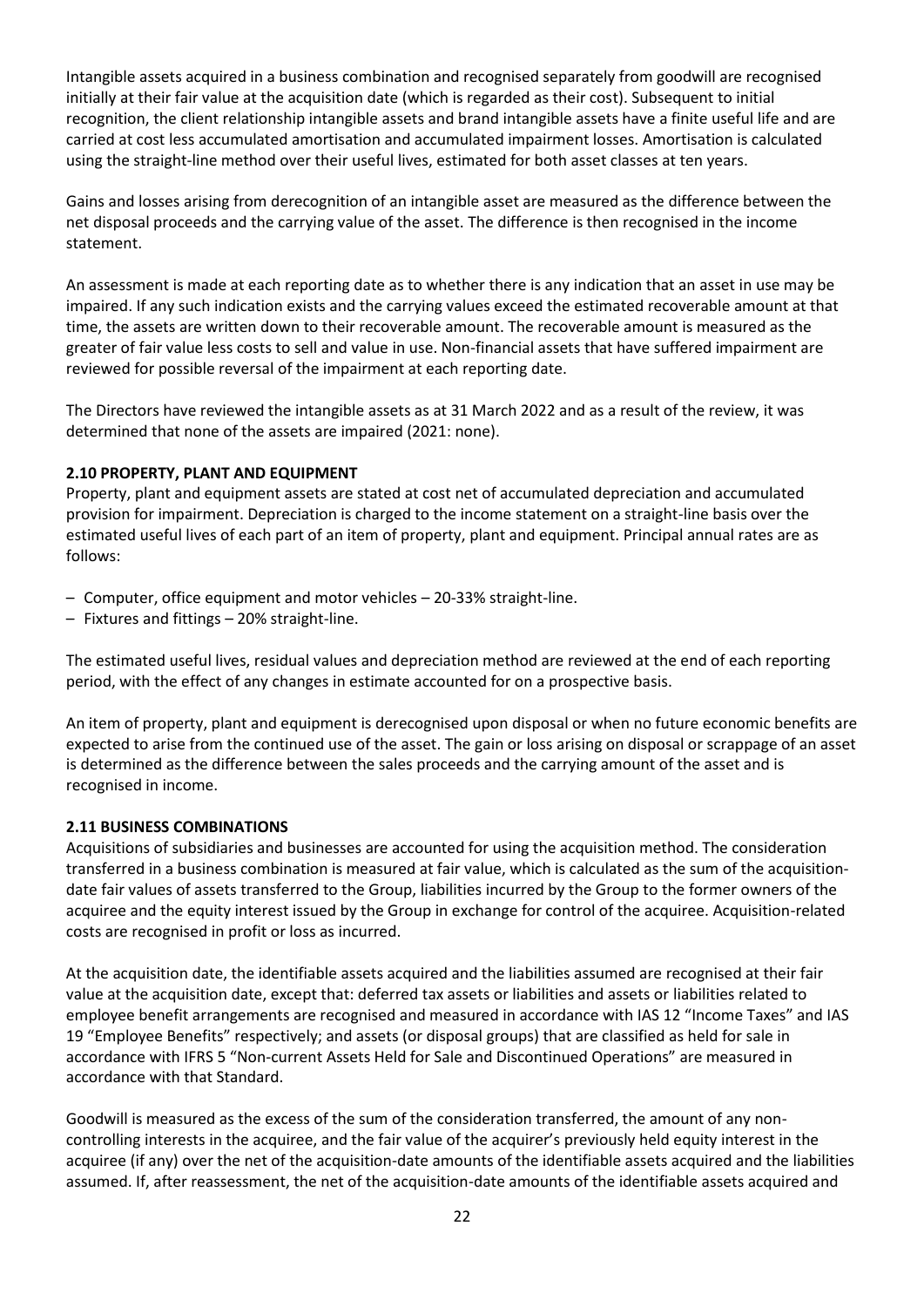liabilities assumed exceeds the sum of the consideration transferred, the amount of any non-controlling interests in the acquiree and the fair value of the acquirer's previously held interest in the acquiree (if any), the excess is recognised immediately in profit or loss as a bargain purchase gain.

When the consideration transferred by the Group in a business combination includes a contingent consideration arrangement, the contingent consideration is measured at its acquisition-date fair value and included as part of the consideration transferred in a business combination. Changes in fair value of the contingent consideration that qualify as measurement period adjustments are adjusted retrospectively, with corresponding adjustments against goodwill. Measurement period adjustments are adjustments that arise from additional information obtained during the "measurement period" (which cannot exceed one year from the acquisition date) about facts and circumstances that existed at the acquisition date.

The subsequent accounting for changes in the fair value of the contingent consideration that do not qualify as measurement period adjustments depends on how the contingent consideration is classified. Contingent consideration that is classified as equity is not remeasured at subsequent reporting dates and its subsequent settlement is accounted for within equity. Other contingent consideration is remeasured to fair value at subsequent reporting dates with changes in fair value recognised in profit or loss.

If the initial accounting for a business combination is incomplete by the end of the reporting period in which the combination occurs, the Group reports provisional amounts for the items for which the accounting is incomplete. Those provisional amounts are adjusted during the measurement period (see above), or additional assets or liabilities are recognised, to reflect new information obtained about facts and circumstances that existed as at the acquisition date that, if known, would have affected the amounts recognised as of that date.

## **2.12 LEASES**

At inception of a contract, the Group assesses whether a contract is, or contains, a lease. A contract is, or contains, a lease if the contract conveys the right to control the use of an identified asset for a period of time in exchange for consideration. To assess whether a contract conveys the right to control the use of an identified asset, the Group uses the definition of a lease in IFRS 16.

The Group recognises a right-of-use ("ROU") asset and a lease liability at the inception date of the lease. The ROU asset is initially measured at cost, which comprises the initial amount of the lease liability adjusted for any lease payments made at or before the commencement date, plus any initial direct costs incurred and an estimate of costs to dismantle and remove the underlying asset or to restore the underlying asset or the site on which it is located, less any lease incentives received.

The ROU assets are subsequently depreciated on a straight-line basis over the shorter of the expected life of the asset and the lease term, adjusted for any remeasurements of the lease liability. At the end of each reporting period, the ROU assets are assessed for indicators of impairment in accordance with IAS 36.

The lease liability is initially measured at the present value of the lease payments that are not paid at the commencement date, discounted using the interest rate implicit in the lease or, if that rate cannot be readily determined, the Group's incremental borrowing rate. The Group uses its incremental borrowing rate as the discount rate.

Lease payments included in the measurement of the lease liability comprise the following:

- fixed payments, including in-substance fixed payments;
- variable lease payments that depend on an index or a rate, initially measured using the index or rate as at the commencement date;
- amounts expected to be payable under a residual value guarantee; and
- the exercise price under a purchase option that the Group is reasonably certain to exercise, lease payments in an optional renewal period if the Group is reasonably certain to exercise an extension option, and penalties for early termination of a lease unless the Group is reasonably certain not to terminate early.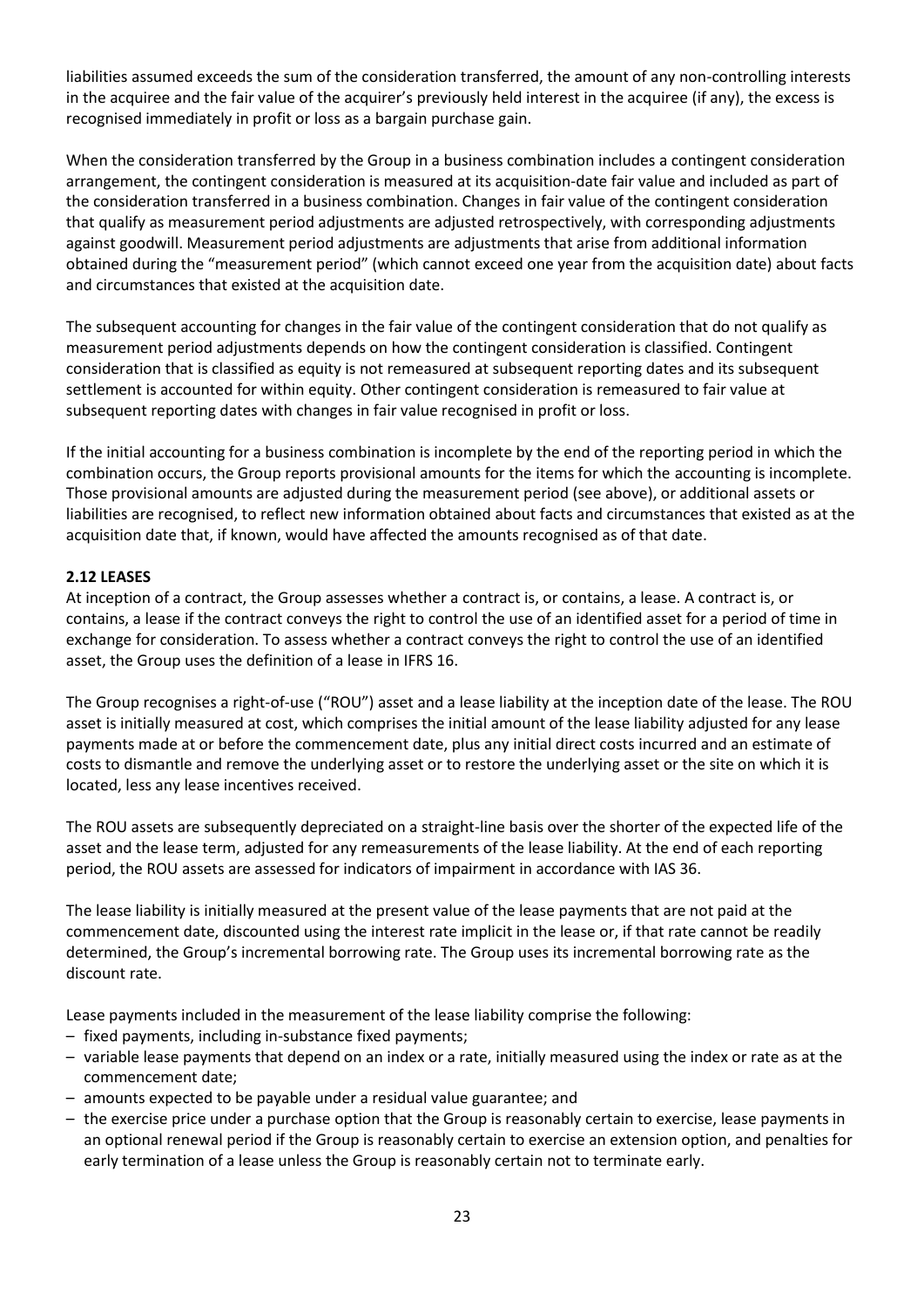The lease liability is subsequently measured by adjusting the carrying amount to reflect the interest charge, the lease payments made and any reassessment or lease modifications. The lease liability is remeasured if the Group changes its assessment of whether it will exercise a purchase, extension or termination option.

When the lease liability is remeasured in this way, a corresponding adjustment is made to the carrying amount of the ROU asset, or is recorded in profit or loss if the carrying amount of the ROU asset has been reduced to zero. Where the Group is an intermediate lessor in a sub-lease, it accounts for its interests in the head lease and the sub-lease separately. It assesses the lease classification of a sub-lease with reference to the ROU asset arising from the head lease, not with reference to the underlying asset.

## **2.13 CASH AND CASH EQUIVALENTS**

Cash and cash equivalents comprise cash at bank and call deposits. Bank overdrafts that are repayable on demand and form an integral part of the Group's cash management are included as a component of cash and bank balances for the purpose only of the Consolidated Statement of Cash Flows.

## **2.14 FINANCIAL INSTRUMENTS**

Financial assets and financial liabilities are recognised in the Statement of Financial Position when the Group becomes a party to the contractual provisions of the instrument.

Financial assets and financial liabilities are initially measured at fair value. Transaction costs that are directly attributable to the acquisition or issue of financial assets and financial liabilities (other than financial assets and financial liabilities at fair value through profit or loss) are added to or deducted from the fair value of the financial assets or financial liabilities, as appropriate, on initial recognition. Transaction costs directly attributable to the acquisition of financial assets or financial liabilities at fair value through profit or loss are recognised immediately in profit or loss.

All financial assets are recognised and derecognised on a trade date where the purchase or sale of a financial asset is under a contract whose terms require delivery of the financial asset within the timeframe established by the market concerned, and are initially measured at fair value, plus transaction costs, except for those financial assets classified as at fair value through profit or loss. Transaction costs directly attributable to the acquisition of financial assets classified as at fair value through profit or loss are recognised immediately in profit or loss. Non-derivative financial instruments comprise investments in equity and debt securities, trade and other receivables, cash and bank balances, loans and borrowings, and trade and other payables.

## *FINANCIAL INVESTMENTS*

Financial investments are classified as fair value through profit or loss if they are either held for trading or specifically designated in this category on initial recognition. Assets in this category are initially recognised at fair value and subsequently remeasured, with gains or losses arising from changes in fair value being recognised in the Statement of Comprehensive Income.

Financial assets at fair value through profit or loss include investments in a regulated open-ended investment company and an investment portfolio, which are managed and evaluated on a fair value basis in line with the market value.

## *TRADE RECEIVABLES*

Trade receivables do not carry interest and are stated at amortised cost as reduced by appropriate allowances for estimated irrecoverable amounts. They are recognised when the Group's right to consideration is only conditional on the passage of time. Allowances incorporate an expectation of lifetime credit losses from initial recognition and are determined using an expected credit loss approach.

## *TRADE AND OTHER PAYABLES*

Trade and other payables are recognised initially at fair value and subsequently measured at amortised cost using the effective interest method, where applicable or required. These amounts represent liabilities for goods and services provided to the Group prior to the end of the financial period, which are unpaid.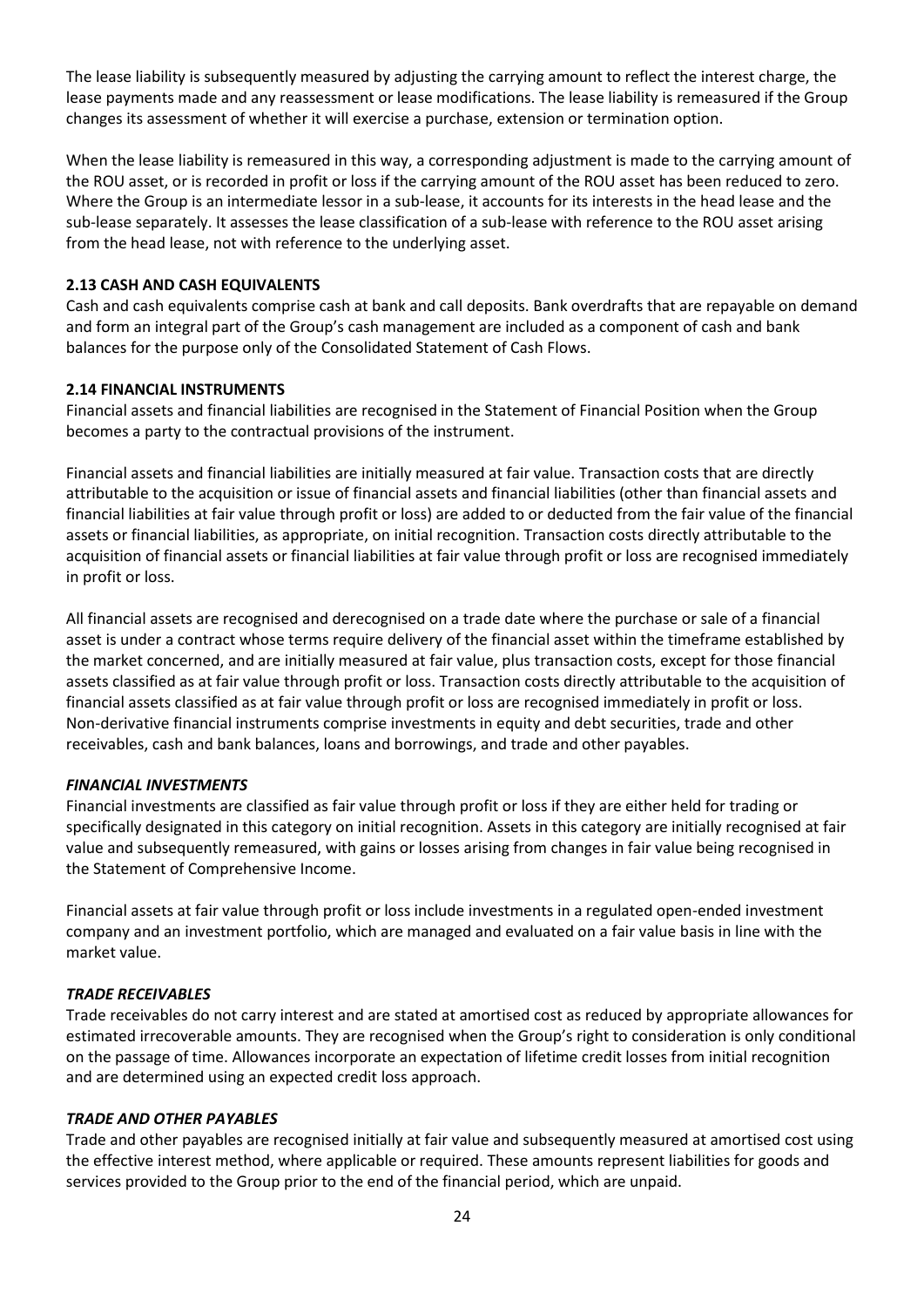## *FINANCIAL LIABILITIES AT FAIR VALUE THROUGH PROFIT OR LOSS ("FVTPL")*

Financial liabilities are classified as at FVTPL when the financial liability is (i) contingent consideration of an acquirer in a business combination, (ii) held for trading or (iii) designated as at FVTPL. Financial liabilities at FVTPL are measured at fair value, with any gains or losses arising on changes in fair value recognised in profit or loss.

## *INTEREST-BEARING BORROWINGS*

Borrowings are recognised initially at fair value, net of transaction costs incurred. Borrowings are subsequently stated at amortised cost; any difference between the proceeds (net of transaction costs) and the redemption value is recognised in profit or loss over the period of the borrowings using the effective interest method.

#### **2.15 TAXATION** *CURRENT TAX*

The tax currently payable is based on taxable profit for the year. Taxable profit differs from net profit as reported in the income statement because it excludes items of income or expense that are taxable or deductible in other years and it further excludes items that are never taxable or deductible. The Group's liability for current tax is calculated using tax rates that have been enacted or substantively enacted by the Statement of Financial Position date.

## *DEFERRED TAX*

Deferred tax is the tax expected to be payable or recoverable on differences between the carrying amounts of assets and liabilities in the financial statements and the corresponding tax bases used in the computation of taxable profit, and is accounted for using the balance sheet liability method. Deferred tax liabilities are generally recognised for all taxable temporary differences and deferred tax assets are recognised to the extent that it is probable that taxable profits will be available against which deductible temporary differences can be utilised. Such assets and liabilities are not recognised if the temporary difference arises from the initial recognition of goodwill or from the initial recognition (other than in a business combination) of other assets and liabilities in a transaction that affects neither the taxable profit nor the accounting profit.

Deferred tax liabilities are recognised for taxable temporary differences where it is probable that the temporary difference will not reverse in the foreseeable future. Deferred tax assets arising from deductible temporary differences associated with such investments and interests are only recognised to the extent that it is probable that there will be sufficient taxable profits against which to utilise the benefits of the temporary difference and they are expected to reverse in the foreseeable future.

The carrying amount of deferred tax assets is reviewed at each Statement of Financial Position date and reduced to the extent that it is no longer probable that sufficient taxable profits will be available to allow all or part of the asset to be recovered.

Deferred tax is calculated at the tax rates that are expected to apply in the period when the liability is settled or the asset is realised based on tax laws and rates that have been enacted or substantively enacted at the Statement of Financial Position date. Deferred tax is charged or credited in the income statement, except when it relates to items charged or credited in other comprehensive income, in which case the deferred tax is also dealt with in other comprehensive income.

The measurement of deferred tax liabilities and assets reflects the tax consequences that would follow from the manner in which the Group expects, at the end of the reporting period, to recover or settle the carrying amount of its assets and liabilities.

Deferred tax assets and liabilities are offset when there is a legally enforceable right to set off the current tax assets against current tax liabilities and when they relate to income taxes levied by the same taxation authority and the Group intends to settle its current tax assets and liabilities on a net basis.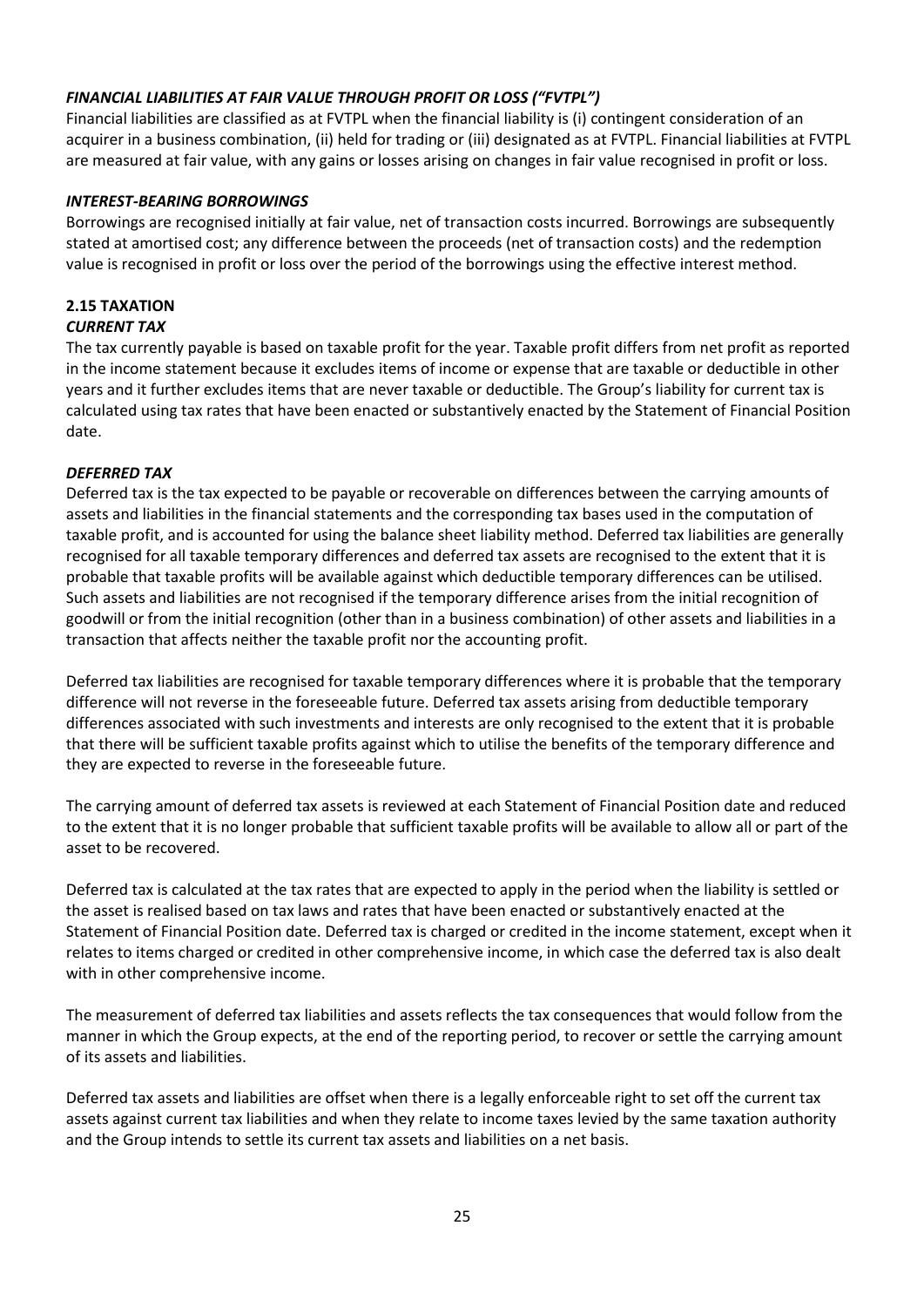## *CURRENT AND DEFERRED TAX FOR THE YEAR*

Current and deferred tax are recognised in profit or loss, except when they relate to items that are recognised in other comprehensive income or directly in equity, in which case the current and deferred tax are also recognised in other comprehensive income or directly in equity respectively. Where current tax or deferred tax arises from the initial accounting for a business combination, the tax effect is included in the accounting for the business combination.

## **2.16 RETIREMENT BENEFIT COSTS**

The Group pays into personal pension plans for which the amount charged to income in respect of pension costs and other post-retirement benefits is the amount of the contributions payable in the year. Payments to defined contribution retirement benefit scheme are recognised as an expense when employees have rendered service entitling them to the contributions. Differences between contributions payable and paid are accrued or prepaid. The assets of the plans are invested and managed independently of the finances of the Group.

## **2.17 PROVISIONS**

Provisions are recognised when the Group has a present obligation (legal or constructive) as a result of a past event, it is probable that the Group will be required to settle that obligation and a reliable estimate can be made of the amount of the obligation.

The amount recognised as a provision is the best estimate of the consideration required to settle the present obligation at the Statement of Financial Position date, taking into account the risks and uncertainties surrounding the obligation. Where a provision is measured using the cash flows estimated to settle the present obligation, its carrying amount is the present value of those cash flows (when the effect of the time value of money is material). When some or all of the economic benefits required to settle a provision are expected to be recovered from a third party, a receivable is recognised as an asset if it is virtually certain that reimbursement will be received and the amount of the receivable can be measured reliably.

## **2.18 EQUITY, RESERVES AND DIVIDEND PAYMENTS**

Share capital represents the nominal value of shares that have been issued. Retained earnings include all current and prior period retained profits or losses.

Dividend distributions payable to equity shareholders are included in other liabilities when the dividends have been approved in a general meeting prior to the reporting date.

## **2.19 EMPLOYEE BENEFIT TRUST**

The Company provides finance to the EBT to purchase the Company's shares on the open market in order to meet its obligation to provide shares when an employee exercises awards made under the Group's share-based payment schemes. Administration costs connected with the EBT are charged to the Statement of Comprehensive Income. The cost of shares purchased and held by the EBT is deducted from equity. The assets held by the EBT are consolidated into the Group's financial statements.

## **2.20 SHARE-BASED PAYMENTS**

The Group issues equity-settled share-based payments to certain employees. Equity-settled share-based payments are measured at fair value at the date of grant. The fair value determined at the grant date of the equity-settled share-based payments is expensed on a straight-line basis over the vesting period, based on the Group's estimate of shares that will eventually vest. Fair value is measured by use of the Black-Scholes model or Monte Carlo model as appropriate.

## **2.21 CLIMATE CHANGE**

The Group is continually developing its assessment of the impact that climate change has on the assets and liabilities recognised and presented in its financial statements. The impact of climate change has been considered in the preparation of these financial statements; however, as the Group does not hold significant levels of property, plant and equipment and does not own its own land and buildings, there is currently no material impact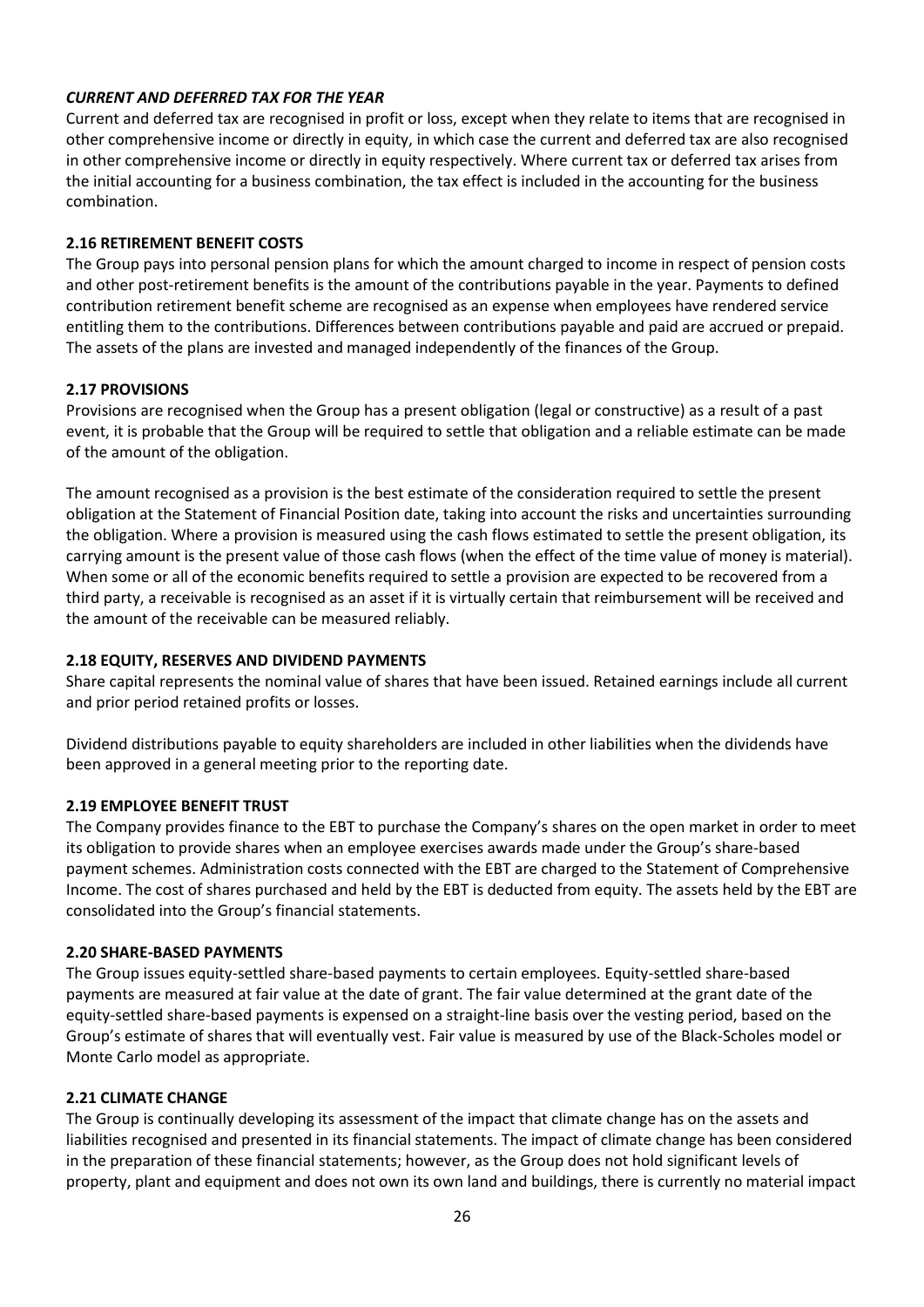of climate change on the results or values of assets and liabilities recognised and presented in these financial statements.

## **2.22 OPERATING SEGMENTS**

The Group comprises the following two operating segments which are defined by trading activity:

- Tatton investment management services
- Paradigm the provision of compliance and support services to IFAs and mortgage advisers The Board is considered to be the chief operating decision maker.

## **2.23 CRITICAL ACCOUNTING JUDGEMENTS AND KEY SOURCES OF ESTIMATION UNCERTAINTY**

In the process of applying the Group's accounting policies, which are described above, management have made judgements and estimations about the future that have an effect on the amounts recognised in the financial statements. The estimates and underlying assumptions are reviewed on an ongoing basis. Revisions to accounting estimates are recognised in the period in which the estimate is revised if the revision affects only that period or in the period of the revision and future periods if the revision affects both current and future periods. Changes for accounting estimates would be accounted for prospectively under IAS 8.

## *GOODWILL, CLIENT RELATIONSHIP AND BRAND INTANGIBLES*

## **ESTIMATION UNCERTAINTY**

## **Impairment of goodwill and client relationship and brand intangibles**

Impairment exists when the carrying value of an asset or cash-generating unit ("CGU") exceeds its recoverable amount. The recoverable amount is the higher of an asset's fair value less costs to sell and value in use. For the purposes of impairment testing, the recoverable amount of goodwill is determined using a discounted cash flow model, as detailed in note 11. The results of the calculation indicate that goodwill, client relationship and brand intangibles are not impaired.

## *BUSINESS COMBINATIONS*

## **CRITICAL JUDGEMENT**

## **Client relationship and brand intangibles purchased through corporate transactions**

When the Group purchases client relationships and brands through transactions with other corporate entities, a judgement is made as to whether the transaction should be accounted for as a business combination or as a separate purchase of intangible assets. In making this judgement, the Group assesses the assets, liabilities, operations and processes that were the subject of the transaction against the definition of a business combination in IFRS 3. In particular, consideration is given to the scale of the operations subject to the transaction and whether ownership of a corporate entity has been acquired, among other factors.

# *TREATMENT AND FAIR VALUE OF CONSIDERATION TRANSFERRED*

## **CRITICAL JUDGEMENT AND ESTIMATION UNCERTAINTY**

On 14 September 2021, the group acquired the Verbatim funds business ("Verbatim") and the group accounted for the transaction as a business combination. Business combinations and acquisitions require a fair value exercise to be undertaken to allocate the purchase price to the fair value of the identifiable assets acquired and the liabilities assumed. The determination of the fair value of the asset and liabilities is based, to a considerable extent, on management's judgement. The amount of goodwill initially recognised as a result of a business combination is dependent on the allocation of this purchase price to the identifiable assets and liabilities, with any unallocated portion being recorded as goodwill. As described in note 21 to the financial statements, the purchase price payable for the acquisition is split into a number of different parts. The payment of certain elements has been deferred.

At 31 March 2022, there remained three elements of deferred consideration unvested and subject to ongoing vesting conditions. The value of earn-out consideration is variable, dependent on performance by the acquired business against certain operational targets at the second, third and fourth anniversaries of completion. The estimated discounted value of earn-out consideration that will be payable at these dates is £2,486,000, based on projections of the level of funds under management over that period.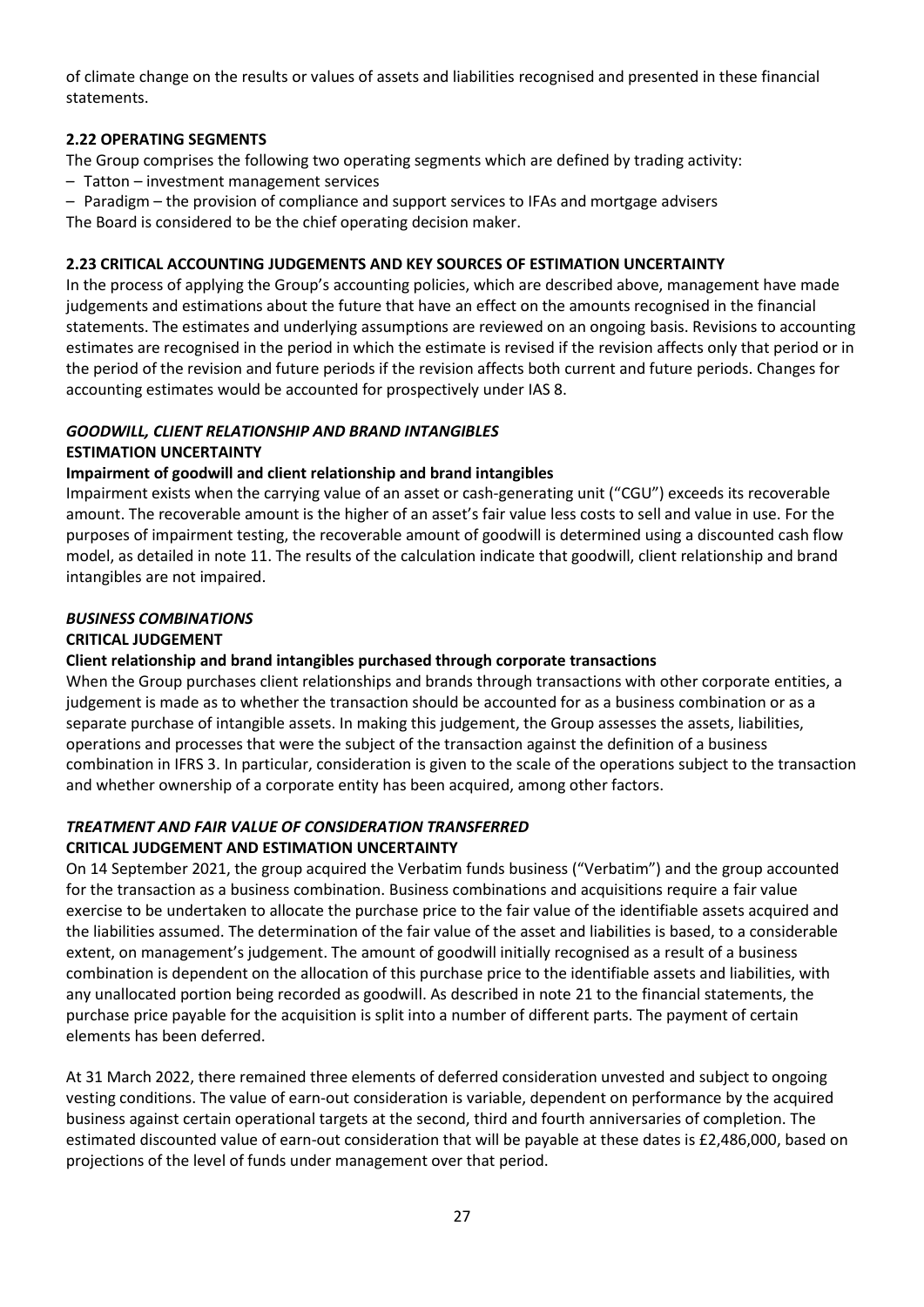Under the terms of the agreements, the maximum possible payment under the remaining earn-out is capped at £3,000,000, which represents qualifying funds under management of at least £650 million at each anniversary date, subject to certain conditions.

## *SHARE-BASED PAYMENTS* **ESTIMATION UNCERTAINTY**

Given the significance of share-based payments as a form of employee remuneration for the Group, share-based payments have been included as a significant accounting estimate. The principal estimations relate to:

– forfeitures (where awardees leave the Group as "bad" leavers and therefore forfeit unvested awards); and – the satisfaction of performance obligations attached to certain awards.

These estimates are reviewed regularly and the charge to the Statement of Total Comprehensive Income is adjusted accordingly (at the end of the relevant scheme as a minimum). Based on the current forecasts of the Group, the charge for the year is based on 100% of the options vesting for the element relating to non-marketbased performance conditions. A decrease of 10% in the vesting assumptions would reduce the charge in the year by £129,000. In considering the level of satisfaction of performance obligations, the Group's forecast has been reviewed and updated for the expected impact of the various market scenarios and management actions. This forecast has been used to estimate the relevant vesting assumptions for the Enterprise Management Incentive ("EMI") schemes in place.

There are no other judgements or assumptions made about the future, or any other major sources of estimation uncertainty at the end of the reporting period, that have a significant risk of resulting in a material adjustment to the carrying amounts of assets and liabilities within the next financial year.

## **2.24 ALTERNATIVE PERFORMANCE MEASURES**

In reporting financial information, the Group presents alternative performance measures ("APMs") which are not defined or specified under the requirements of IFRSs. The Group believes that these APMs provide users with additional helpful information on the performance of the business. The APMs are consistent with how the business performance is planned and reported within the internal management reporting to the Board. Some of these measures are also used for the purpose of setting remuneration targets. The APMs used by the Group are set out in note 23 including explanations of how they are calculated and how they can be reconciled to a statutory measure where relevant. There is also further information on separately disclosed items in note 6.

## **3 CAPITAL MANAGEMENT**

The Group's objectives when managing capital are (i) to safeguard the Group's ability to continue as a going concern so that it can continue to provide returns for shareholders and benefits for other stakeholders; (ii) to maintain a strong capital base and utilise it efficiently to support the development of its business; and (iii) to comply with the regulatory capital requirements set by the FCA. Capital adequacy and the use of regulatory capital are monitored by the Group's management and Board. There is one active regulated entity in the Group: Tatton Investment Management Limited, regulated by the FCA.

Regulatory capital is determined in accordance with the requirements of the FCA's Investment Firms Prudential Regime which became effective on 1 January 2022 and the Capital Requirements Directive IV prescribed in the UK by the FCA. The Directive requires continual assessment of the Group's risks which is underpinned by the Group's Internal capital adequacy and risk assessment ("ICARA"). The ICARA considers the relevant current and future risks to the business and the capital considered necessary to support these risks. The Group actively monitors its capital base to ensure it maintains sufficient and appropriate capital resources to cover the relevant risks to the business and to meet consolidated and individual regulated entity regulatory and liquidity requirements. The FCA requires the Group to hold more regulatory capital resources than the total capital resource requirement. The total capital requirement for the Group is the higher of the Group's Own Funds Requirement, its Own Harm requirement and Wind-down requirement. The total capital requirement for the Group is £3.59 million (unaudited). As at 31 March 2022, the Group has regulatory capital resources of £7.6 million (unaudited), significantly in excess of the Group's total capital requirement. During the period, the Group and its regulated subsidiary entities complied with all regulatory capital requirements.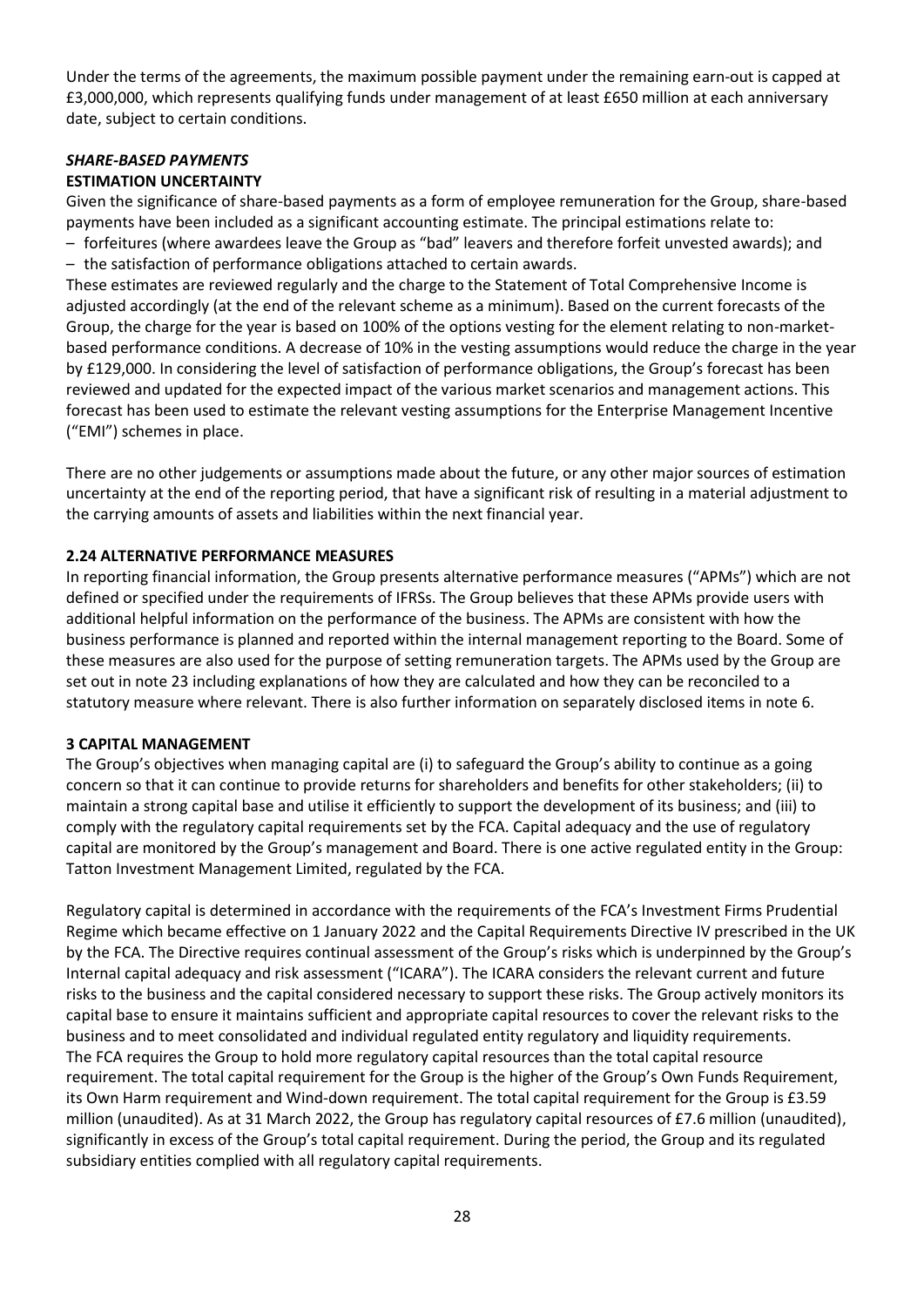## **4 Segment Reporting**

Information reported to the Board of Directors as the chief operating decision maker ("CODM") for the purposes of resource allocation and assessment of segmental performance is focused on the type of revenue. The principal types of revenue are discretionary fund management and the marketing and promotion of the funds run by the companies under Tatton Capital Limited ("Tatton") and the provision of compliance and support services to IFAs and mortgage advisers ("Paradigm").

The Group's reportable segments under IFRS 8 are therefore Tatton, Paradigm, and "Central" which contains the Operating Group's central overhead costs. During the financial year, it was decided that centrally incurred overhead costs should be allocated to the Tatton and Paradigm divisions on an appropriate pro rata basis and this is how financial information is presented to the Group's CODM.

The principal activity of Tatton is that of discretionary fund management ("DFM") of investments on-platform and the provision of investment wrap services.

The principal activity of Paradigm is that of provision of support services to IFAs and mortgage advisers. For management purposes, the Group uses the same measurement policies used in its financial statements.

The following is an analysis of the Group's revenue and results by reportable segment:

| <b>Tatton</b> | Paradigm | <b>Central</b> | Group     |
|---------------|----------|----------------|-----------|
| (£'000)       | (E'000)  | (f'000)        | (£'000)   |
| 23,345        | 5,995    | 16             | 29,356    |
| (9,939)       | (3, 561) | (4, 226)       | (17,726)  |
| 13,406        | 2,434    | (4, 210)       | 11,630    |
|               |          | 2,399          | 2,399     |
| 231           |          |                | 231       |
| 266           |          |                | 266       |
|               |          |                |           |
| 13,903        | 2,434    | (1, 811)       | 14,526    |
| (18)          |          | (337)          | (355)     |
| 13,388        | 2,434    | (4, 547)       | 11,275    |
|               |          |                |           |
| Tatton        | Paradigm | Central        | Group     |
| (f'000)       | (f'000)  | (E'000)        | (f'000)   |
| 18,097        | 5,240    | 16             | 23,353    |
| (7, 132)      | (3, 212) | (5,501)        | (15, 845) |
| 10,965        | 2,028    | (5, 485)       | 7,508     |
|               |          | 3,740          | 3,740     |
| (184)         |          | 218            | 34        |
| 120           |          |                | 120       |
|               |          |                |           |
| 10,901        | 2,028    | (1,527)        | 11,402    |
| (21)          | (4)      | (180)          | (205)     |
| 10,944        | 2,024    | (5,665)        | 7,303     |
|               |          |                |           |

All turnover arose in the United Kingdom.

1. Alternative performance measures are detailed in note 23.

## **5 OPERATING PROFIT**

The operating profit and the profit before taxation are stated after charging/(crediting):

| 31-Mar | 31-Mar |
|--------|--------|
| 2022   | 2021   |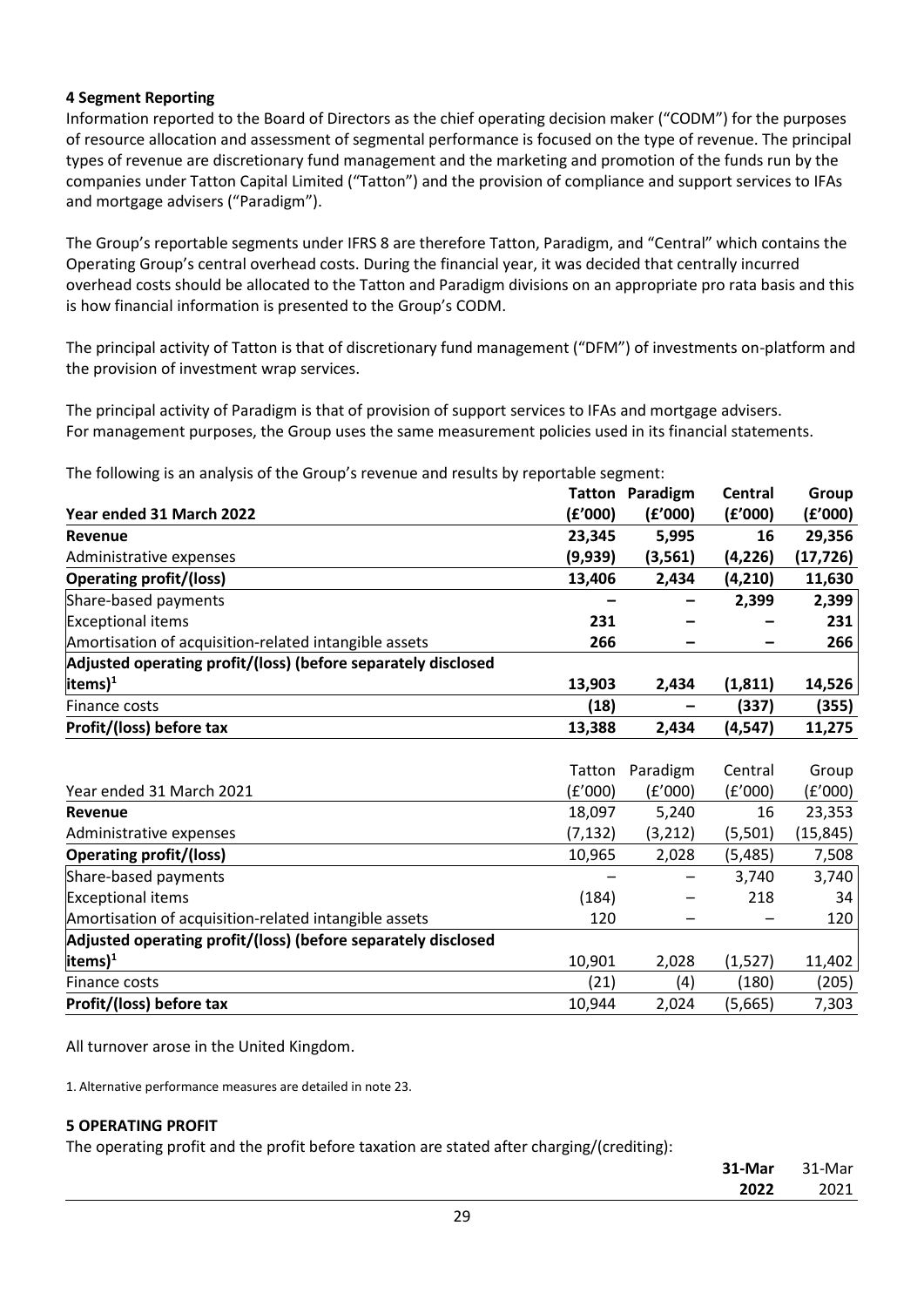|                                                                          | (£'000) | (£'000) |
|--------------------------------------------------------------------------|---------|---------|
| Amortisation of software                                                 | 270     | 221     |
| Depreciation of property, plant and equipment                            | 168     | 175     |
| Depreciation of right-of-use assets                                      | 209     | 176     |
| Loss/(gain) arising on financial assets designated as FVTPL              | 11      | (35)    |
| Separately disclosed items (note 6)                                      | 2,896   | 3,894   |
| Services provided by the Group's auditor:                                |         |         |
| Audit of the statutory consolidated and Company financial statements of: |         |         |
| <b>Tatton Asset Management plc</b>                                       | 72      | 69      |
| Audit of subsidiaries                                                    | 70      | 66      |
| Other fees payable to auditor:                                           |         |         |
| Non-audit services                                                       | 21      | 25      |

Total audit fees were £142,000 (2021: £135,000). Total non-audit fees payable to the auditor were £21,000 (2021: £25,000).

## **6 SEPARATELY DISCLOSED ITEMS**

|                                                                          | 31-Mar  | 31-Mar  |
|--------------------------------------------------------------------------|---------|---------|
|                                                                          | 2022    | 2021    |
|                                                                          | (£'000) | (f'000) |
| Acquisition-related expenses                                             | 231     | 218     |
| (Gain)/loss arising on changes in fair value of contingent consideration |         | (184)   |
| Total exceptional costs                                                  | 231     | 34      |
| Share-based payment charges                                              | 2,399   | 3,740   |
| Amortisation of acquisition-related intangible assets                    | 266     | 120     |
| Total separately disclosed items                                         | 2,896   | 3,894   |

Separately disclosed items shown separately on the face of the Statement of Total Comprehensive Income or included within administrative expenses reflect costs and income that do not relate to the Group's normal business operations and that are considered material (individually or in aggregate if of a similar type) due to their size or frequency.

## **EXCEPTIONAL ITEMS**

During the period, the Group acquired £650 million of assets under management in the Verbatim funds and entered into a long-term strategic distribution partnership. The Group incurred professional fees of £231,000 during the process, which have been treated as exceptional items.

Acquisition-related expenses in the prior year relate to professional fees incurred as a result of the process whereby the Group pursued a potential acquisition of a business. The Group incurred professional fees of £218,000 during the process, which have been treated as exceptional items.

During the prior financial year, the Group revalued its financial liability at fair value through profit or loss relating to the deferred consideration on the acquisition of Sinfonia. This has resulted in a credit from the change in fair value of £184,000 being recognised in the prior year.

#### **SHARE-BASED PAYMENTS**

Share-based payments is a recurring item, though the value will change depending on the estimation of the satisfaction of performance obligations attached to certain awards. It has been excluded from the core business operating profit since it is a significant non-cash item. Underlying profit, being adjusted operating profit, represents largely cash-based earnings and more directly relates to the financial reporting period.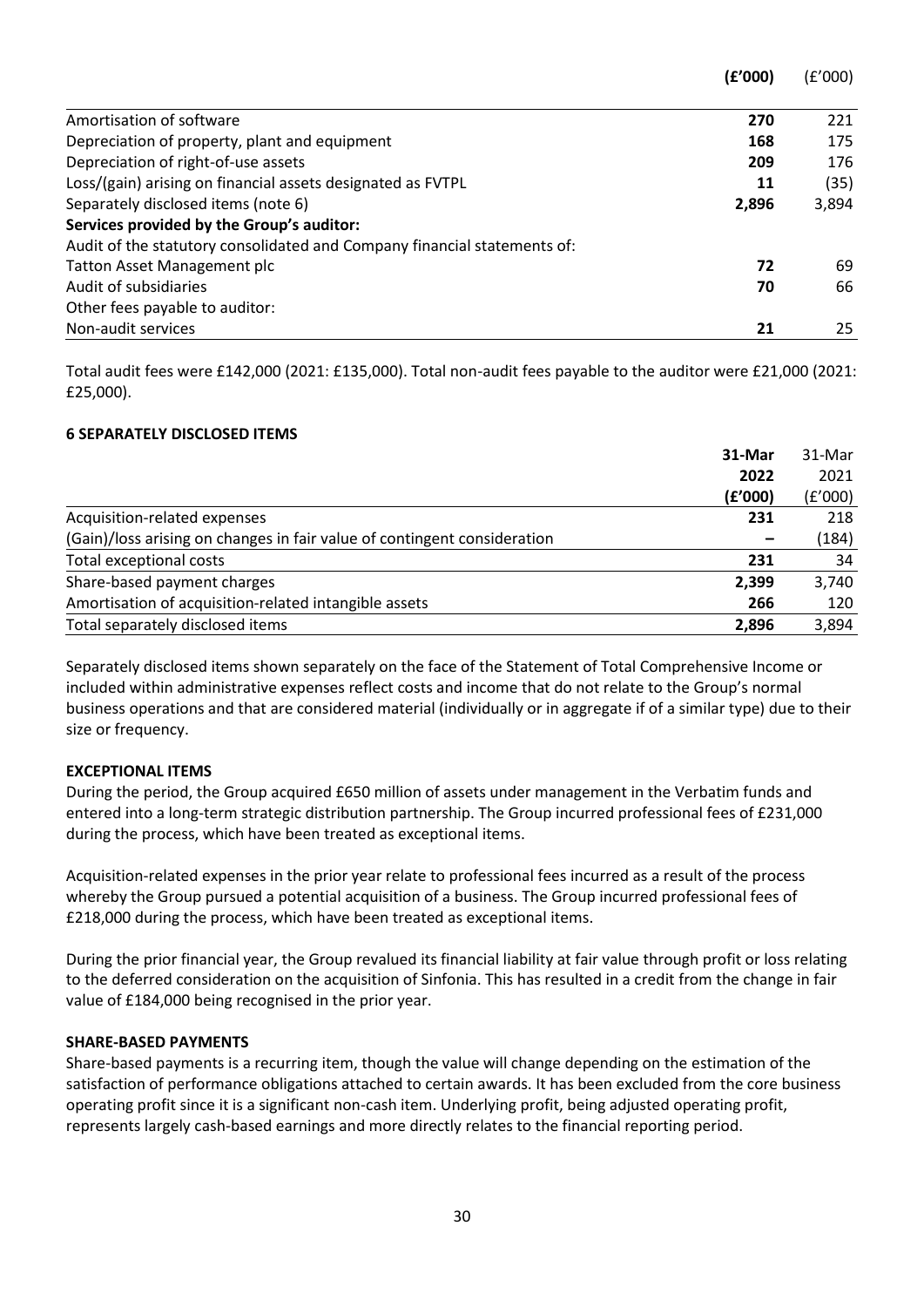## **AMORTISATION OF ACQUISITION-RELATED INTANGIBLE ASSETS**

Payments made for the introduction of client relationships and brands that are deemed to be intangible assets are capitalised and amortised over their useful life, which has been assessed to be ten years. This amortisation charge is recurring over the life of the intangible asset, though it has been excluded from the core business operating profit since it is a significant non-cash item. Underlying profit, being adjusted operating profit, represents largely cash-based earnings and more directly relates to the financial reporting period.

## **7 FINANCE COSTS**

|                                                        | 31-Mar  | 31-Mar  |
|--------------------------------------------------------|---------|---------|
|                                                        | 2022    | 2021    |
|                                                        | (f'000) | (E'000) |
| Bank interest income                                   |         | 1       |
| Interest expense on lease liabilities                  | (23)    | (25)    |
| Interest payable in servicing of banking facilities    | (332)   | (181)   |
|                                                        | (355)   | (205)   |
| <b>8 TAXATION</b>                                      |         |         |
|                                                        | 31-Mar  | 31-Mar  |
|                                                        | 2022    | 2021    |
|                                                        | (f'000) | (f'000) |
| <b>Current tax expense</b>                             |         |         |
| Current tax on profits for the period                  | 2,010   | 1,790   |
| Adjustment for (over)/under-provision in prior periods | (52)    | 13      |
|                                                        | 1,958   | 1,803   |
| <b>Deferred tax expense</b>                            |         |         |
| Current year charge/(credit)                           | 261     | (563)   |
| Origination and reversal of temporary differences      |         |         |
| Adjustment in respect of previous years                | (30)    | (55)    |
| Effect of changes in tax rates                         | (156)   |         |
| <b>Total tax expense</b>                               | 2,033   | 1,192   |

The reasons for the difference between the actual tax charge for the year and the standard rate of corporation tax in the UK applied to profit for the year are as follows:

|                                                   | 31-Mar  | 31-Mar  |
|---------------------------------------------------|---------|---------|
|                                                   | 2022    | 2021    |
|                                                   | (f'000) | (£'000) |
| Profit before taxation                            | 11,275  | 7,303   |
| Tax at UK corporation tax rate of 19% (2021: 19%) | 2,142   | 1,388   |
| Expenses not deductible for tax purposes          | 45      | 63      |
| Income not taxable                                | 1       | (34)    |
| Adjustments in respect of previous years          | (82)    | (42)    |
| Effect of changes in tax rates                    | (94)    |         |
| Capital allowances in excess of depreciation      |         | 6       |
| Share-based payments                              | 20      | (189)   |
| <b>Total tax expense</b>                          | 2,033   | 1,192   |

An increase in the UK corporation tax rate from 19% to 25% (effective 1 April 2023) was substantively enacted on 24 May 2021. This will increase the company's future current tax charge accordingly. The deferred tax asset at 31 March 2022 has been calculated based on these rates, reflecting the expected timing of reversal of the related temporary differences (31 March 2021: 19%).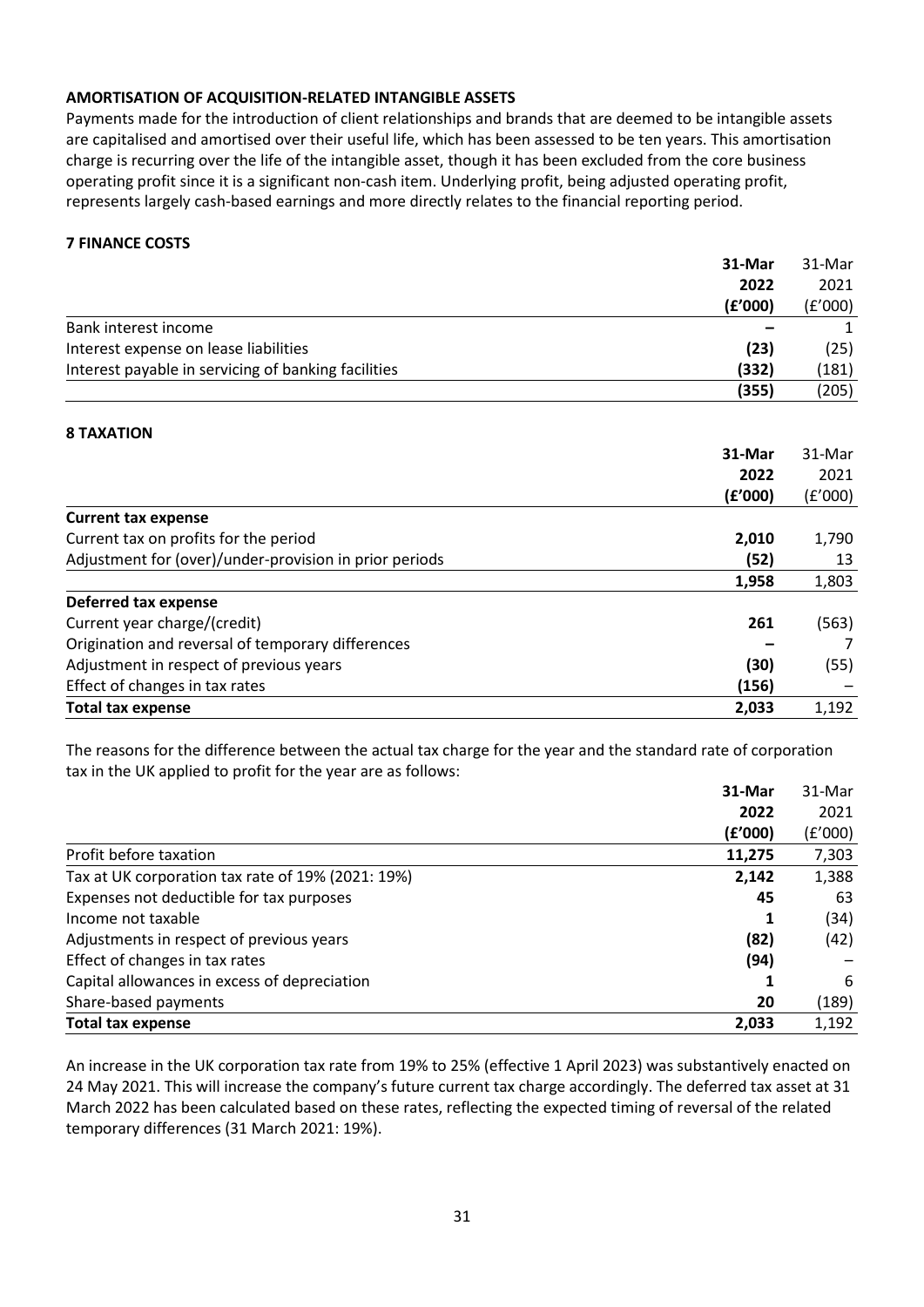## **9 EARNINGS PER SHARE AND DIVIDENDS**

Basic earnings per share is calculated by dividing the earnings attributable to ordinary shareholders by the weighted average number of ordinary shares during the year.

## **NUMBER OF SHARES**

|                                                                                           | 31-Mar | 31-Mar                  |
|-------------------------------------------------------------------------------------------|--------|-------------------------|
|                                                                                           | 2022   | 2021                    |
| <b>Basic</b>                                                                              |        |                         |
|                                                                                           |        | 58,424,15 56,835,80     |
| Weighted average number of shares in issue                                                | 0      | 7                       |
| Effect of own shares held by an EBT                                                       |        | $(373,774)$ $(551,954)$ |
|                                                                                           |        | 58,050,37 56,283,85     |
|                                                                                           | 6      | 3                       |
| <b>Diluted</b>                                                                            |        |                         |
| Effect of weighted average number of options outstanding for the year                     |        | 2,875,504 2,966,507     |
|                                                                                           |        | 60,925,88 59,250,36     |
| Weighted average number of shares (diluted) $1$                                           | 0      | $\Omega$                |
| <b>Adjusted diluted</b>                                                                   |        |                         |
| Effect of full dilution of employee share options which are contingently issuable or have |        |                         |
| future attributable service costs                                                         |        | 1,042,011 2,370,976     |
|                                                                                           |        | 61,967,89 61,621,33     |
| Adjusted diluted weighted average number of options and shares for the year <sup>2</sup>  | 1      | 6                       |

1. The weighted average number of shares is diluted due to the effect of potentially dilutive contingent issuable shares from share option schemes.

2. The dilutive shares used for this measure differ from that used for statutory dilutive earnings per share; the future value of service costs attributable to employee share options is ignored and contingently issuable shares for long-term incentive plan options are assumed to fully vest. The Directors have selected this measure as it represents the underlying effective dilution by offsetting the impact to the calculation of basic shares of the purchase of shares by the EBT to satisfy options.

Own shares held by an EBT represents the Company's own shares purchased and held by the Employee Benefit Trust ("EBT"), shown at cost. In the year ended 31 March 2022, the EBT purchased 966,546 (2021: 361,746) of the Company's own shares. The shares held by the EBT were fully used during the year to satisfy the exercise of employee share options.

| 31-Mar                                                                                | 31-Mar  |
|---------------------------------------------------------------------------------------|---------|
| 2022                                                                                  | 2021    |
| (f'000)                                                                               | (£'000) |
| Earnings attributable to ordinary shareholders                                        |         |
| Basic and diluted profit for the period<br>9,242                                      | 6,111   |
| Share-based payments - IFRS 2 option charges<br>2,399                                 | 3,740   |
| Amortisation of acquisition-related intangible assets<br>266                          | 120     |
| Exceptional costs - see note 6<br>231                                                 | 34      |
| Tax impact of adjustments<br>(602)                                                    | (923)   |
| Adjusted basic and diluted profits for the period and attributable earnings<br>11,536 | 9,082   |
| Earnings per share (pence) - Basic<br>15.92                                           | 10.86   |
| Earnings per share (pence) - Diluted<br>15.17                                         | 10.31   |
| Adjusted earnings per share (pence) - Basic<br>19.87                                  | 16.14   |
| Adjusted earnings per share (pence) - Diluted<br>18.62                                | 14.74   |

## **DIVIDENDS**

The Directors consider the Group's capital structure and dividend policy at least twice a year ahead of announcing results and do so in the context of its ability to continue as a going concern, to execute its strategy and to invest in opportunities to grow the business and enhance shareholder value.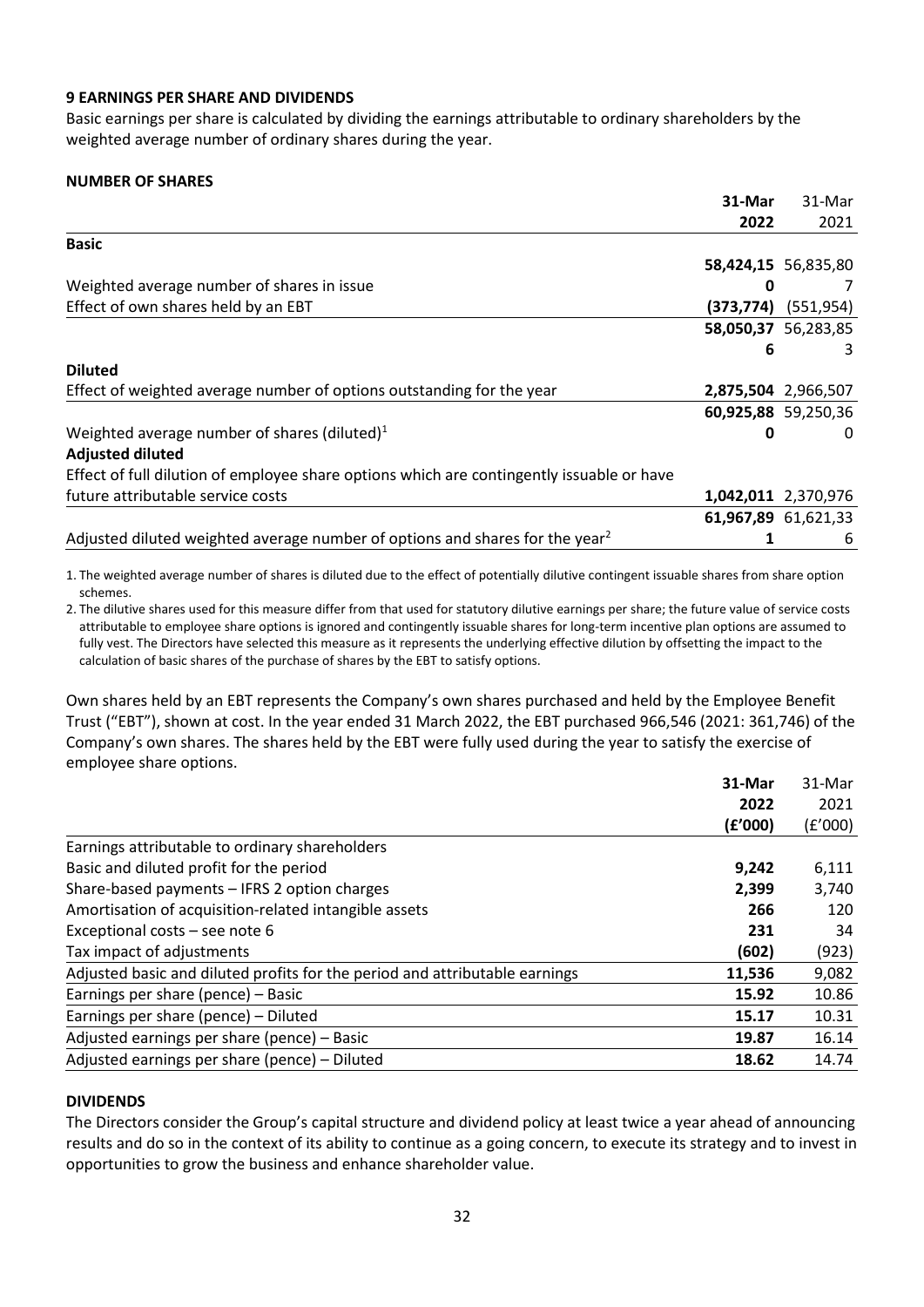During the year, Tatton Asset Management plc paid the final dividend related to the year ended 31 March 2021 of £4,284,000, representing a payment of 7.5p per share. In addition, the Company paid an interim dividend of £2,357,000 (2021: £1,999,000) to its equity shareholders. This represents a payment of 4.0p per share (2021: 3.5p per share).

The Company's dividend policy is described in the Directors' Report on page 58 of the 2022 Annual Report. At 31 March 2022, the Company's distributable reserves were £32.8 million (2021: £28.6 million). The 2022 Annual Report is available at www.tattonassetmanagement.com.

## **10 STAFF COSTS**

The staff costs shown below exclude key management compensation, which is shown separately below.

|                             | 31-Mar  | 31-Mar  |
|-----------------------------|---------|---------|
|                             | 2022    | 2021    |
|                             | (f'000) | (£'000) |
| Wages, salaries and bonuses | 5,676   | 4,971   |
| Social security costs       | 671     | 619     |
| Pension costs               | 250     | 200     |
| <b>Termination benefits</b> |         | 54      |
| Share-based payments        | 956     | 1,257   |
|                             | 7,553   | 7,101   |

The average monthly number of employees during the year was as follows:

|                | 31-Mar | 31-Mar |
|----------------|--------|--------|
|                | 2022   | 2021   |
| Administration | 86     | 82     |
| Key management |        |        |
|                | 89     | 85     |

## **KEY MANAGEMENT COMPENSATION**

The remuneration of the statutory Directors who are the key management of the Group is set out below in aggregate for each of the key categories specified in IAS 24 "Related Party Disclosures".

|                              | 31-Mar  | 31-Mar  |
|------------------------------|---------|---------|
|                              | 2022    | 2021    |
|                              | (f'000) | (f'000) |
| Short-term employee benefits | 1,758   | 1,730   |
| Post-employment benefits     | 4       |         |
| Other long-term benefits     |         | 4       |
| Share-based payments         | 1,460   | 2,483   |
|                              | 3,222   | 4,222   |

In addition to the remuneration above, the Non-Executive Chairman and Non-Executive Directors have submitted invoices for their fees as follows:

|            | 31-Mar  | 31-Mar  |
|------------|---------|---------|
|            | 2022    | 2021    |
|            | (f'000) | (E'000) |
| Total fees | 270     | 160     |

The Group incurred social security costs of £277,000 (2021: £235,000) on the remuneration of the Directors and Non-Executive Directors.

The remuneration of the highest paid Director was:

| 31-Mar  | 31-Mar  |
|---------|---------|
| 2022    | 2021    |
| (E'000) | (E'000) |
|         |         |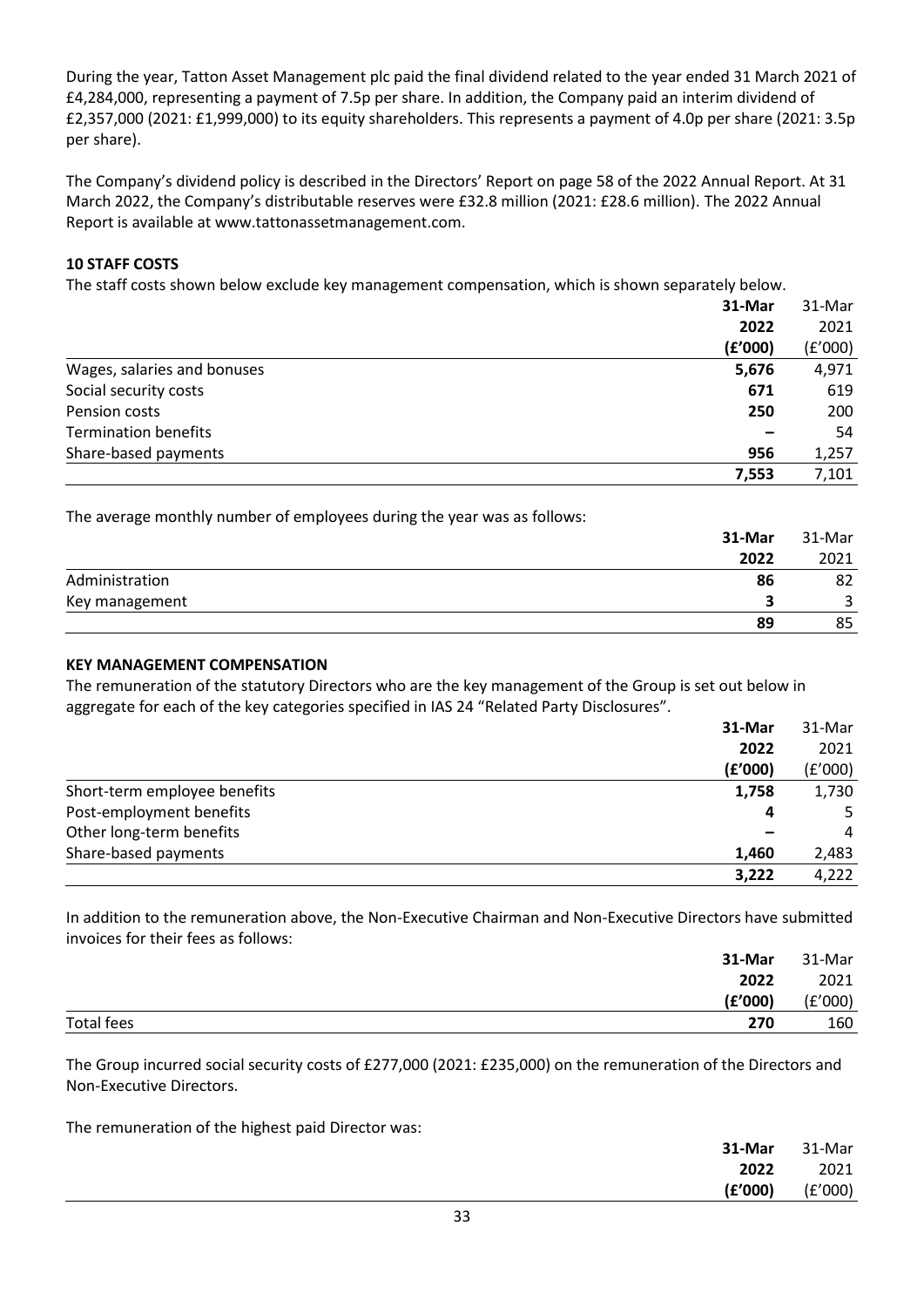The highest paid Director exercised 553,078 (2021: nil) share options in the period. There were 25,000 (2021: 174,758) share options granted to the highest paid Director in the year.

## **11 GOODWILL**

|                                              | Goodwill |  |
|----------------------------------------------|----------|--|
|                                              | (E'000)  |  |
| Cost and carrying value at 31 March 2021     | 6.254    |  |
| Recognised as part of a business combination | 3,083    |  |
| Cost and carrying value at 31 March 2022     | 9,337    |  |

The carrying value of goodwill includes £9.0 million allocated to the Tatton operating segment and CGU. This is made up of £2.5 million arising from the acquisition in 2014 of an interest in Tatton Oak Limited by Tatton Capital Limited consisting of the future synergies and forecast profits of the Tatton Oak business, £2.0 million arising from the acquisition in 2017 of an interest in Tatton Capital Group Limited, £1.4 million of goodwill generated on the acquisition of Sinfonia and £3.1m of goodwill generated on the acquisition of the Verbatim funds. The carrying value of goodwill also includes £0.4 million allocated to the Paradigm operating segment and CGU relating to the acquisition of Paradigm Mortgage Services LLP.

None of the goodwill is expected to be deductible for income tax purposes.

## **IMPAIRMENT LOSS AND SUBSEQUENT REVERSAL**

Goodwill is subject to an annual impairment review based on an assessment of the recoverable amount from future trading. Where, in the opinion of the Directors, the recoverable amount from future trading does not support the carrying value of the goodwill relating to a subsidiary company then an impairment charge is made. Such impairment is charged to the Statement of Total Comprehensive Income.

## **IMPAIRMENT TESTING**

For the purpose of impairment testing, goodwill is allocated to the Group's operating companies which represent the lowest level within the Group at which the goodwill is monitored for internal management accounts purposes.

Goodwill acquired in a business combination is allocated, at acquisition, to the CGUs or group of units that are expected to benefit from that business combination. The Directors test goodwill annually for impairment, or more frequently if there are indicators that goodwill might be impaired. The Directors have reviewed the carrying value of goodwill at 31 March 2022 and do not consider it to be impaired.

## **GROWTH RATES**

The value in use is calculated from cash flow projections based on the Group's forecasts for the year ending 31 March 2023, which are extrapolated for a further four years. The Group's latest financial forecasts, which cover a three-year period, are reviewed by the Board. A terminal growth rate has been applied to year five cash flows.

## **DISCOUNT RATES**

The pre-tax discount rate used to calculate value is 11.5% (2021: 10.8%). The discount rate is derived from a benchmark calculated from a number of comparable businesses.

## **CASH FLOW ASSUMPTIONS**

The key assumptions used for the value in use calculations are those regarding discount rate, growth rates and expected changes in margins. Changes in prices and direct costs are based on past experience and expectations of future changes in the market. The growth rate used in the calculation reflects the average growth rate experienced by the Group and its industry.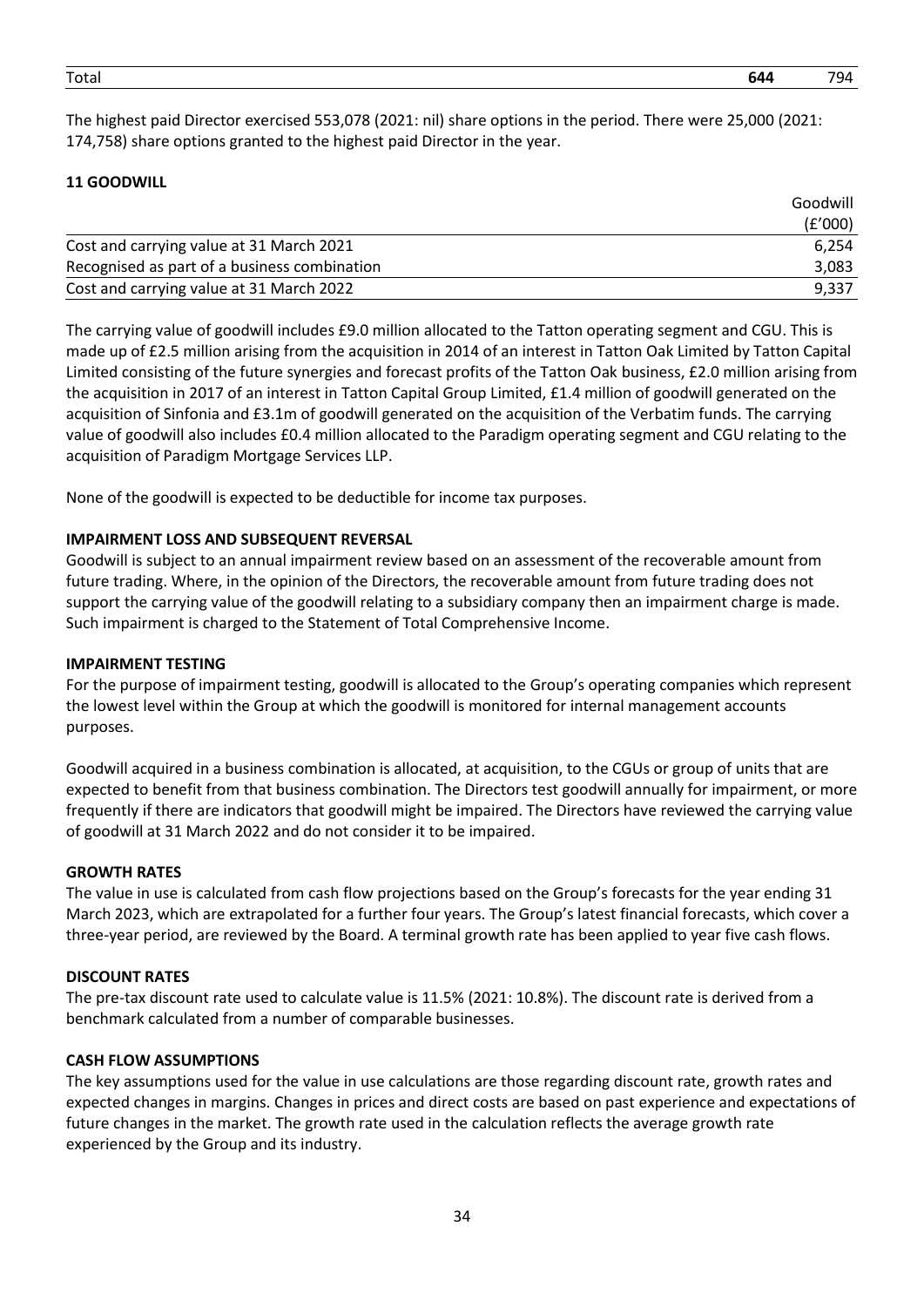The headroom compared to the carrying value of goodwill as at 31 March 2022 is £380 million (2021: £245 million). From the assessment performed, there are no reasonable sensitivities that result in the recoverable amount being equal to the carrying value of the goodwill attributed to the CGU.

## **12 INTANGIBLE ASSETS**

|                                            |          | Client                |              |         |
|--------------------------------------------|----------|-----------------------|--------------|---------|
|                                            |          | Computer Relationship |              |         |
|                                            | Software | s                     | <b>Brand</b> | Total   |
|                                            | (f'000)  | (f'000)               | (£'000)      | (f'000) |
| Cost                                       |          |                       |              |         |
| Balance at 31 March 2020                   | 537      | 1,196                 |              | 1,733   |
| Additions                                  | 282      |                       |              | 282     |
| Balance at 31 March 2021                   | 819      | 1,196                 |              | 2,015   |
| Additions                                  | 211      |                       |              | 211     |
| Acquired as part of a business combination |          | 2,838                 | 98           | 2,936   |
| <b>Disposals</b>                           | (24)     |                       |              | (24)    |
| <b>Balance at 31 March 2022</b>            | 1,006    | 4,034                 | 98           | 5,138   |
| Accumulated amortisation and impairment    |          |                       |              |         |
| Balance at 31 March 2020                   | (178)    | (60)                  |              | (238)   |
| Charge for the period                      | (221)    | (120)                 |              | (341)   |
| Balance at 31 March 2021                   | (399)    | (180)                 |              | (579)   |
| Charge for the period                      | (270)    | (261)                 | (5)          | (536)   |
| Disposals                                  | 24       |                       |              | 24      |
| <b>Balance at 31 March 2022</b>            | (645)    | (441)                 | (5)          | (1,091) |
| Net book value                             |          |                       |              |         |
| As at 31 March 2020                        | 359      | 1,136                 |              | 1,495   |
| As at 31 March 2021                        | 420      | 1,016                 |              | 1,436   |
| As at 31 March 2022                        | 361      | 3,593                 | 93           | 4,047   |

All amortisation charges are included within administrative expenses in the Statement of Total Comprehensive Income.

## **13 PROPERTY, PLANT AND EQUIPMENT**

|                                                | Computer, |                    | Right-of-use |         |
|------------------------------------------------|-----------|--------------------|--------------|---------|
|                                                | office    |                    | $asserts -$  |         |
|                                                | equipment |                    | buildings    |         |
|                                                | and       |                    | and          |         |
|                                                |           | motor Fixtures and | motor        |         |
|                                                | vehicles  | <b>Fittings</b>    | vehicles     | Total   |
|                                                | (E'000)   | (f'000)            | (f'000)      | (E'000) |
| Cost                                           |           |                    |              |         |
| Balance at 31 March 2020                       | 588       | 691                | 689          | 1,968   |
| Additions                                      | 67        |                    | 242          | 309     |
| <b>Disposals</b>                               | (223)     | (214)              |              | (437)   |
| Balance at 31 March 2021                       | 432       | 477                | 931          | 1,840   |
| <b>Additions</b>                               | 74        |                    | 60           | 134     |
| <b>Disposals</b>                               | (161)     |                    |              | (161)   |
| <b>Balance at 31 March 2022</b>                | 345       | 477                | 991          | 1,813   |
| <b>Accumulated depreciation and impairment</b> |           |                    |              |         |
| Balance at 31 March 2020                       | (470)     | (326)              | (138)        | (934)   |
| Charge for the period                          | (80)      | (95)               | (176)        | (351)   |
| <b>Disposals</b>                               | 223       | 214                |              | 437     |
| Balance at 31 March 2021                       | (327)     | (207)              | (314)        | (848)   |
| Charge for the period                          | (73)      | (95)               | (209)        | (377)   |
|                                                |           |                    |              |         |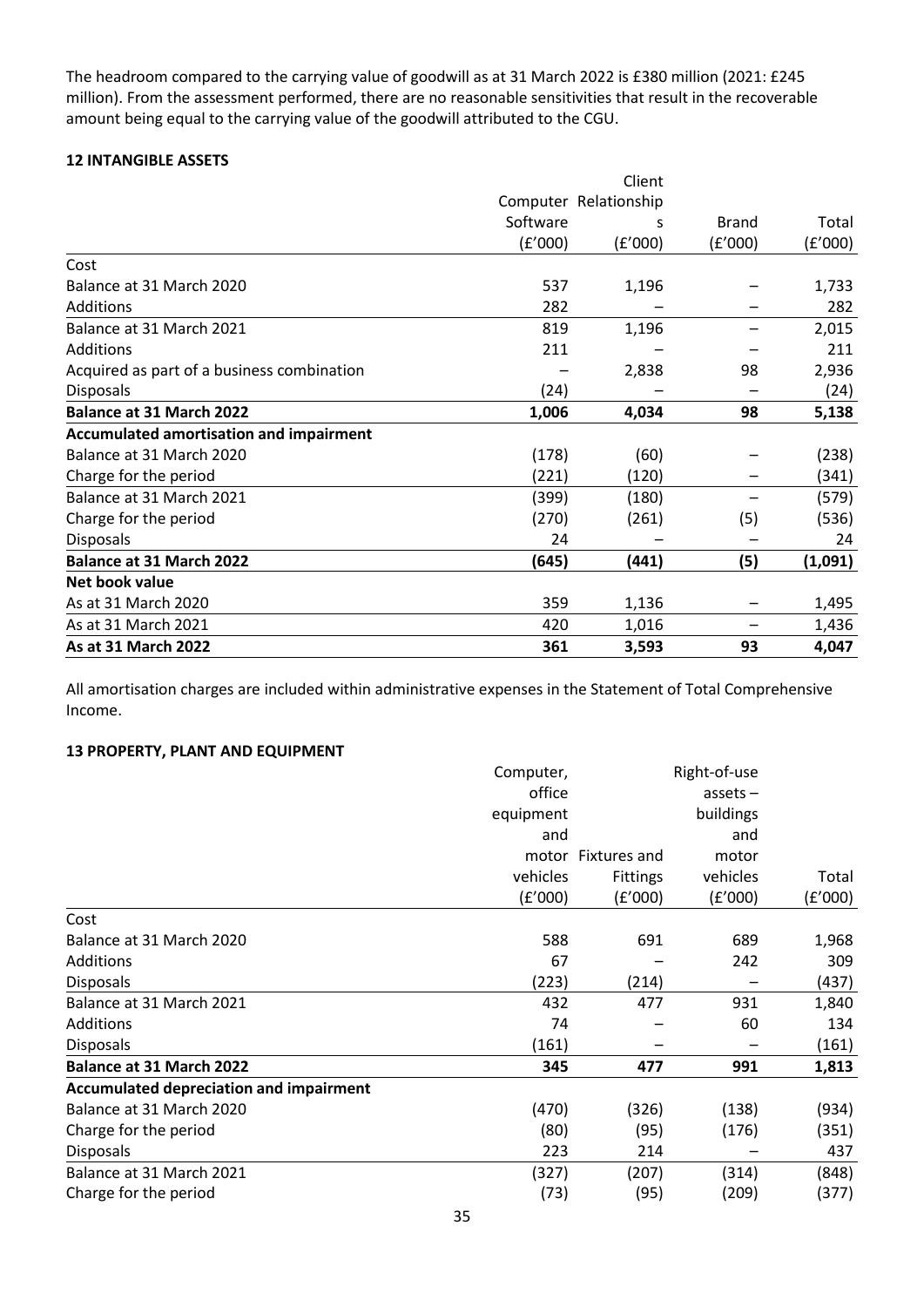| <b>Disposals</b>                | 161   |       |       | 161     |
|---------------------------------|-------|-------|-------|---------|
| <b>Balance at 31 March 2022</b> | (239) | (302) | (523) | (1,064) |
| Net book value                  |       |       |       |         |
| As at 31 March 2020             | 118   | 365   | 551   | 1.034   |
| As at 31 March 2021             | 105   | 270   | 617   | 992     |
| As at 31 March 2022             | 106   | 175   | 468   | 749     |

All depreciation charges are included within administrative expenses in the Statement of Total Comprehensive Income.

The Group leases buildings, motor vehicles and IT equipment. The Group has applied the practical expedient for low value assets and so has not recognised IT equipment within ROU assets. The average lease term is five years. No leases have expired in the current financial period.

All depreciation charges are included within administrative expenses in the Statement of Total Comprehensive Income.

#### **RIGHT-OF-USE ASSETS**

|                                       | 31-Mar  | 31-Mar  |
|---------------------------------------|---------|---------|
|                                       | 2022    | 2021    |
|                                       | (£'000) | (f'000) |
| Amounts recognised in profit and loss |         |         |
| Depreciation on right-of-use assets   | (209)   | (176)   |
| Interest expense on lease liabilities | (23)    | (25)    |
| Expense relating to short-term leases | (30)    | (44)    |
| Expense relating to low value assets  |         | (1)     |
|                                       | (262)   | (246)   |

At 31 March 2022, the Group is committed to £62,000 for short-term leases (2021: £nil).

The total cash outflow for leases amounts to £339,000 (2021: £220,000).

## **14 TRADE AND OTHER RECEIVABLES**

|                                  | 31-Mar  | 31-Mar  |
|----------------------------------|---------|---------|
|                                  | 2022    | 2021    |
|                                  | (f'000) | (f'000) |
| Trade receivables                | 329     | 172     |
| Amounts due from related parties |         | 29      |
| Prepayments and accrued income   | 3,442   | 3,060   |
| Other receivables                | 34      | 1,041   |
|                                  | 3,805   | 4,302   |

All trade receivable amounts are short term. The carrying value is considered a fair approximation of their fair value. The Group applies the IFRS 9 simplified approach to measuring expected credit losses ("ECLs") for trade receivables at an amount equal to lifetime ECLs. In line with the Group's historical experience, and after consideration of current credit exposures, the Group does not expect to incur any credit losses and has not recognised any ECLs in the current year (2021: £nil).

The amounts due from related parties are net of provisions. At 31 March 2022, the Group holds provisions with a carrying value of £1,311,000 (2021: £1,311,000) against the recoverability of amounts due from Jargonfree Benefits LLP.

Trade receivable amounts are all held in sterling.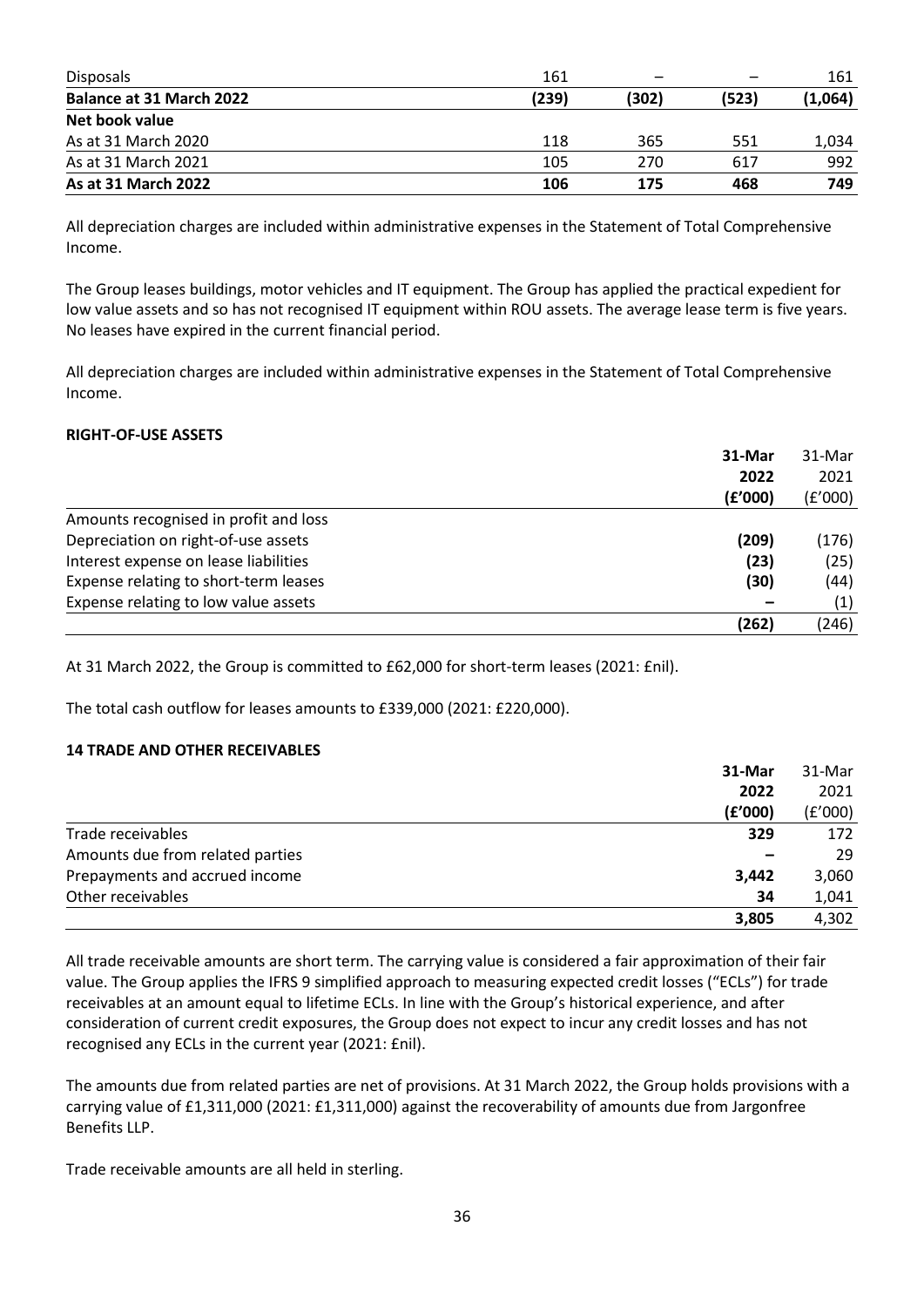## **15 TRADE AND OTHER PAYABLES**

|                                            | 31-Mar  | 31-Mar  |
|--------------------------------------------|---------|---------|
|                                            | 2022    | 2021    |
|                                            | (f'000) | (f'000) |
| Trade payables                             | 855     | 294     |
| Amounts due to related parties             | 235     | 236     |
| <b>Accruals</b>                            | 3,468   | 3,330   |
| Deferred income                            | 98      | 132     |
| Contingent consideration                   | 2,486   |         |
| Other payables                             | 3,161   | 3,111   |
|                                            | 10,303  | 7,103   |
| Less non-current portion:                  |         |         |
| Contingent consideration                   | (2,486) |         |
| Other payables                             | (261)   | (516)   |
| Total non-current trade and other payables | (2,747) | (516)   |
| Total current trade and other payables     | 7,556   | 6,587   |

The carrying values of trade payables, amounts due to related parties, accruals and deferred income are considered reasonable approximation of fair value.

Trade payable amounts are all held in sterling.

## **16 DEFERRED TAXATION**

| Asset/(liability) at 31 March 2022            | (63)       | 1,800               | (896)       | 841     |
|-----------------------------------------------|------------|---------------------|-------------|---------|
| Equity credit                                 |            | 156                 |             | 156     |
| Income statement (charge)/credit              | 38         | (70)                | 5           | (27)    |
| Recognition as part of a business combination |            |                     | (708)       | (708)   |
| Asset/(liability) at 31 March 2021            | (101)      | 1,714               | (193)       | 1,420   |
| Equity credit                                 |            | 915                 |             | 915     |
| Income statement credit                       | 25         | 563                 | 23          | 611     |
| (Liability)/asset at 31 March 2020            | (126)      | 236                 | (216)       | (106)   |
|                                               | (E'000)    | (£'000)             | (£'000)     | (£'000) |
|                                               | Allowances | Payments            | Intangibles | Total   |
|                                               |            | capital Share-based | Acquisition |         |
|                                               | Deferred   |                     |             |         |

## **17 FINANCIAL INSTRUMENTS**

The Group's treasury activities are designed to provide suitable, flexible funding arrangements to satisfy the Group's requirements. The Group uses financial instruments comprising borrowings, cash and items such as trade receivables and payables that arise directly from its operations. The main risks arising from the Group's financial instruments are interest rate risks, credit risks and liquidity risks. The Board reviews policies for managing each of these risks and they are summarised below.

The Group finances its operations through a combination of cash resource and other borrowings.

## **FAIR VALUE ESTIMATION**

IFRS 7 requires disclosure of fair value measurements of financial instruments by level of the following fair value measurement hierarchy:

- Quoted prices (unadjusted) in active markets for identical assets or liabilities (level 1);
- Inputs other than quoted prices included within level 1 that are observable for the asset or liability, either directly (that is, as prices) or indirectly (that is, derived from prices) (level 2);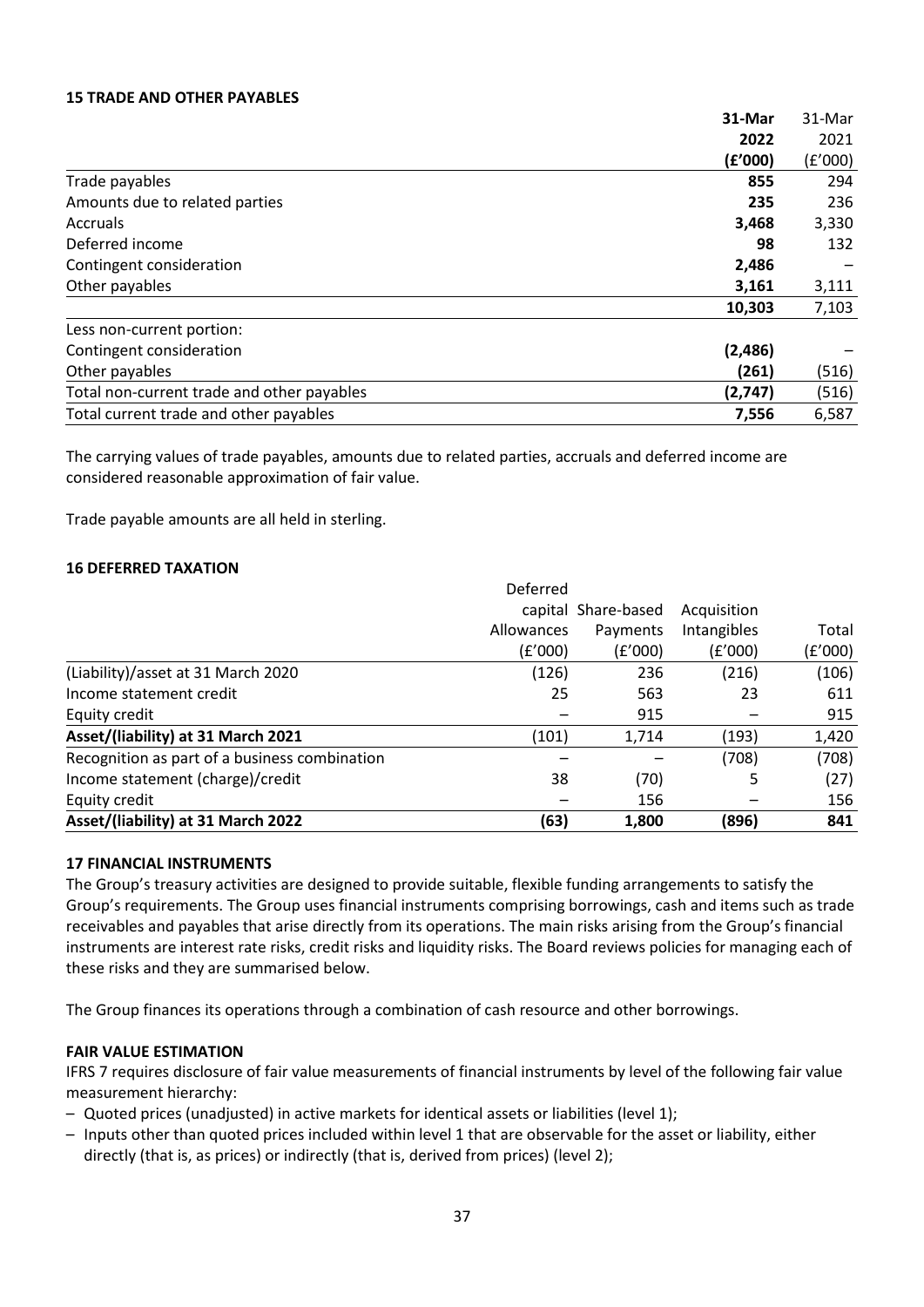– Inputs for the asset or liability that are not based on observable market data (that is, unobservable inputs) (level 3).

All financial assets, except for financial investments, are categorised as loans and receivables and are classified as level 1. Financial investments are categorised as financial assets at fair value through profit or loss and are classified as level 1 and the fair value is determined directly by reference to published prices in an active market.

## **FINANCIAL ASSETS AT FAIR VALUE THROUGH PROFIT OR LOSS (LEVEL 1)**

|                                                                                                                       | 31-Mar  | 31-Mar  |
|-----------------------------------------------------------------------------------------------------------------------|---------|---------|
|                                                                                                                       | 2022    | 2021    |
|                                                                                                                       | (f'000) | (E'000) |
| Financial investments in regulated funds or model portfolios                                                          | 152     | 163     |
| All financial liabilities except for contingent consideration are categorised as financial liabilities measured at    |         |         |
| amortised cost and are also classified as level 1. The only financial liabilities measured subsequently at fair value |         |         |
| on level 3 fair value measurement represent contingent consideration relating to a business combination.              |         |         |
| FINANCIAL LIABILITIES AT FAIR VALUE THROUGH PROFIT OR LOSS (LEVEL 3)                                                  |         |         |
| Contingent consideration                                                                                              |         | f'000   |
| Balance at 1 April 2021                                                                                               |         |         |
| Recognition of contingent consideration as part of a business combination                                             |         | 2,486   |
| <b>Balance at 31 March 2022</b>                                                                                       |         | 2,486   |

## **INTEREST RATE RISK**

The Group finances its operations through a combination of retained profits and a bank facility which currently remains undrawn. The Group would have an exposure to interest rate risk should this facility be drawn as it has a floating rate above the base rate. The Group's cash and cash equivalents balance of £21,710,000 was its only financial instrument subject to variable interest rate risk. The impact of a 0.1% increase or decrease in interest rate on the post-tax profit is not material to the Group. At 31 March 2022, total borrowings were £nil (2021: £nil).

## **CREDIT RISK**

Credit risk is the risk that a counterparty will cause a financial loss to the Group by failing to discharge its obligation to the Group. The financial instruments are considered to have a low credit risk due to the mitigating procedures in place. The Group manages its exposure to this risk by applying Board-approved limits to the amount of credit exposure to any one counterparty, and employs strict minimum creditworthiness criteria as to the choice of counterparty, thereby ensuring that there are no significant concentrations. The Group does not have any significant credit risk exposure to any single counterparty or any group of counterparties having similar characteristics. The maximum exposure to credit risk for receivables and other financial assets is represented by their carrying amount.

The Group's maximum exposure to credit risk is limited to the carrying amount of financial assets recognised at 31 March, as summarised below:

|                                                   | 31-Mar  | 31-Mar  |
|---------------------------------------------------|---------|---------|
|                                                   | 2022    | 2021    |
| Classes of financial assets $-$ carrying amounts: | (E'000) | (E'000) |
| Cash and cash equivalents                         | 21.710  | 16.934  |
| Trade and other receivables                       | 3.016   | 3,808   |
|                                                   | 24.726  | 20.742  |

The Group continuously monitors defaults of customers and other counterparties, identified either individually or by the Group, and incorporates this information into its credit risk controls. The Group's policy is to deal only with credit worthy counterparties.

The Group's management consider that all of the above financial assets that are not impaired or past due for each of the 31 March reporting dates under review are of good credit quality.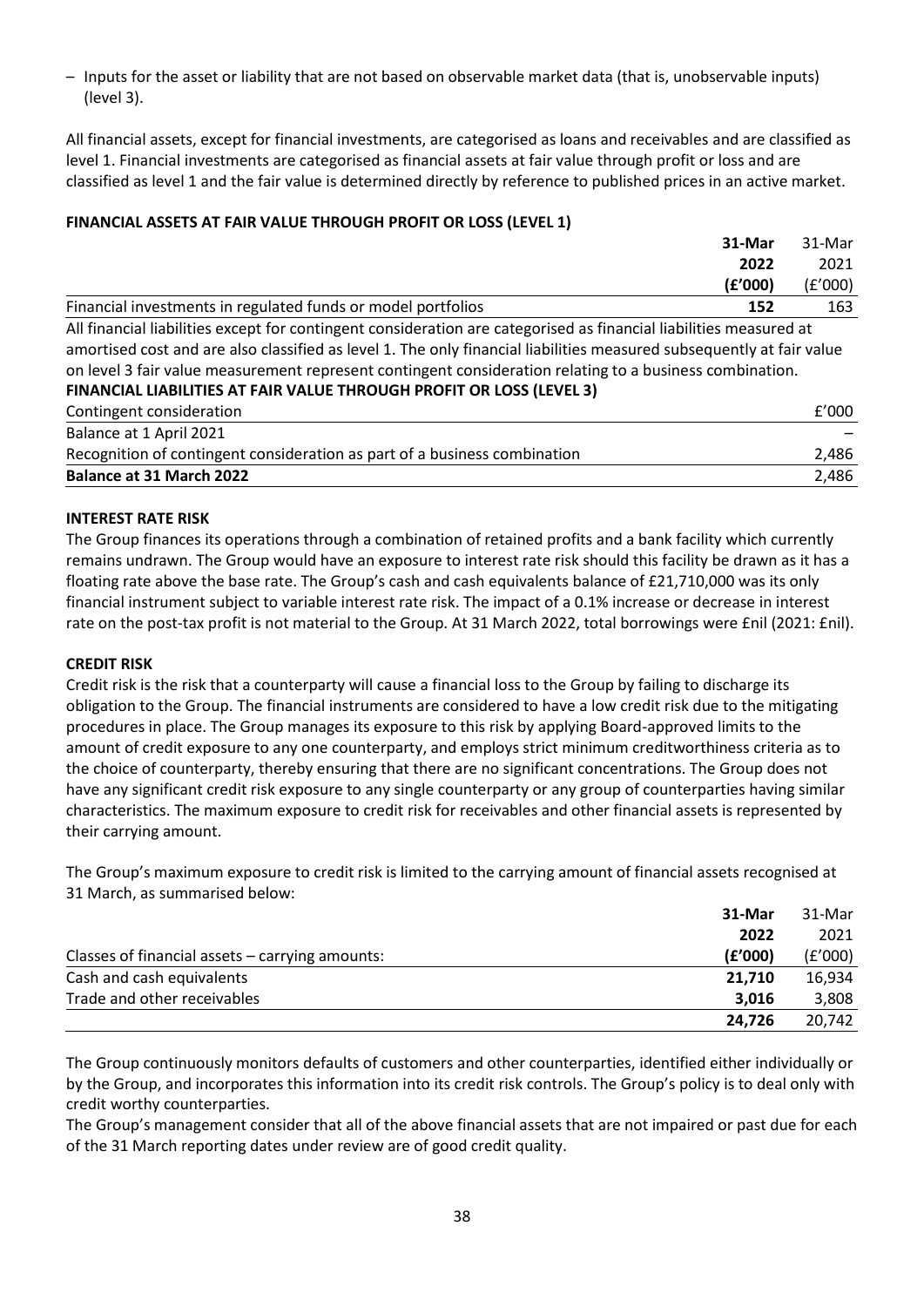At 31 March, the Group had certain trade receivables that had not been settled by the contractual date but were not considered to be impaired. The amounts at 31 March, analysed by the length of time past due, are:

|                                               | 31-Mar  | 31-Mar  |
|-----------------------------------------------|---------|---------|
|                                               | 2022    | 2021    |
|                                               | (f'000) | (f'000) |
| Not more than 3 months                        | 267     | 147     |
| More than 3 months but not more than 6 months | 5       | 16      |
| More than 6 months but not more than 1 year   | 27      | .5.     |
| More than 1 year                              | 5       | 4       |
| <b>Total</b>                                  | 304     | 172     |

Trade receivables consist of a large number of customers within the UK. Based on historical information about customer default rates, management consider the credit quality of trade receivables that are not past due or impaired to be good. The Group has rebutted the presumption in paragraph 5.5.11 of IFRS 9 that credit risk increases significantly when contractual payments are more than 30 days past due.

The credit risk for cash and cash equivalents is considered negligible, since the counterparties are reputable banks with high quality external credit ratings.

## **LIQUIDITY RISK**

Liquidity risk is the risk that companies within the Group will encounter difficulty in meeting obligations associated with financial liabilities. To counter this risk, the Group operates with a high level of interest cover relative to its net asset value and no debt. In addition, it benefits from strong cash flow from its normal trading activities. The Group manages its liquidity needs by monitoring scheduled debt servicing payments for long-term financial liabilities as well as forecast cash inflows and outflows due in day to day business. The data used for analysing these cash flows is consistent with that used in the contractual maturity analysis below.

The totals for each category of financial instruments, measured in accordance with IFRS 9 and IFRS 7 as detailed in the accounting policies to this historical financial information, are as follows:

At 31 March 2022, the Group's non-derivative financial liabilities have contractual maturities (including interest payments where applicable) as summarised below:

|                          | <b>Current</b> |               | Non-current       |                          |
|--------------------------|----------------|---------------|-------------------|--------------------------|
|                          | Within 6       | 6 to 12       | 1 to 5 Later than |                          |
|                          | <b>Months</b>  | <b>Months</b> | Years             | 5 years                  |
| At 31 March 2022         | (f'000)        | (f'000)       | (f'000)           | (f'000)                  |
| Trade and other payables | 7,203          |               |                   |                          |
| Lease liabilities        | 135            | 135           | 269               | $\overline{\phantom{m}}$ |
| Contingent consideration |                |               | 2,856             |                          |
| <b>Total</b>             | 7,338          | 135           | 3,125             | $\overline{\phantom{m}}$ |

This compares with the maturity of the Group's non-derivative financial liabilities in the previous reporting period as follows:

|                          |          | Current |         | Non-current       |  |
|--------------------------|----------|---------|---------|-------------------|--|
|                          | Within   | 6 to 12 |         | 1 to 5 Later than |  |
|                          | 6 months | Months  | Years   | 5 years           |  |
| At 31 March 2021         | (f'000)  | (E'000) | (E'000) | (E'000)           |  |
| Trade and other payables | 6,228    |         |         |                   |  |
| Lease liabilities        | 113      | 114     | 516     |                   |  |
| <b>Total</b>             | 6.341    | 114     | 516     |                   |  |

The above amounts reflect the contractual undiscounted cash flows, which may differ from the carrying values of the liabilities at the reporting date.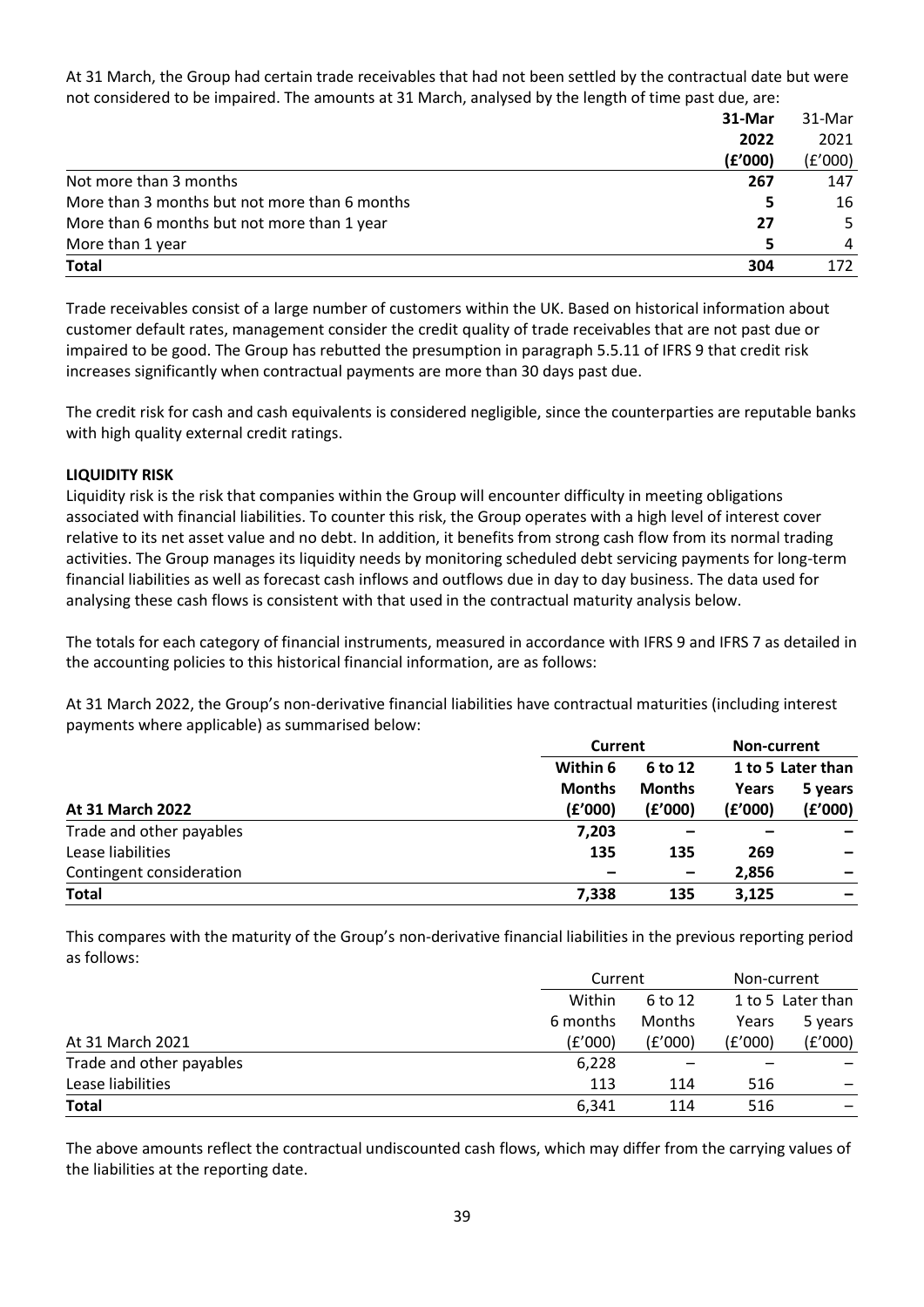## **MARKET RISK**

The Group has made investments in its own managed funds and portfolios and the value of these investments is subject to equity market risk, being the risk that changes in equity prices will affect the Group's income or the value of its holdings of financial instruments. If equity prices had been 5% higher/lower, the impact on the Group's Statement of Comprehensive Income would be £8,000 higher/lower due to changes in the fair value of financial assets at fair value through profit or loss.

## **18 EQUITY**

| At 31 March 2022                                             |           |
|--------------------------------------------------------------|-----------|
|                                                              | 58,914,88 |
| Issue of share capital on exercise of employee share options | 1,025,822 |
| At 1 April 2021                                              |           |
|                                                              | 57,889,06 |
| Authorised, called-up and fully paid £0.20 ordinary shares   |           |
|                                                              | Number    |

Each share in Tatton Asset Management plc carries one vote and the right to a dividend.

## **19 OWN SHARES**

The following movements in own shares occurred during the year:

| At 31 March 2022                               |             |          |
|------------------------------------------------|-------------|----------|
| Utilised on exercise of employee share options |             | (2, 162) |
|                                                | (1,741,703) |          |
| Acquired in the year                           | 966,546     | 193      |
| At 1 April 2021                                | 775,157     | 1,969    |
|                                                | of shares   | f'000    |
|                                                | Number      |          |

Own shares represent the cost of the Company's own shares, either purchased in the market or issued by the Company, that are held by an EBT to satisfy future awards under the Group's share-based payment schemes (note 20). Following the exercise of employee share options during the year, there are no shares held in the EBT at 31 March 2022 (2021: 775,157).

## **20 SHARE-BASED PAYMENTS**

During the year, a number of share-based payment schemes and share options schemes have been utilised by the Company, described under 20.1 Current schemes, below.

## **20.1 CURRENT SCHEMES**

## *(I) TATTON ASSET MANAGEMENT PLC EMI SCHEME ("TAM EMI SCHEME")*

On 7 July 2017, the Group launched an EMI share option scheme relating to shares in Tatton Asset Management plc to enable senior management to participate in the equity of the Company. 3,022,733 options with a weighted average exercise price of £1.89 were granted, exercisable in July 2020. There have been 650,933 options exercised during the period from this scheme.

The scheme was extended on 8 August 2018 with 1,720,138 zero cost options granted. This scheme vested in August 2021 and 1,090,770 options were exercised in the period. The scheme was extended again on 1 August 2019, 28 July 2020 and 15 July 2021 with 193,000, 1,000,000 and 279,858 zero cost options granted in each respective year. These options are exercisable on the third anniversary of the grant date. The options vest in August 2022, July 2023 or July 2024 provided certain performance conditions and targets, set prior to grant, have been met. If the performance conditions are not met, the options lapse.

A total of 2,726,026 options remains outstanding at 31 March 2022, 1,294,668 of which are currently exercisable. 30,000 options were forfeited in the period (2021: none).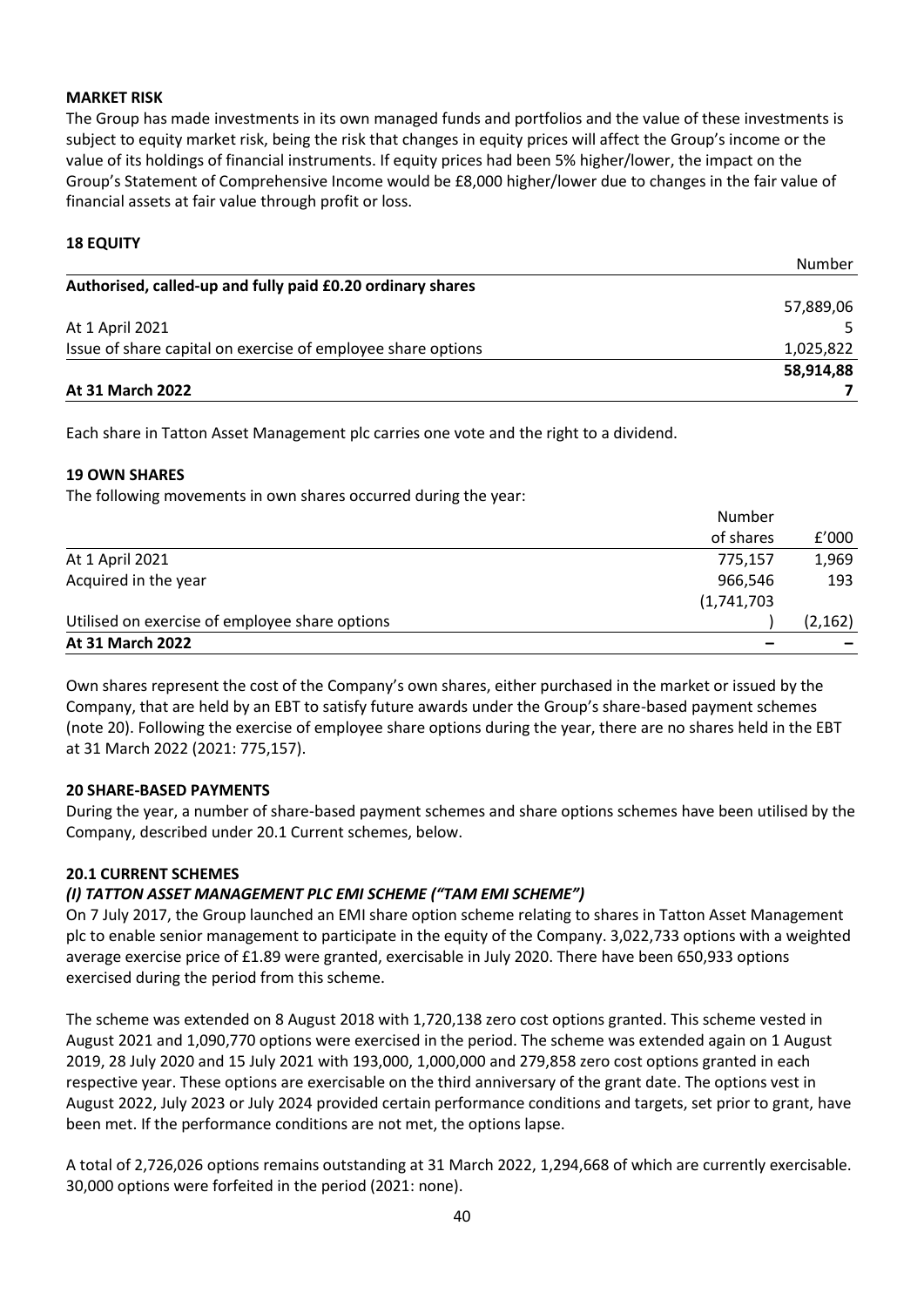Within the accounts of the Company, the fair value at grant date is estimated using the appropriate models including both the Black-Scholes and Monte Carlo modelling methodologies.

|                                     | Number of       | Weighted |  |
|-------------------------------------|-----------------|----------|--|
|                                     | share           | average  |  |
|                                     | options granted | price    |  |
|                                     | (number)        | (£)      |  |
| Outstanding at 1 April 2020         | 4,755,737       | 1.15     |  |
| Granted during the period           | 1,000,000       |          |  |
| Exercised during the period         | (673, 568)      | 1.70     |  |
| Lapsed during the period            | (696,099)       | 1.83     |  |
| Outstanding at 31 March 2021        | 4,386,070       | 0.66     |  |
| Exercisable at 31 March 2021        | 1,522,617       | 1.89     |  |
| Outstanding at 1 April 2021         | 4,386,070       | 0.66     |  |
| Granted during the period           | 279,858         |          |  |
| Exercised during the period         | (1,741,703)     | 0.71     |  |
| Forfeited during the period         | (30,000)        |          |  |
| Lapsed during the period            | (168,199)       |          |  |
| <b>Outstanding at 31 March 2022</b> | 2,726,026       | 0.60     |  |
| <b>Exercisable at 31 March 2022</b> | 1,294,668       | 1.27     |  |

## *(II) TATTON ASSET MANAGEMENT PLC SHARESAVE SCHEME ("TAM SHARESAVE SCHEME")*

On 7 July 2017, 5 July 2018, 3 July 2019, 6 July 2020 and 2 August 2021, the Group launched all employee Sharesave schemes for options over shares in Tatton Asset Management plc, administered by Yorkshire Building Society. Employees are able to save between £10 and £500 per month over a three-year life of each scheme, at which point they each have the option to either acquire shares in the Company or receive the cash saved.

Over the life of the 2019 TAM Sharesave scheme, it is estimated that, based on current savings rates, 73,609 share options will be exercisable at an exercise price of £1.79. Over the life of 2020 TAM Sharesave scheme, it is estimated that, based on current savings rates, 115,797 share options will be exercisable at an exercise price of £2.29. Over the life of 2021 TAM Sharesave scheme, it is estimated that, based on current savings rates, 46,380 share options will be exercisable at an exercise price of £3.60. During the period, 59,276 options have been exercised and 5,924 options have been forfeited.

Within the accounts of the Company, the fair value at grant date is estimated using the Black-Scholes methodology for 100% of the options. Share price volatility has been estimated using the historical share price volatility of the Company, the expected volatility of the Company's share price over the life of the options and the average volatility applying to a comparable group of listed companies. Key valuation assumptions and the costs recognised in the accounts during the period are noted in 20.2 and 20.3 below respectively.

|                                     | Number of       | Weighted |
|-------------------------------------|-----------------|----------|
|                                     | share           | average  |
|                                     | options granted | price    |
|                                     | (number)        | (f)      |
| Outstanding at 1 April 2020         | 223,728         | 1.73     |
| Granted during the period           | 70,894          | 2.08     |
| Exercised during the period         | (189, 833)      | 1.70     |
| Forfeited during the period         | (2,940)         | 2.01     |
| Outstanding at 31 March 2021        | 101,849         | 1.81     |
| Exercisable at 31 March 2021        | 10,588          | 1.70     |
| Outstanding at 1 April 2021         | 101,849         | 1.81     |
| Granted during the period           | 77,868          | 2.28     |
| Forfeited during the period         | (5,924)         | 2.22     |
| Exercised during the period         | (59, 276)       | 1.86     |
| <b>Outstanding at 31 March 2022</b> | 114,517         | 2.14     |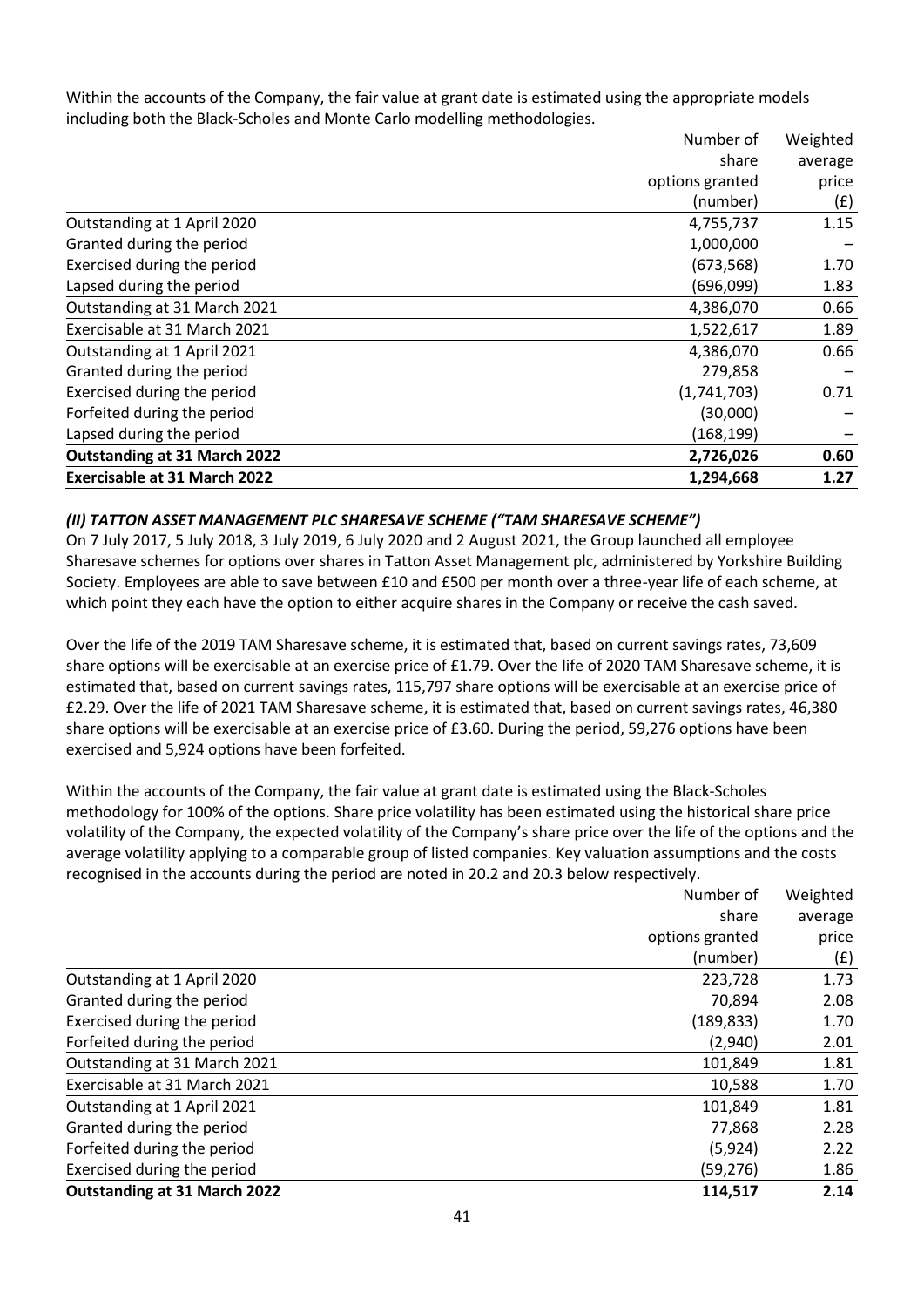## **20.2 VALUATION ASSUMPTIONS**

Assumptions used in the option valuation models to determine the fair value of options at the date of grant were as follows:

|                             |               |        |       |       | <b>Sharesav</b> |        |       |       |
|-----------------------------|---------------|--------|-------|-------|-----------------|--------|-------|-------|
|                             | <b>EMI</b>    |        |       |       | e               |        |       |       |
|                             | <b>Scheme</b> |        |       |       | <b>Scheme</b>   |        |       |       |
|                             | 2021          | 2020   | 2019  | 2018  | 2021            | 2020   | 2019  | 2018  |
| Share price at grant $(E)$  | 4.60          | 2.84   | 2.12  | 2.40  | 4.80            | 2.85   | 2.14  | 2.34  |
| Exercise price (£)          |               |        |       |       | 3.60            | 2.29   | 1.79  | 1.90  |
| Expected volatility (%)     | 33.76         | 34.80  | 30.44 | 28.48 | 33.76           | 34.80  | 30.44 | 28.48 |
| Expected life (years)       | 3.00          | 3.00   | 3.00  | 3.00  | 3.00            | 3.00   | 3.00  | 3.00  |
| Risk free rate (%)          | 0.24          | (0.06) | 0.35  | 0.81  | 0.12            | (0.06) | 0.35  | 0.81  |
| Expected dividend yield (%) | 2.39          | 3.38   | 3.96  | 2.75  | 2.39            | 3.38   | 3.96  | 2.75  |

## **20.3 IFRS 2 SHARE-BASED OPTION COSTS**

|                      | 31-Mar  | 31-Mar  |
|----------------------|---------|---------|
|                      | 2022    | 2021    |
|                      | (f'000) | (£'000) |
| TAM EMI scheme       | 2,347   | 3,716   |
| TAM Sharesave scheme | 52      | 24      |
|                      | 2,399   | 3.740   |

The Consolidated Statement of Cash Flows shows an adjustment to Net cash from operating activities relating to share based payments of £1,492,000. This is a charge in the year of £2,399,000 adjusted for cash paid relating to national insurance contributions on the exercise of share options of £907,000.

## **21 BUSINESS COMBINATION**

On 14 September 2021, the Group acquired the Verbatim funds and the acquisition has been treated as a business combination. The Verbatim funds include six multi-asset and four multi-index funds, along with model portfolios, and at acquisition included £650 million of AUM. The Verbatim funds were acquired in order to complement Tatton's existing fund range and give IFAs' clients further access to a range of investments balanced to reflect a particular risk profile.

The amounts recognised in respect of the identifiable assets acquired and liabilities assumed upon acquisition of Verbatim are set out in the table below:

 $\overline{\phantom{a}}$ 

|                                         | <b>L</b> UUU |
|-----------------------------------------|--------------|
| Identifiable intangible assets          | 2,936        |
| Deferred tax liability                  | (708)        |
| Total identifiable assets               | 2,228        |
| Goodwill                                | 3,083        |
| <b>Total consideration</b>              | 5,311        |
| Satisfied by:                           |              |
| Cash                                    | 2,825        |
| Contingent consideration arrangement    | 2,486        |
| <b>Total consideration transferred</b>  | 5,311        |
| Net cash outflow arising on acquisition | 2,825        |

There were no financial assets or financial liabilities acquired with the business.

The fair value of Verbatim's client relationship intangible assets and brand have been measured using a multiperiod excess earnings method or relief from royalty valuation methodology, as appropriate for each asset. The model uses estimates of client longevity and the level of activity driving commission income to derive a forecast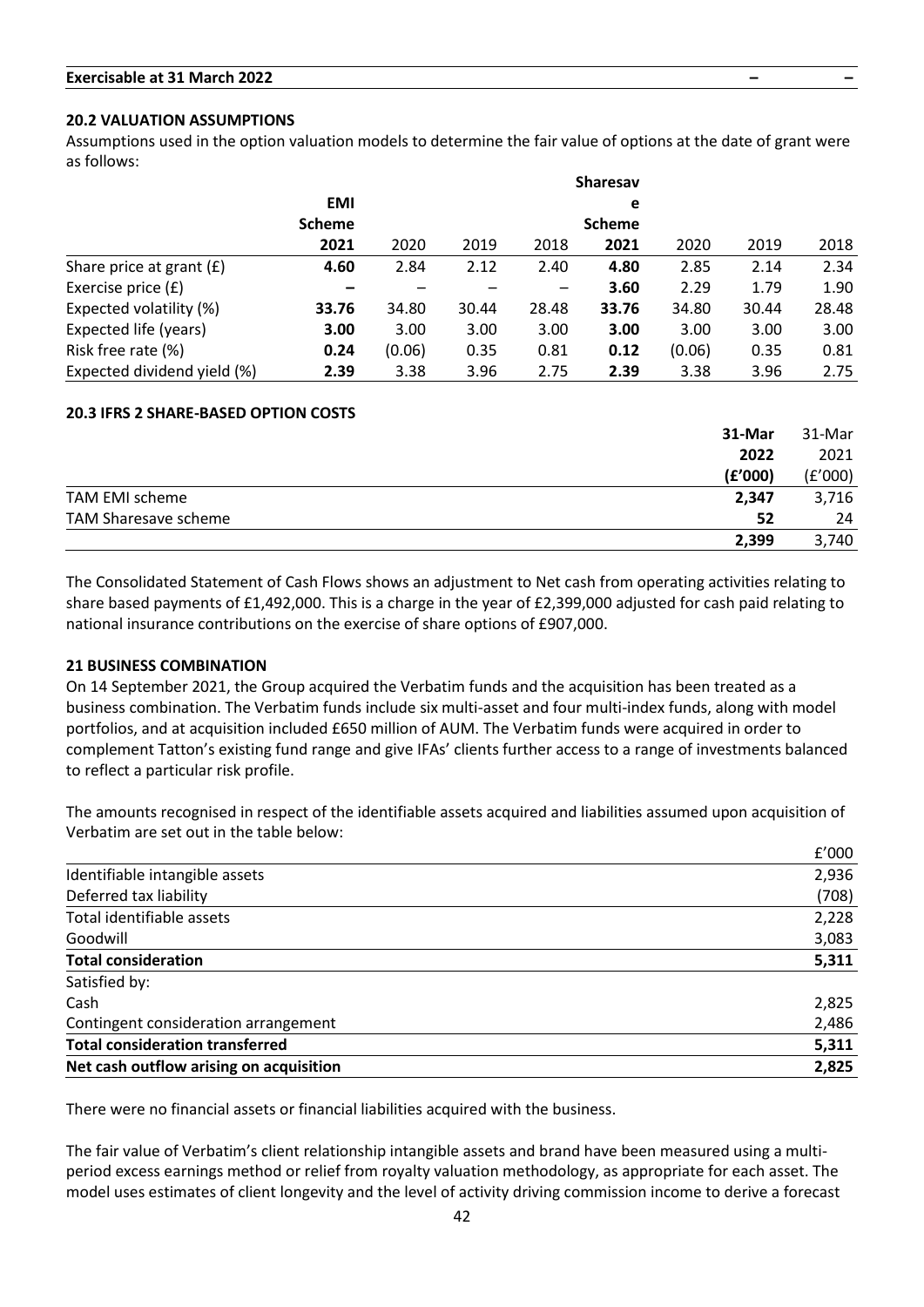series of cash flows, which are discounted to a present value to determine the fair value of the client relationships and brand acquired. The useful economic life of the client relationships and the brand has been determined to be ten years.

The goodwill of £3,083,000 arising from the acquisition consists of future synergies and future income expected to be generated from the funds. None of the goodwill is expected to be deductible for income tax purposes.

The contingent consideration arrangement requires the value of assets held in the funds to meet specific criteria agreed between the parties. The potential undiscounted amount of all future payments that the Group could be required to make under the contingent consideration arrangement is between £nil and £3,000,000.

The fair value of the contingent consideration arrangement of £2,486,000 was estimated by calculating the expected future value of assets held in the Verbatim funds and discounted to net present value. The liability of £2,486,000 has been recognised in Other payables in the Consolidated Statement of Financial Position.

Acquisition-related costs (included in administrative expenses and separately disclosed in the Consolidated Statement of Total Comprehensive Income) amount to £231,000.

Verbatim contributed £1,158,000 to revenue and £927,000 to the Group's profit for the period between the date of acquisition and the reporting date.

## **22 RELATED PARTY TRANSACTIONS**

## **ULTIMATE CONTROLLING PARTY**

The Directors consider there to be no ultimate controlling party.

## **RELATIONSHIPS**

The Group has trading relationships with the following entities in which Paul Hogarth, a Director, has a beneficial interest:

| Entity                             | Nature of transactions                            |  |
|------------------------------------|---------------------------------------------------|--|
| Paradigm Investment Management LLP | The Group incurs finance charges.                 |  |
| Suffolk Life Pensions Limited      | The Group pays lease rental payments on an office |  |
|                                    | building held in a pension fund by Paul Hogarth.  |  |

## **RELATED PARTY BALANCES**

|                                                           |                      | 2022<br>2021 |                     |                          |                |
|-----------------------------------------------------------|----------------------|--------------|---------------------|--------------------------|----------------|
|                                                           |                      |              | <b>Balance</b>      |                          |                |
|                                                           |                      |              | Value of receivable | Value of                 | <b>Balance</b> |
|                                                           |                      | income/      |                     | / income/(co receivable/ |                |
|                                                           |                      | (cost)       | (payable)           | st)                      | (payable)      |
|                                                           | Terms and conditions | (E'000)      | (f'000)             | (E'000)                  | (£'000)        |
| Paradigm Investment Management LLP Repayment on demand    |                      |              | (235)               | (2)                      | (235)          |
| Suffolk Life Pensions Limited                             | Payable in advance   | (60)         |                     | (76)                     | (1)            |
| Hermitage Holdings (Wilmslow) Limited Repayment on demand |                      | (13)         |                     | (18)                     |                |

Balances with related parties are non-interest bearing.

## **KEY MANAGEMENT PERSONNEL REMUNERATION**

Key management includes Executive and Non-Executive Directors. The compensation paid or payable to key management personnel is as disclosed in note 10.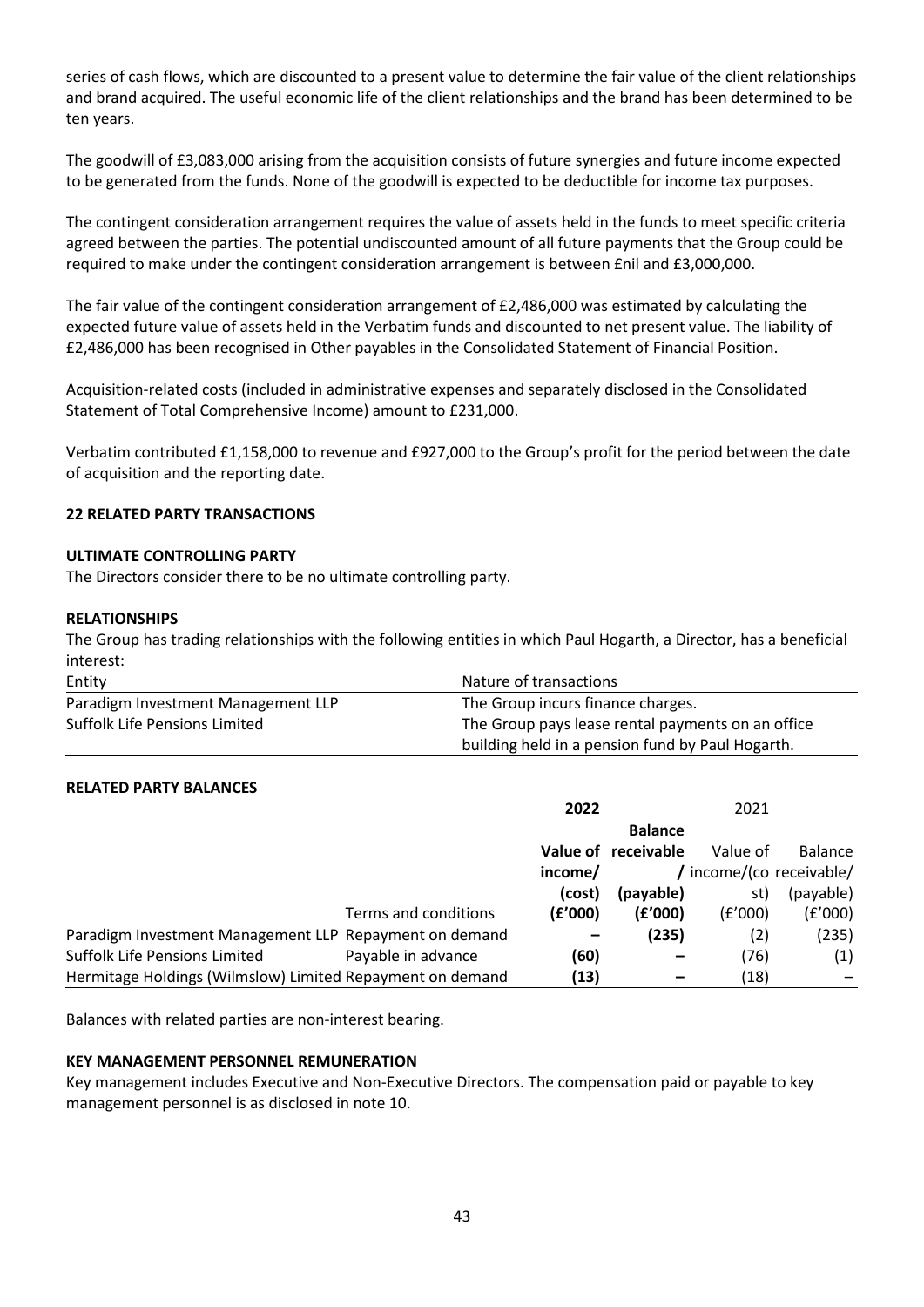|                                                                                      | Closest equivalent                    | Reconciling items to<br>their statutory                                                                                                                                                                                                                             |                                                                                                                                                                                            |
|--------------------------------------------------------------------------------------|---------------------------------------|---------------------------------------------------------------------------------------------------------------------------------------------------------------------------------------------------------------------------------------------------------------------|--------------------------------------------------------------------------------------------------------------------------------------------------------------------------------------------|
| <b>APM</b>                                                                           | measure                               | measure                                                                                                                                                                                                                                                             | Definition and purpose                                                                                                                                                                     |
| Adjusted operating<br>profit before<br>separately disclosed<br>items                 | Operating profit                      | Exceptional items,<br>share-based<br>payments and<br>amortisation of<br>acquisition-related<br>intangibles.<br>See note 6.                                                                                                                                          | An important measure where exceptional<br>items distort the understanding of the<br>operating performance of the business.<br>Allows comparability between periods. See<br>also note 2.24. |
| Adjusted profit before Profit before tax<br>tax before separately<br>disclosed items |                                       | Exceptional items,<br>share-based<br>payments and<br>amortisation of<br>acquisition-related<br>intangibles.<br>See note 6.                                                                                                                                          | An important measure where exceptional<br>items distort the understanding of the<br>operating performance of the business.<br>Allows comparability between periods. See<br>also note 2.24. |
| Adjusted earnings per Earnings per share -<br>share - Basic                          | <b>Basic</b>                          | Exceptional items,<br>share-based<br>payments and<br>amortisation of<br>acquisition-related<br>intangibles and the<br>tax thereon.<br>See note 9.                                                                                                                   | An important measure where exceptional<br>items distort the understanding of the<br>operating performance of the business.<br>Allows comparability between periods. See<br>also note 2.24. |
| Adjusted earnings per<br>share - Diluted                                             | Earnings per share -<br>Diluted       | Exceptional items,<br>share-based<br>payments and<br>amortisation of<br>acquisition-related<br>intangibles and the<br>tax thereon. The<br>dilutive shares for<br>this measure assume<br>that all contingently<br>issuable shares will<br>fully vest.<br>See note 9. | An important measure where exceptional<br>items distort the understanding of the<br>operating performance of the business.<br>Allows comparability between periods. See<br>also note 2.24. |
| Net cash generated<br>from operations<br>before separately<br>disclosed items        | Net cash generated<br>from operations | Exceptional items,<br>share-based<br>payments and<br>amortisation of<br>acquisition-related<br>intangibles.<br>See note 6.                                                                                                                                          | Net cash generated from operations before<br>exceptional costs. To show underlying cash<br>performance. See also note 2.24.                                                                |

# **23 ALTERNATIVE PERFORMANCE MEASURES ("APMs")**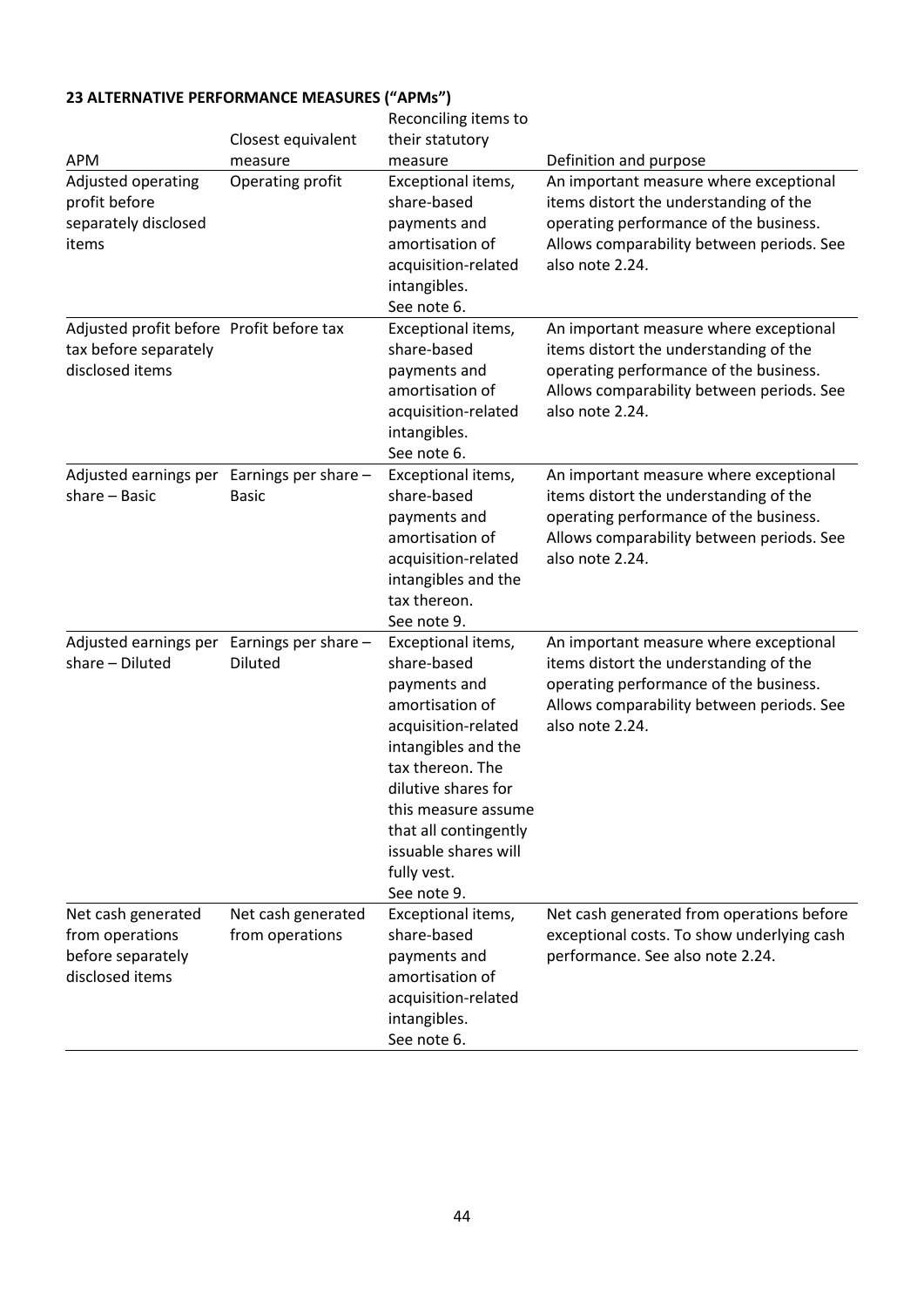## **OTHER MEASURES**

|                                                                |                    | Reconciling items to |                                                                                                                                                                                                                                                                                                                                               |
|----------------------------------------------------------------|--------------------|----------------------|-----------------------------------------------------------------------------------------------------------------------------------------------------------------------------------------------------------------------------------------------------------------------------------------------------------------------------------------------|
|                                                                | Closest equivalent | their statutory      |                                                                                                                                                                                                                                                                                                                                               |
| <b>APM</b>                                                     | measure            | measure              | Definition and purpose                                                                                                                                                                                                                                                                                                                        |
| Tatton - assets under<br>management ("AUM")<br>and net inflows | None               | Not applicable       | AUM is representative of the customer<br>assets and is a measure of the value of the<br>customer base. Movements in this base are<br>an indication of performance in the year<br>and growth of the business to generate<br>revenues going forward. Net inflows<br>measure the net of inflows and outflows of<br>customers assets in the year. |
| Paradigm Consulting<br>members and growth                      | None               | Not applicable       | Alternative growth measure to revenue,<br>giving an operational view of growth.                                                                                                                                                                                                                                                               |
| Paradigm Mortgages<br>lending, member firms<br>and growth      | None               | Not applicable       | Alternative growth measure to revenue,<br>giving an operational view of growth.                                                                                                                                                                                                                                                               |
| Dividend cover                                                 | None               | Not applicable       | Dividend cover (being the ratio of the<br>proposed final dividend against diluted<br>earnings per share before exceptional items<br>and share-based charges) demonstrates the<br>Group's ability to pay the proposed<br>dividend.                                                                                                             |
| Dividend yield                                                 | None               | Not applicable       | Dividend yield represents the percentage of<br>the Company's share price at the financial<br>year end paid out as dividends for the<br>relevant financial year.                                                                                                                                                                               |
| CAGR in AUM and<br><b>CAGR</b> in Tatton firm<br>numbers       | None               | Not applicable       | The Cumulative Annual Growth Rate in<br>AUM and Tatton firm numbers since the<br>Group listed on the AIM Stock exchange in<br>July 2017.                                                                                                                                                                                                      |
| Average annual net<br>inflows                                  | None               | Not applicable       | The average annual net inflows since the<br>Group listed on the AIM stock exchange in<br>July 2017.                                                                                                                                                                                                                                           |

## **24 POST BALANCE SHEET EVENTS**

On 20 April 2022, TAM plc has entered into a sale and purchase agreement to purchase 50% of the issued share capital of 8AM Global Limited. This transaction has not yet completed as it remains subject to regulatory approval.

## **25 CAPITAL COMMITMENTS**

At 31 March 2022, the Directors confirmed there were no capital commitments (2021: none) for capital improvements.

## **26 CONTINGENT LIABILITIES**

At 31 March 2022, the Directors confirmed there were no contingent liabilities (2021: none).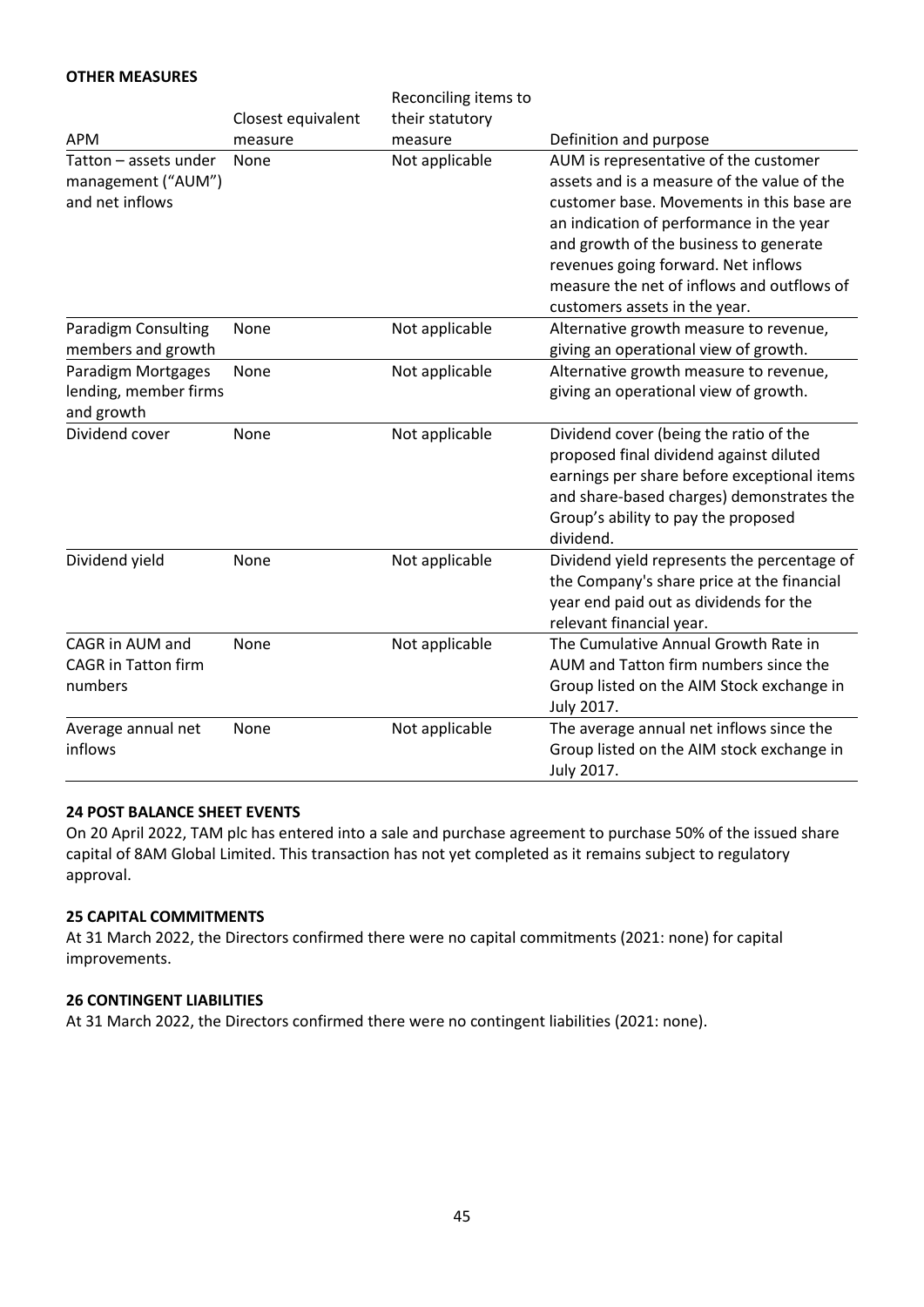## **COMPANY STATEMENT OF FINANCIAL POSITION**

AS AT 31 MARCH 2022

|                                                      |             | 31-Mar  | 31-Mar  |
|------------------------------------------------------|-------------|---------|---------|
|                                                      |             | 2022    | 2021    |
|                                                      | <b>Note</b> | (f'000) | (f'000) |
| <b>Non-current assets</b>                            |             |         |         |
| Investments in subsidiaries                          | 5           | 77,216  | 77,216  |
| Property, plant and equipment                        |             | 11      | 13      |
| <b>Total non-current assets</b>                      |             | 77,227  | 77,229  |
| <b>Current assets</b>                                |             |         |         |
| Trade and other receivables                          | 11          | 12,214  | 9,397   |
| Cash and cash equivalents                            | 12          | 10,204  | 8,182   |
| <b>Total current assets</b>                          |             | 22,418  | 17,579  |
| <b>Total assets</b>                                  |             | 99,645  | 94,808  |
| <b>Current liabilities</b>                           |             |         |         |
| Trade and other payables                             | 13          | (2,461) | (1,791) |
| <b>Total current liabilities</b>                     |             | (2,461) | (1,791) |
| <b>Non-current liabilities</b>                       |             |         |         |
| Deferred tax liability                               | 15          | (2)     |         |
| <b>Total non-current liabilities</b>                 |             | (2)     |         |
| <b>Total liabilities</b>                             |             | (2,463) | (1,791) |
| <b>Net assets</b>                                    |             | 97,182  | 93,017  |
| Equity attributable to equity holders of the Company |             |         |         |
| Share capital                                        | 14          | 11,783  | 11,578  |
| Share premium account                                |             | 11,632  | 11,534  |
| Own shares                                           | 10          |         | (1,969) |
| Merger reserve                                       |             | 67,316  | 67,316  |
| Retained earnings                                    |             | 6,451   | 4,558   |
| <b>Total equity</b>                                  |             | 97,182  | 93,017  |

The Company generated a profit of £8,017,000 during the financial year (2021: profit of £1,017,000).

The financial statements were approved by the Board of Directors on 14 June 2022 and were signed on its behalf by:

## **PAUL EDWARDS Director**

Company registration number: 10634323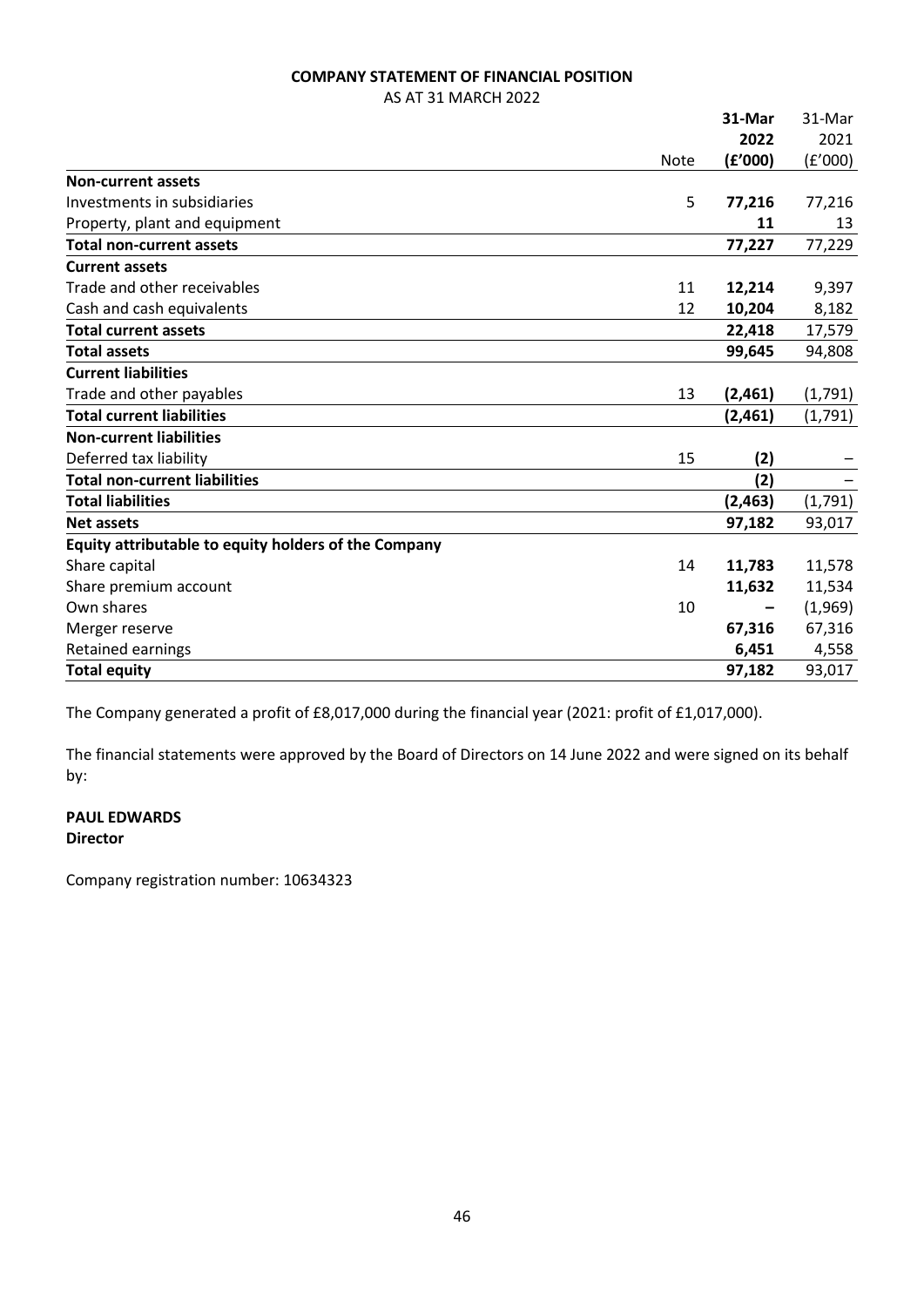## **COMPANY STATEMENT OF CHANGES IN EQUITY**

FOR THE YEAR ENDED 31 MARCH 2022

|                                            | Share   | Share   | Own           | Merger  | Retained | Total    |
|--------------------------------------------|---------|---------|---------------|---------|----------|----------|
|                                            | Capital | Premium | <b>Shares</b> | Reserve | Earnings | Equity   |
|                                            | (£'000) | (f'000) | (f'000)       | (E'000) | (£'000)  | (£'000)  |
| At 1 April 2020                            | 11,182  | 8,718   | (996)         | 67,316  | 6,225    | 92,445   |
| Profit and total comprehensive income      |         |         |               |         | 1,017    | 1,017    |
| <b>Dividends</b>                           |         |         |               |         | (5, 551) | (5, 551) |
| Share-based payments                       |         |         |               |         | 2,953    | 2,953    |
| Deferred tax on share-based payments       |         |         |               |         | (86)     | (86)     |
| Issue of share capital on exercise of      |         |         |               |         |          |          |
| employee share options                     | 396     | 2,816   |               |         |          | 3,212    |
| Own shares acquired in the year            |         |         | (973)         |         |          | (973)    |
| At 31 March 2021                           | 11,578  | 11,534  | (1,969)       | 67,316  | 4,558    | 93,017   |
| Profit and total comprehensive income      |         |         |               |         | 8,017    | 8,017    |
| <b>Dividends</b>                           |         |         |               |         | (6, 641) | (6,641)  |
| Share-based payments                       |         |         |               |         | 2,679    | 2,679    |
| Deferred tax on share-based payments       |         |         |               |         |          |          |
| Issue of share capital on exercise of      |         |         |               |         |          |          |
| employee share options                     | 205     | 98      |               |         |          | 303      |
| Own shares acquired in the year            |         |         | (193)         |         |          | (193)    |
| Own shares utilised on exercise of options |         |         | 2,162         |         | (2, 162) |          |
| At 31 March 2022                           | 11,783  | 11,632  |               | 67,316  | 6,451    | 97,182   |

The merger reserve was created on 19 June 2017 when the Group was formed, where the difference between the Company's capital and the acquired Group's capital has been recognised as a component of equity being the merger reserve. The merger reserve is non-distributable.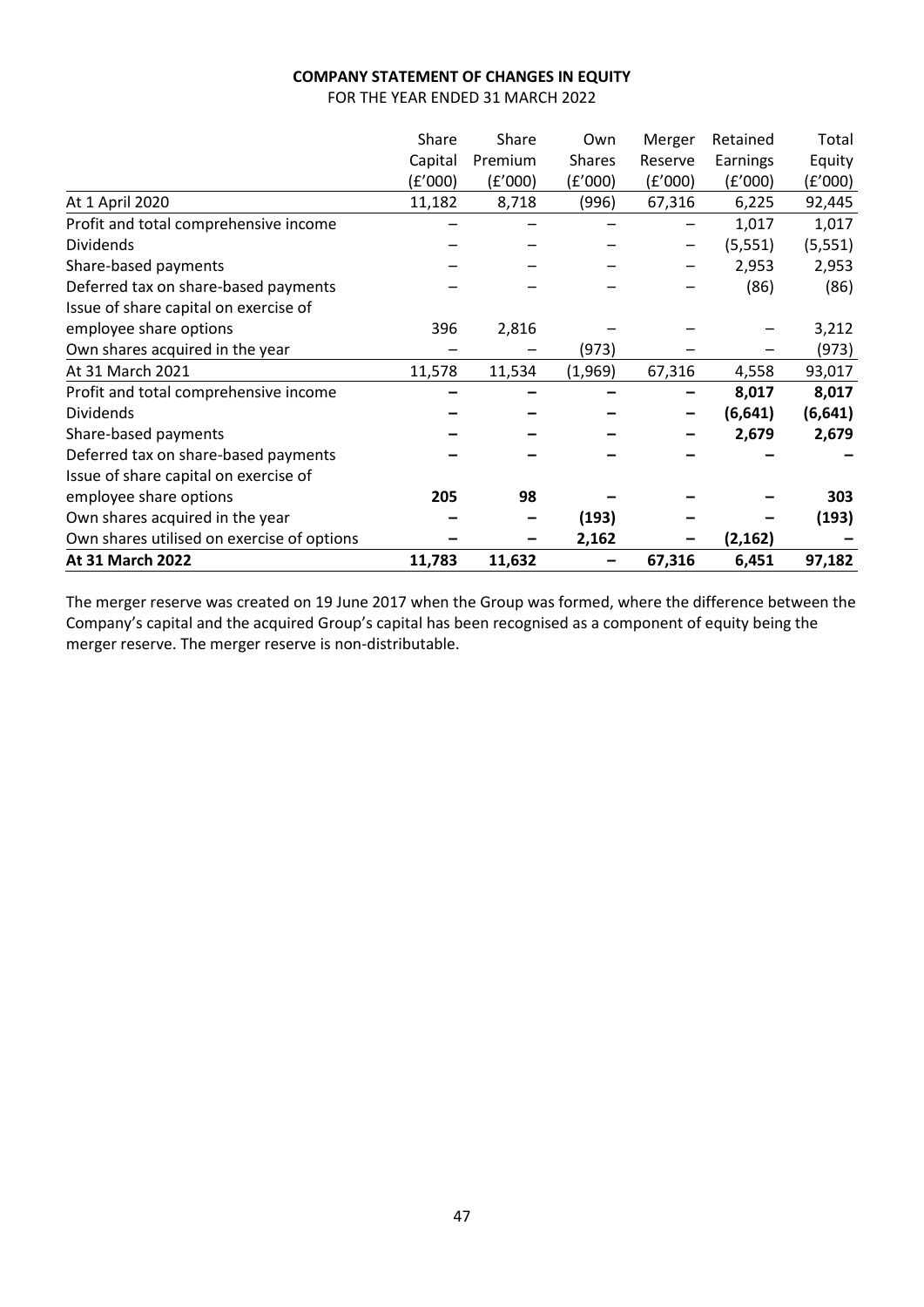## **NOTES TO THE COMPANY FINANCIAL STATEMENTS**

## **1 AUTHORISATION OF FINANCIAL STATEMENTS AND STATEMENT OF COMPLIANCE WITH FRS 101**

The financial statements of Tatton Asset Management plc for the year ended 31 March 2022 were authorised for issue by the Board of Directors on 14 June 2022. Tatton Asset Management plc is incorporated and domiciled in England and Wales.

These financial statements were prepared in accordance with Financial Reporting Standard 101 "Reduced Disclosure Framework" ("FRS 101") and in accordance with applicable accounting standards. The Company's financial statements are presented in sterling.

These financial statements have been prepared on a going concern basis and on the historical cost basis. The principal accounting policies adopted by the Company are set out in note 2.

## **2 ACCOUNTING POLICIES**

## **2.1 ACCOUNTING POLICIES**

The accounting policies which follow set out those policies which apply in preparing the financial statements for the year ended 31 March 2022.

The Company has taken advantage of the following disclosure exemptions under FRS 101:

- a) the requirement in paragraph 38 of IAS 1 "Presentation of Financial Statements" to present comparative information in respect of:
- 1) Paragraph 79(a)(IV) of IAS 1;
- 2) Paragraph 73(e) of IAS 16 "Property, Plant and Equipment";
- b) the requirements of paragraphs 10(d), and 134–136 of IAS 1 "Presentation of Financial Statements" and the requirements of IAS 7 "Statement of Cash Flows";
- c) the requirements of paragraphs 30 and 31 of IAS 8 "Accounting Policies, Changes in Accounting Estimates and Errors";
- d) the requirements of paragraph 17 of IAS 24 "Related Party Disclosures";
- e) the requirements in IAS 24 "Related Party Disclosures" to disclose related party transactions entered into between two or more members of a group, provided that any subsidiary which is a party to the transaction is wholly owned by such a member; and
- f) the disclosure requirements of IFRS 7 "Financial Instruments: Disclosures".

## **2.2 INVESTMENTS**

All investments are initially recorded at cost, being the fair value of consideration given including the acquisition costs associated with the investment. Subsequently, they are reviewed for impairment on an individual basis if events or changes in circumstances indicate the carrying value may not be fully recoverable.

## **2.3 FINANCIAL INSTRUMENTS**

Non-derivative financial instruments comprise trade and other receivables, cash and cash equivalents, and trade and other payables.

## **2.4 TRADE AND OTHER RECEIVABLES**

Trade and other receivables are recognised initially at fair value. Subsequent to initial recognition they are measured at amortised cost using the effective interest method.

## **2.5 TRADE AND OTHER PAYABLES**

Trade and other payables are recognised initially at fair value and subsequently measured at amortised cost using the effective interest method, where applicable or required. These amounts represent liabilities for goods and services provided to the Group prior to the end of the financial period, which are unpaid.

## **2.6 CASH AND CASH EQUIVALENTS**

Cash and cash equivalents comprise long-and short-term deposits held with banks by the Company, and are subject to insignificant risk of changes in value.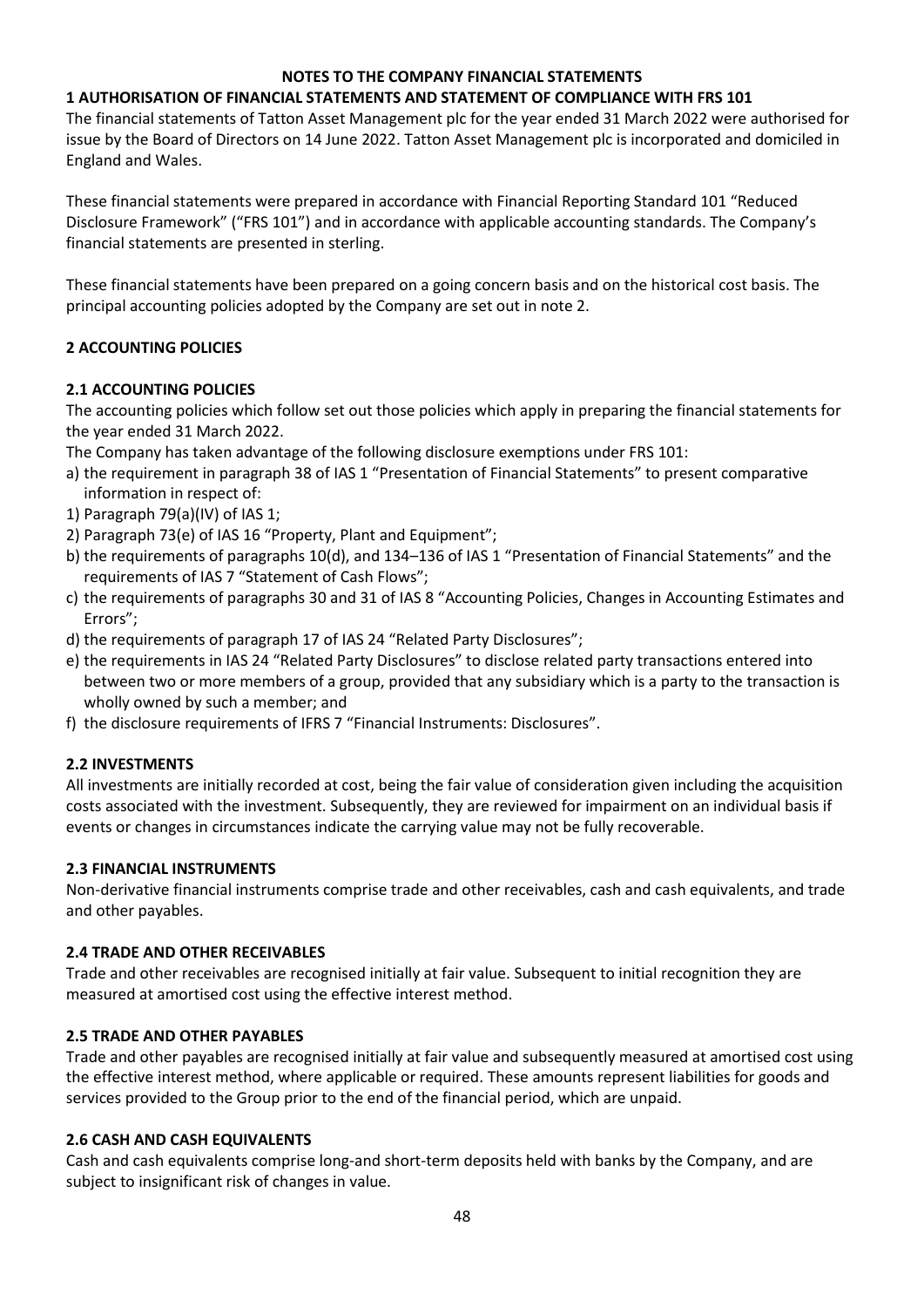## **2.7 SHARE-BASED PAYMENTS**

The Group issues equity-settled share-based payments to certain employees. Equity-settled share-based payments are measured at fair value at the date of grant. The fair value determined at the grant date of the equity-settled share-based payments is expensed on a straight-line basis over the vesting period, based on the Group's estimate of shares that will eventually vest. Fair value is measured by use of the Black-Scholes model or Monte Carlo model as appropriate.

## **2.8 INTEREST INCOME AND INTEREST EXPENSE**

Finance income is recognised as interest accrued (using the effective interest method) on funds invested outside the Company. Finance expense includes the cost of borrowing from third parties and is recognised on an effective interest rate basis, resulting from the financial liability being recognised on an amortised cost basis.

## **2.9 TAXATION** *CURRENT TAX*

The tax currently payable is based on taxable profit for the year. Taxable profit differs from net profit as reported in the Statement of Total Comprehensive Income because it excludes items of income or expense that are taxable or deductible in other years and it further excludes items that are never taxable or deductible. The Company's liability for current tax is calculated using tax rates that have been enacted or substantively enacted by the Statement of Financial Position date.

## *DEFERRED TAX*

Deferred tax is the tax expected to be payable or recoverable on differences between the carrying amounts of assets and liabilities in the financial statements and the corresponding tax bases used in the computation of taxable profit, and is accounted for using the balance sheet liability method. Deferred tax liabilities are generally recognised for all taxable temporary differences and deferred tax assets are recognised to the extent that it is probable that taxable profits will be available against which deductible temporary differences can be utilised. Such assets and liabilities are not recognised if the temporary difference arises from the initial recognition of goodwill or from the initial recognition (other than in a business combination) of other assets and liabilities in a transaction that affects neither the taxable profit nor the accounting profit.

Deferred tax liabilities are recognised for taxable temporary differences where it is probable that the temporary difference will not reverse in the foreseeable future. Deferred tax assets arising from deductible temporary differences associated with such investments and interests are only recognised to the extent that it is probable that there will be sufficient taxable profits against which to utilise the benefits of the temporary difference and they are expected to reverse in the foreseeable future.

The carrying amount of deferred tax assets is reviewed at each Statement of Financial Position date and reduced to the extent that it is no longer probable that sufficient taxable profits will be available to allow all or part of the asset to be recovered.

Deferred tax is calculated at the tax rates that are expected to apply in the period when the liability is settled or the asset is realised based on tax laws and rates that have been enacted or substantively enacted at the Statement of Financial Position date. Deferred tax is charged or credited in the Statement of Total Comprehensive Income, except when it relates to items charged or credited in other comprehensive income, in which case the deferred tax is also dealt with in other comprehensive income.

The measurement of deferred tax liabilities and assets reflects the tax consequences that would follow from the manner in which the Company expects, at the end of the reporting period, to recover or settle the carrying amount of its assets and liabilities.

Deferred tax assets and liabilities are offset when there is a legally enforceable right to set off the current tax assets against current tax liabilities and when they relate to income taxes levied by the same taxation authority and the Company intends to settle its current tax assets and liabilities on a net basis.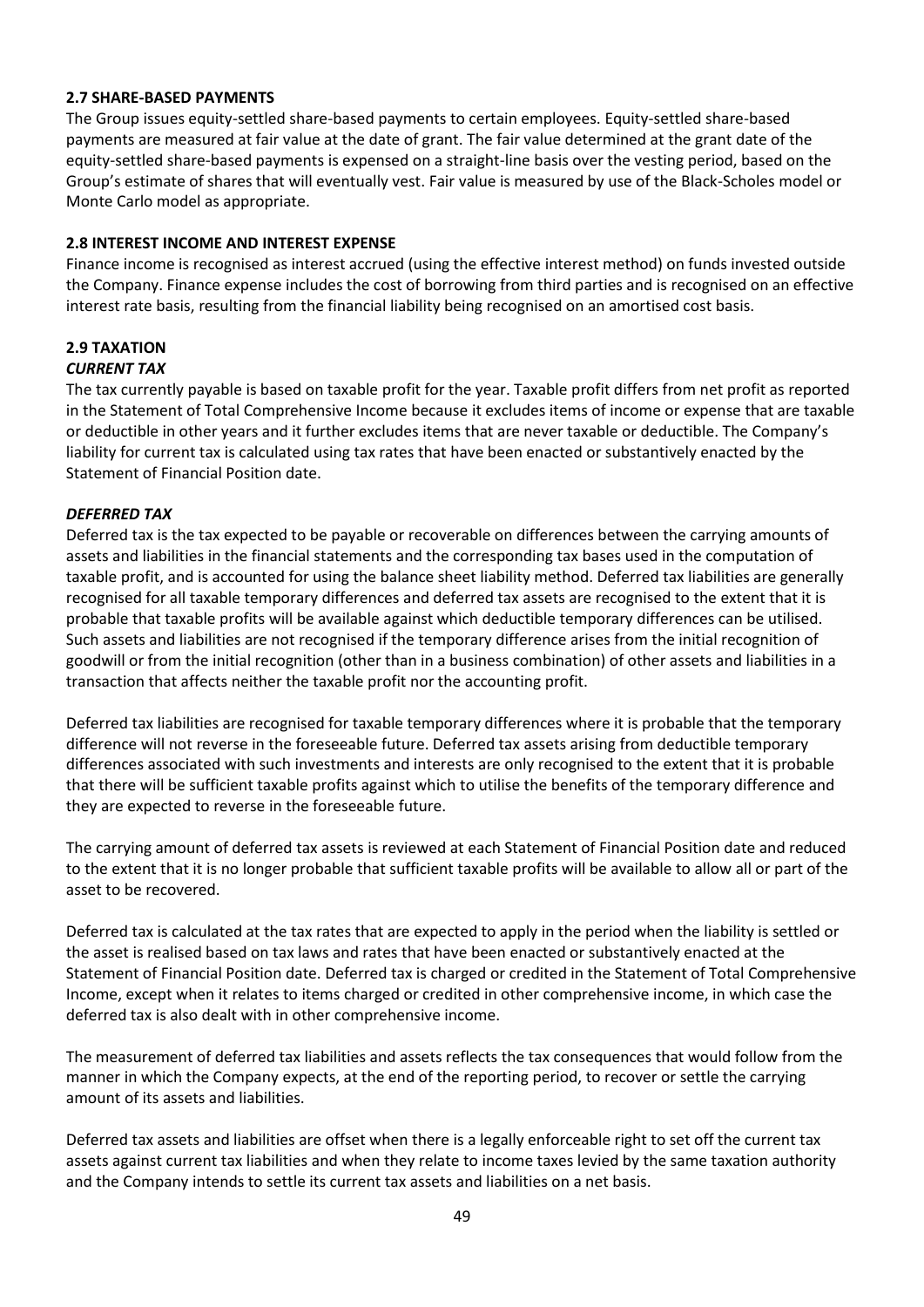## *CURRENT AND DEFERRED TAX FOR THE YEAR*

Current and deferred tax are recognised in profit or loss, except when they relate to items that are recognised in other comprehensive income or directly in equity, in which case the current and deferred tax are also recognised in other comprehensive income or directly in equity respectively. Where current tax or deferred tax arises from the initial accounting for a business combination, the tax effect is included in the accounting for the business combination.

## **2.10 DIVIDENDS**

Dividend distributions payable to equity shareholders are included in other liabilities when the dividends have been approved in a Board meeting prior to the reporting date.

## **2.11 RETIREMENT BENEFIT COSTS**

The Company pays into a personal pension plan for which the amount charged to income in respect of pension costs and other post-retirement benefits is the amount of the contributions payable in the year. Payments to the defined contribution retirement benefit scheme are recognised as an expense when employees have rendered service entitling them to the contributions. Differences between contributions payable and paid are accrued or prepaid. The assets of the plans are invested and managed independently of the finances of the Company.

## **3 OPERATING PROFIT**

The following items have been included in arriving at the operating profit for continuing operations:

|                                                                | 31-Mar  | 31-Mar  |
|----------------------------------------------------------------|---------|---------|
|                                                                | 2022    | 2021    |
|                                                                | (£'000) | (£'000) |
| Share-based payment charges (note 9)                           | 2.399   | 3.740   |
| $\sim$ $\sim$ $\sim$ $\sim$ $\sim$<br>$$ $$ $$ $$ $$ $$<br>. . | $\sim$  | .       |

Share-based payment charges relate to the provision made in accordance with IFRS 2 "Share-based Payment" following the issue of share options to employees.

## **4 SERVICES PROVIDED BY THE COMPANY'S AUDITOR**

During the period, the Company obtained the following services provided by the Company's auditor at the costs detailed below:

|                                                        | 31-Mar<br>2022 | 31-Mar<br>2021 |
|--------------------------------------------------------|----------------|----------------|
|                                                        |                |                |
|                                                        | (£'000)        | (£'000)        |
| Audit of the statutory financial statements of TAM plc | 72             | 69             |
| Services provided by the Company's auditor:            |                |                |
| Non-audit services                                     | 13             | 18             |

. . . . .

## **5 INVESTMENTS**

|                                                                               |                                  |      | £'000           |
|-------------------------------------------------------------------------------|----------------------------------|------|-----------------|
| Cost and net book value at 1 April 2020, 31 March 2021 and 31 March 2022      |                                  |      | 77,216          |
| The principal investments comprise shares at cost in the following companies: |                                  |      |                 |
| Name of subsidiary                                                            | Country of incorporation Holding |      | Direct/Indirect |
| Nadal Newco Limited                                                           | United Kingdom                   | 100% | Direct          |
| Paradigm Partners Limited                                                     | United Kingdom                   | 100% | Indirect        |
| Paradigm Mortgage Services LLP                                                | United Kingdom                   | 100% | Indirect        |
| Tatton Capital Group Limited*                                                 | United Kingdom                   | 100% | Indirect        |
| <b>Tatton Capital Limited</b>                                                 | United Kingdom                   | 100% | Indirect        |
| <b>Tatton Investment Management Limited</b>                                   | United Kingdom                   | 100% | Indirect        |
| Tatton Oak Limited*                                                           | United Kingdom                   | 100% | Indirect        |
| Tatton Crown Investments Limited*                                             | United Kingdom                   | 100% | Indirect        |
| Sinfonia Asset Management Limited*                                            | United Kingdom                   | 100% | Indirect        |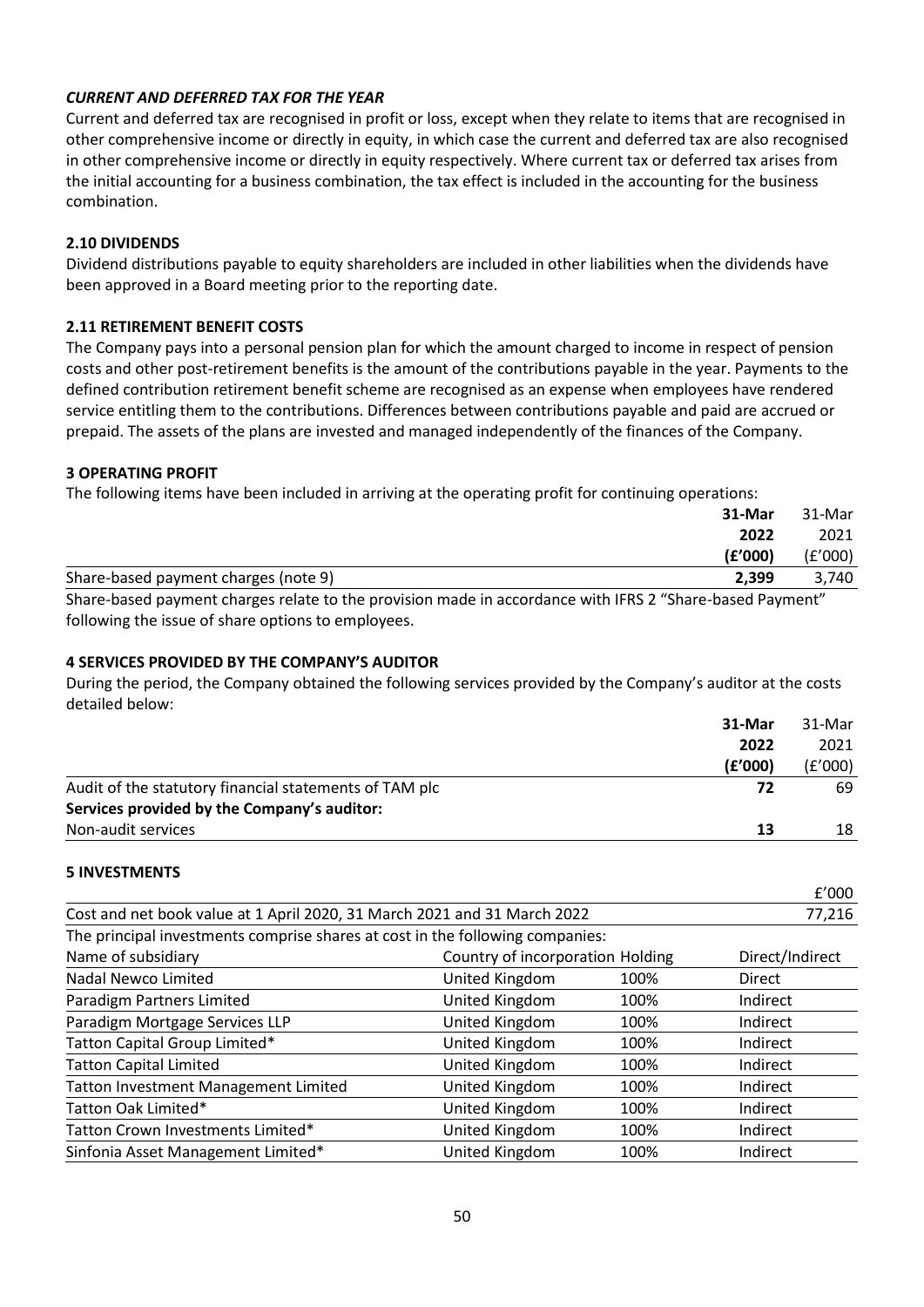\* Indicates that this subsidiary is entitled to exemption from audit under section 479A of the Companies Act 2006 for the year ending 31 March 2022.

All entities above are included within the consolidated financial statements for TAM plc and all have the same registered address as the Company.

## **6 DIRECTORS AND EMPLOYEES**

The average number of persons employed by the Company (including Directors) during each year was as follows:

|                                                    | 31-Mar        | 31-Mar  |
|----------------------------------------------------|---------------|---------|
|                                                    | 2022          | 2021    |
|                                                    | <b>Number</b> | Number  |
| Administration                                     | 13            | 11      |
|                                                    |               |         |
|                                                    | 31-Mar        | 31-Mar  |
|                                                    | 2022          | 2021    |
|                                                    | (f'000)       | (f'000) |
| Wages, salaries and bonuses                        | 1,708         | 1,521   |
| Social security costs                              | 228           | 188     |
| Pension costs                                      | 19            | 10      |
| Share-based payment charges                        | 2,399         | 3,740   |
|                                                    | 4,354         | 5,459   |
| The remuneration of the highest paid Director was: |               |         |
|                                                    | 31-Mar        | 31-Mar  |
|                                                    | 2022          | 2021    |
|                                                    | (f'000)       | (f'000) |
| Total                                              | 644           | 794     |

## **7 ULTIMATE CONTROLLING PARTY**

The Directors consider that there is no ultimate controlling party.

## **8 DIVIDEND PAID AND PROPOSED**

During the year, Tatton Asset Management plc paid the final dividend related to the year ended 31 March 2021 of £4,284,000 representing a payment of 7.5p per share. In addition, the Company paid an interim dividend of £2,357,000 (2021: £1,999,000) to its equity shareholders. This represents a payment of 4.0p per share (2021: 3.5p per share).

In addition, the Directors are proposing a final dividend in respect of the financial year ended 31 March 2022 of 8.5p (2021: 7.5p) per share which will absorb an estimated £5.0 million (2021: £4.3 million) of shareholders' funds. It will be paid on 2 August 2022 to shareholders who are on the register of members on 24 June 2022.

## **9 SHARE-BASED PAYMENTS**

Details of share-based payments are shown in note 20 to the consolidated financial statements.

## **10 OWN SHARES**

Details of own shares are shown in note 19 to the consolidated financial statements.

## **11 TRADE AND OTHER RECEIVABLES**

|                                  | 31-Mar  | 31-Mar  |
|----------------------------------|---------|---------|
|                                  | 2022    | 2021    |
|                                  | (f'000) | (f'000) |
| Amounts due from related parties | 11,420  | 8,821   |
| Prepayments and accrued income   | 690     | 553     |
| Other debtors                    | 104     | 23      |
|                                  | 12,214  | 9,397   |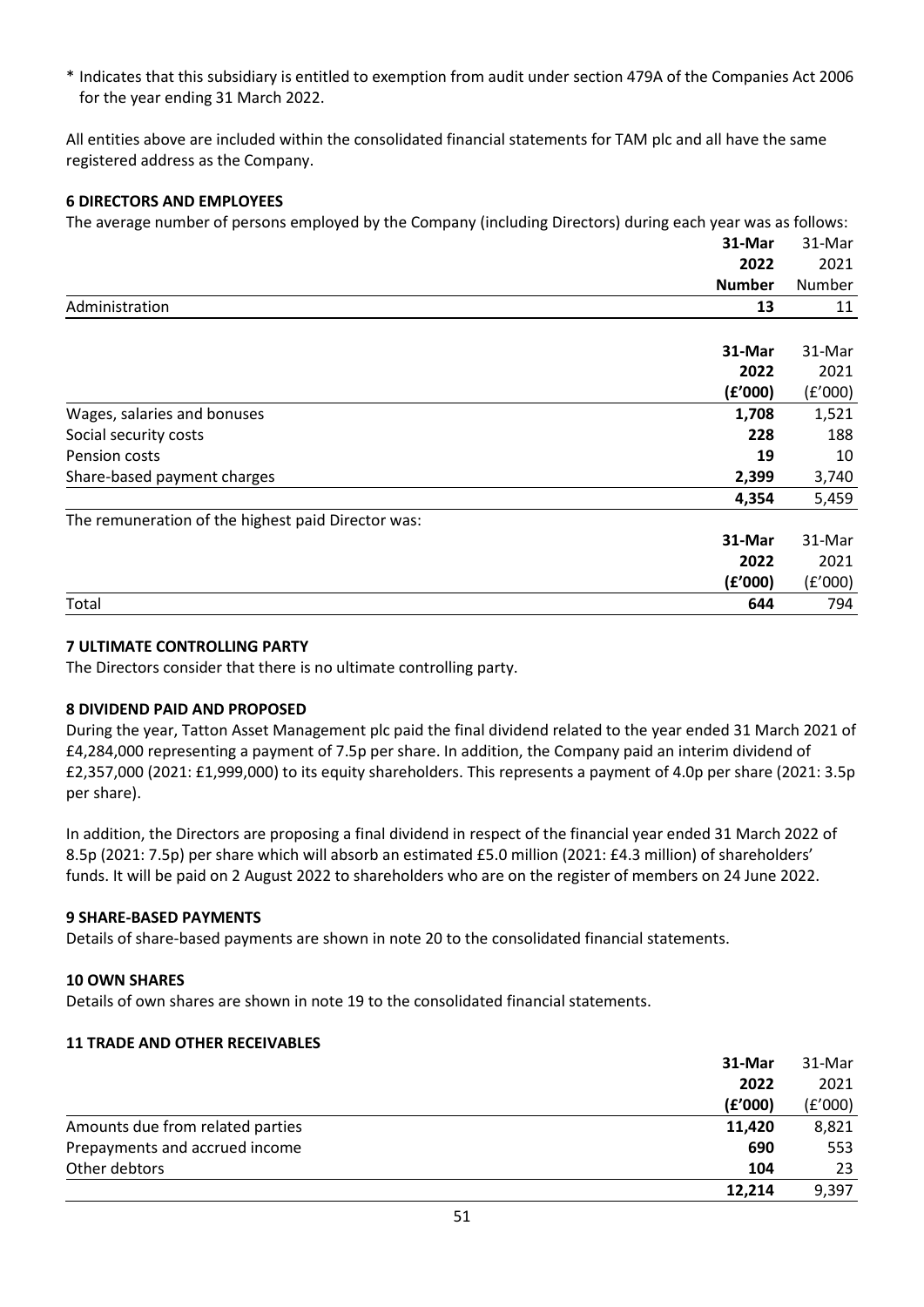All trade receivable amounts are short term. All of the Company's trade and other receivables have been reviewed for indicators of impairment and, where necessary, a provision for impairment made. The carrying value is considered a fair approximation of their fair value. At 31 March 2021, Tatton Asset Management plc made full provision of £60,000 against the recoverability of amounts due from a related party, Jargonfree Benefits LLP. There has been no other provision made for impairment of receivable balances (2021: £nil).

Trade receivable amounts are all held in sterling.

## **12 CASH AND CASH EQUIVALENTS**

|                                    | 31-Mar  | 31-Mar  |
|------------------------------------|---------|---------|
|                                    | 2022    | 2021    |
|                                    | (E'000) | (f'000) |
| Cash at bank                       | 10,204  | 8,182   |
| <b>13 TRADE AND OTHER PAYABLES</b> |         |         |
|                                    | 31-Mar  | 31-Mar  |
|                                    | 2022    | 2021    |
|                                    | (f'000) | (f'000) |
| Trade payables                     | 505     | 55      |
| Amounts due to related parties     | 122     | 110     |
| Accruals                           | 1,834   | 1,626   |
|                                    | 2,461   | 1,791   |

The carrying values of trade payables, amounts due to related parties, accruals and deferred income are considered reasonable approximation of fair value.

Trade payable amounts are all held in sterling.

## **14 EQUITY**

|                                                              | Number    |
|--------------------------------------------------------------|-----------|
| Authorised, called-up and fully paid £0.20 ordinary shares   |           |
|                                                              | 57,889,06 |
| At 1 April 2021                                              |           |
| Issue of share capital on exercise of employee share options | 1,025,822 |
|                                                              | 58,914,88 |
| At 31 March 2022                                             |           |

Each share in Tatton Asset Management plc carries one vote and the right to a dividend.

## **15 DEFERRED TAXATION**

|                            | <b>Deferred</b>              |                            |                         |
|----------------------------|------------------------------|----------------------------|-------------------------|
|                            | capital Share-based          |                            |                         |
|                            | <b>Allowances</b><br>(f'000) | <b>Payments</b><br>(f'000) | <b>Total</b><br>(£'000) |
| Asset at 31 March 2020     |                              | 235                        | 235                     |
| Income statement charge    |                              | (149)                      | (149)                   |
| Equity charge              |                              | (86)                       | (86)                    |
| Asset at 31 March 2021     |                              |                            |                         |
| Income statement charge    | (2)                          |                            | (2)                     |
| Liability at 31 March 2022 | (2)                          |                            | (2)                     |

## **16 CONTINGENT LIABILITIES**

At 31 March 2022, the Directors confirmed there were no contingent liabilities (2021: none).